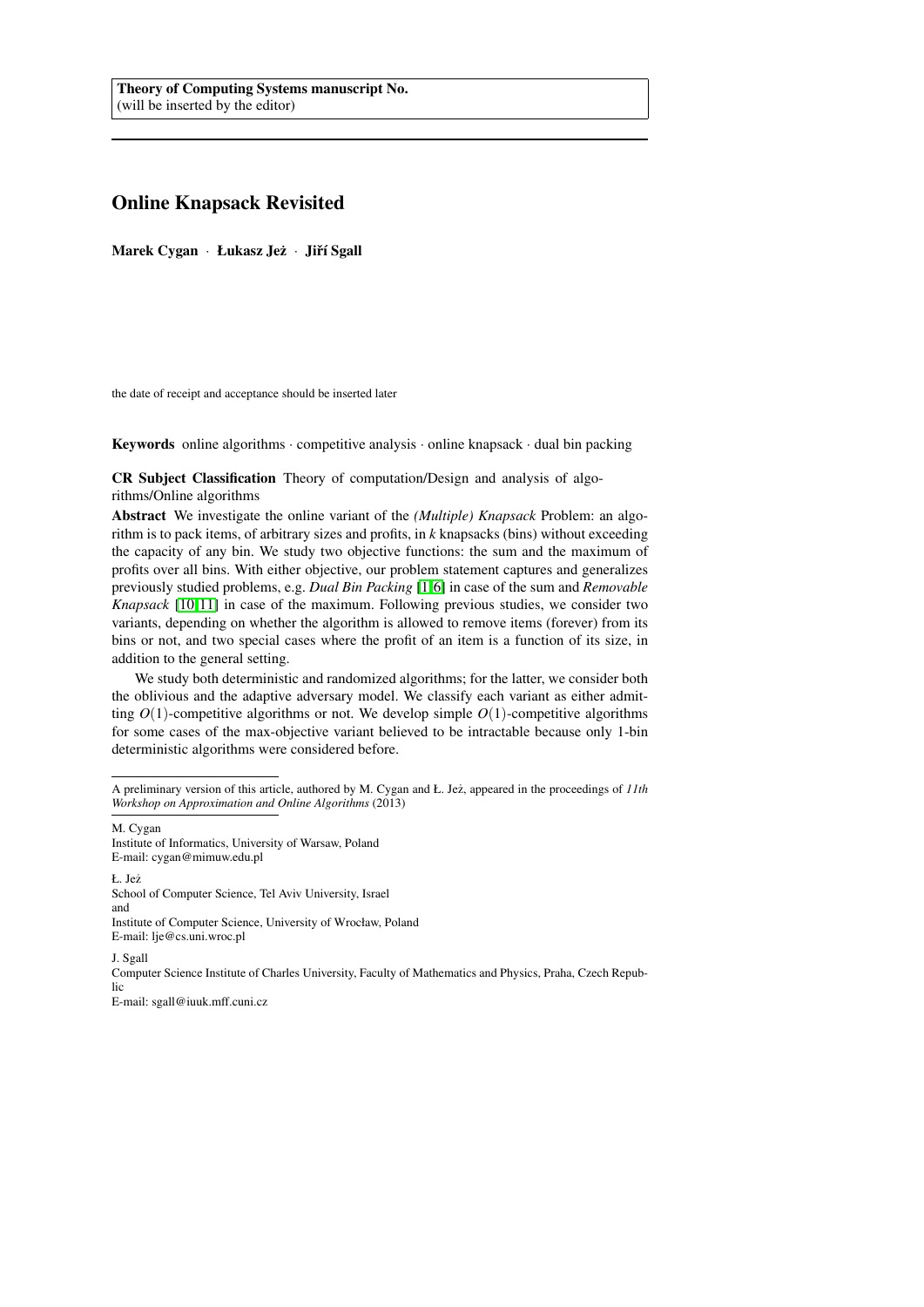## 1 Introduction

*Knapsack Problems* form a fundamental class of problems in computer science, and entire books [\[16,](#page-32-4) [13\]](#page-32-5) are dedicated to them. We focus on an online variant of the *Multiple Knapsack* problem, in which *k* knapsacks (bins) of integer *capacities C<sup>i</sup>* and a set of items of arbitrary integer *sizes* and *profits* are given, and the goal is to pack a set of items into the bins, so that their total profit is maximized.

In the online variant that we study, we relax the assumption that all numbers are integers, and allow real numbers instead. On the other hand, we restrict the problem significantly by assuming that *all bins have the same capacity*. This assumption is motivated by the fact that without any restrictions of this kind, we would have to take into account instances where all but one bin have capacities so small that they can accommodate no item. Clearly, such instances are at least as hard as those with only a single bin, for which there are many impossibility results. With all bins having the same capacity, we normalize it and the item sizes so that the capacity of each bin is 1.

The online algorithm is given the items one after another, at which time it learns the item's size and profit. When an item is presented, the algorithm is required to immediately accept or reject it. In the former case, it also has to choose a bin to put the item into. The algorithm is not allowed to move the items between the bins at any time but it is allowed to remove any item from any bin at any time in the *removable* variant. Once removed, an item is treated as if it was never accepted, i.e., it cannot be placed back in any bin. In the *non-removable* variant, an algorithm is not allowed to remove items from bins, i.e. once an item is placed in a bin, it remains there forever.

In both variants, we consider two objective functions: the sum and the maximum profit over all bins, denoted *sum*-objective and *max*-objective respectively; the profit of the bin is the sum of profit of all items currently in it. Note that both objective functions coincide for  $k = 1$ ; in such case, we do not state which one we are considering. Moreover, we remark that under the *max*-objective increasing *k* cannot increase the competitive ratio, cf. Section [2.1.](#page-3-0)

The study of online variants of the knapsack problem is motivated by the richness of its applications and the need of efficiently solving very large instances, for which data may only be accessible at bunches from external storage [\[15\]](#page-32-6). Thus the potential for improving the competitive ratio at little computational cost by removals, randomization or additional bins motivates their study.

We investigate general instances and, following existing literature, some restricted classes. When each item in the instance has profit equal to its size, we call the instance or case *proportional*; in previous studies such instances have been called either uniform or unweighted [\[10,](#page-32-2) [11\]](#page-32-3). When each item in the instance has the same profit, irrespective of the size, we call the instance or case *unit*.

## 1.1 Previous and Related Results

Our problem statement is general enough to capture various online knapsack problems studied before. We discuss these as well as some related results below, distinguishing between the two objective functions. We also note that as the problem(s) that we consider are fundamental and our algorithmic solutions simple, similar algorithms have appeared in various contexts, for example in ad auctions [\[2,](#page-32-7) [7\]](#page-32-8).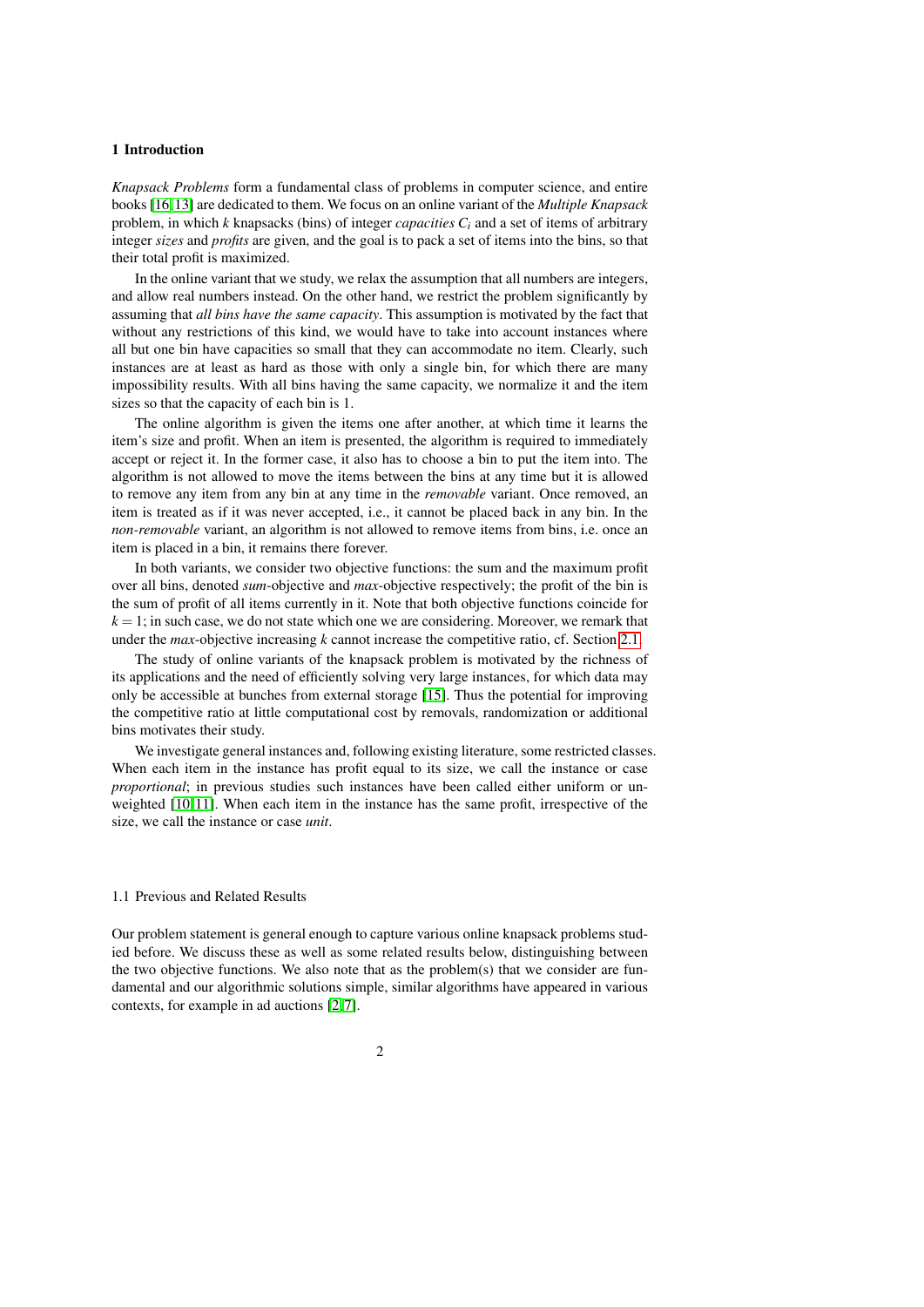#### *1.1.1* Max*-objective*

No *deterministic* algorithm for 1-bin non-removable problem (the classic online knapsack problem) is  $O(1)$ -competitive [\[14,](#page-32-9) [15\]](#page-32-6), even in the proportional and the unit case. For the 1bin proportional case a tight bound of 2 is known for randomized algorithms in the oblivious adversary model [\[4\]](#page-32-10). However, that work focuses on the advice complexity rather than randomized algorithms, and prior studies focused on deterministic algorithms for the removable variant.

Even in the removable variant, there is no  $O(1)$ -competitive 1-bin deterministic algorithm [\[10,](#page-32-2) [11\]](#page-32-3), so Iwama et al. [\[10\]](#page-32-2) focused on deterministic algorithms for its proportional variant. They obtained a tight bound of  $\phi \approx 1.618$  for the 1-bin variant, and also a tight bound of (approximately) 1.3815 for the k-bin variant where  $k > 2$ ; we note that their algorithm (which achieves the tight bound) for the latter case uses only two bins even if more are allowed. In a recent article, Han et al. [\[9\]](#page-32-11) studied a more general setting of 1-bin deterministic algorithms for the removable variant under convex function, i.e., where there is a fixed convex function such that, for each item, its profit is the value of this function applied on the item's size. In another recent work, Han et al. [\[8\]](#page-32-12) studied 1-bin randomized algorithms for the general and proportional case of the removable variant. Independently, they obtained some of the results given in this work (cf. Table [1](#page-4-0) in Section [1.2](#page-2-0) for details), as well as a 1-bin 10/7-competitive randomized algorithm for the proportional case.

Iwama et al. [\[11\]](#page-32-3) also studied the effect of resource augmentation for 1-bin settings, i.e., letting a deterministic algorithm use a bin of capacity  $C > 1$  while comparing its profit with the optimum profit attained with a bin of capacity 1. These results are incomparable with ours: on the one hand, a single bin of capacity *C* is superior to *C* bins of capacity 1 each, on the other, *C* need not be an integer; in particular, in all the variants where such a large bin helps,  $C \leq 2$  suffices to achieve ratio 1.

Partially fractional online knapsack is a related problem in which the algorithm is allowed to accept any fraction  $x \in [0,1]$  of any given item. This *x* fraction of the item takes only *x* fraction of the item's size and gives *x* fraction of its profit. In removable variant, for each (fraction of an) item, the algorithm can remove its entire fraction. The general case of removable variant of this problem has been studied for 1 bin of capacity  $C \ge 1$  (i.e., with resource augmentation) [\[17\]](#page-32-13).

## *1.1.2* Sum*-objective*

The *sum*-objective has been studied for the *Dual Bin Packing* problem [\[1,](#page-32-0) [6\]](#page-32-1), which coincides with the unit case of our non-removable variant. Since there is no  $O(1)$ -competitive algorithm for this setting [\[6\]](#page-32-1), these studies either focused on the competitive ratio as a function of the largest item size allowed (as a fraction of the bin capacity) [\[6\]](#page-32-1) or considered the so called *accommodating sequences* [\[1\]](#page-32-0), in which OPT can fit all the items in its *k* bins or, in a generalization,  $c \cdot k$  bins for some constant  $c$ .

#### <span id="page-2-0"></span>1.2 Our Results

We study both objective functions, *sum*-objective and *max*-objective, for both variants, removable and non-removable, for both general and restricted instance classes. Furthermore, we study both deterministic and randomized algorithms, distinguishing between the "standard" oblivious and the less common adaptive adversary model for the latter. The difference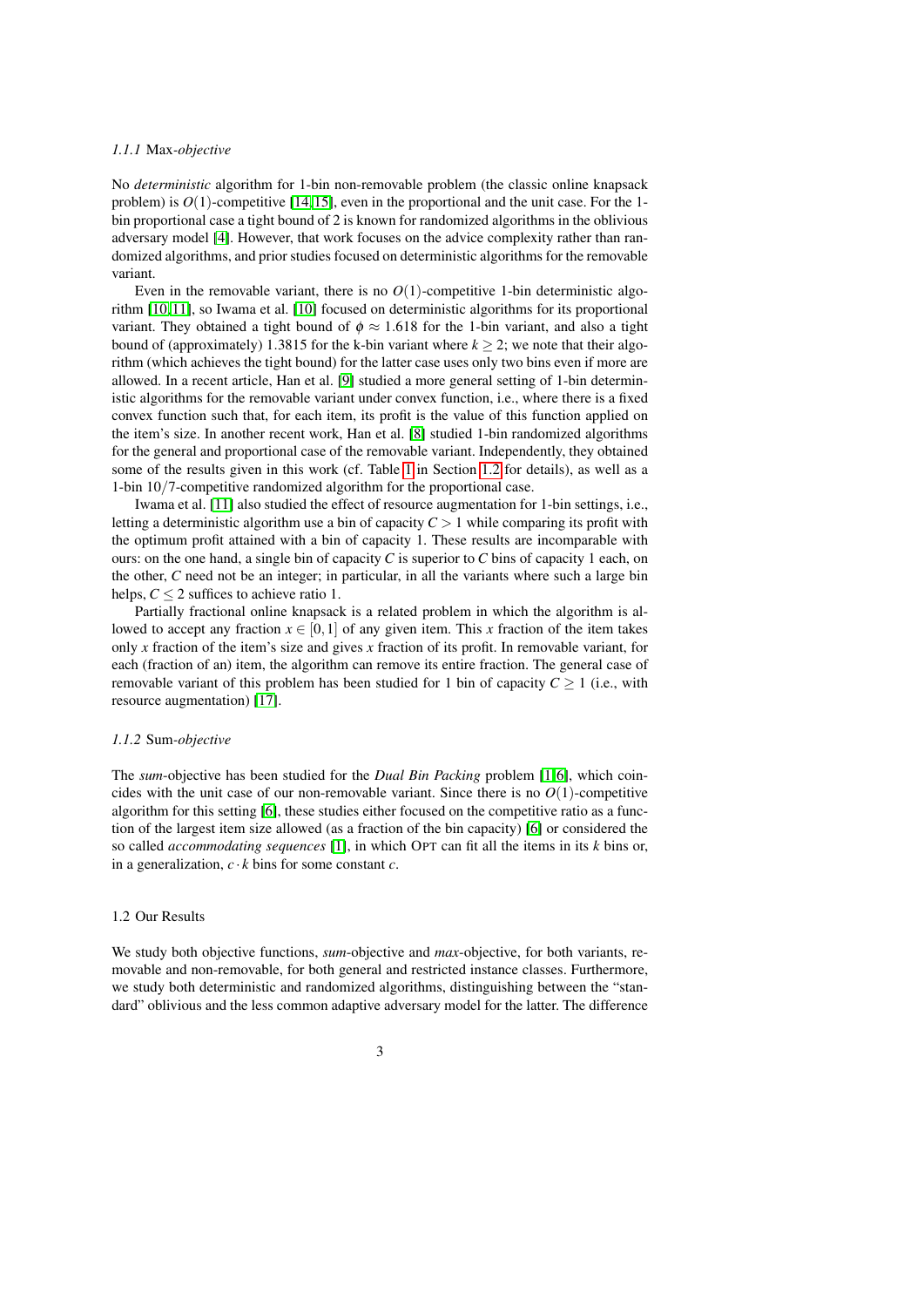between the two adversaries is that an oblivious adversary has to fix the entire instance in advance without knowing the algorithm's random choices, and clearly can solve such instance optimally. On the other hand, the adaptive (online) adversary is allowed to create the instance in an online manner, i.e., knowing what the algorithm did so far (in particular, knowing the outcome of its random choices), but is also required to solve the instance online. For more details and relations, see the original article that distinguished the models [\[3\]](#page-32-14) or the textbook on online algorithms [\[5\]](#page-32-15). Finally, we consider different numbers of bins. We classify all these settings into tractable, i.e., admitting  $O(1)$ -competitive algorithms, or intractable, i.e., not admitting  $O(1)$ -competitive algorithms, by giving upper bounds for all tractable settings and lower bounds for all settings, or pointing to any previously known bounds.

All relevant results are summarized in Table [1](#page-4-0) (and its caption; some are not listed in the table). Here we only note a few features. The proportional case, studied by Iwama et al. for one and multiple bins [\[10\]](#page-32-2) with removals, is tractable even without removals if  $k > 1$ or randomization is allowed. The general case of the removable variant exhibits similar properties.

We remark that we obtain simple  $O(1)$ -competitive randomized algorithms for some 1-bin settings that are intractable for deterministic algorithms. This is a rare phenomenon, exhibited only by a single other *natural* problem we are aware of. Namely, online throughput maximization on a single machine [\[12\]](#page-32-16), where the constant hidden in  $O(1)$  is large and the analysis quite involved.

### 2 Preliminaries

For an item *i*, we denote its profit by  $p_i$  and its size by  $s_i$ . In case of sequences of items, say  $i_1, i_2, \ldots, i_n$ , we shall abbreviate  $p_{i_j}$  and  $s_{i_j}$  to  $p_j$  and  $s_j$ . For any positive integer  $k$ , the set of bins available to a *k*-bin algorithm is  $\mathcal{B}_k = \{B_1, B_2, \ldots, B_k\}$ ; if  $k = 1$  we shall denote the sole bin by  $B$  rather than  $B_1$ . Given a set of items  $X$ , we shall denote the total profit and the total size of the items in *X* by  $p(X)$  and  $s(X)$ , i.e.,  $p(X) = \sum_{e \in X} p_e$  and  $s(X) = \sum_{e \in X} s_e$ respectively. In most of our analyses, the set *X* will be the set of all items in a bin; in such case we shall simply write  $p(B)$  and  $s(B)$  for a bin *B*, ignoring the particular instance and step in notation, since they will be clear from the context. We also say that  $s(B)$  is the size of the bin. We extend this notation further to sets of bins: if  $\mathcal{B}$  is a subset of the set of all bins, then  $p(\mathscr{B}) = \sum_{B \in \mathscr{B}} p(B)$  denotes the total profit of all the items in the bins of  $\mathscr{B}$  and similarly  $s(\mathscr{B}) = \sum_{B \in \mathscr{B}} s(B)$  denotes their total size. For an algorithm ALG, we will use ALG to denote both the algorithm and its profit; in particular this applies to the offline optimum, denoted by OPT. Unless otherwise stated, all the algorithms are presented assuming there are *k* bins available.

### <span id="page-3-0"></span>2.1 Max-objective and different numbers of bins

Note that in the *max*-objective problem, the optimum offline solution can use only a single bin. Therefore, in the oblivious adversary model, an *R*-competitive *k*-bin algorithm (which may be randomized) for any variant of the problem remains *R*-competitive when  $\ell > k$  bins are allowed, by ignoring the extra bins. On the other hand, running an arbitrary  $k_1$ -bin algorithm and  $k_2$ -bin algorithm in parallel does not result in a  $(k_1 + k_2)$ -bin algorithm, since the former two algorithms might *conflict* by accepting the very same item.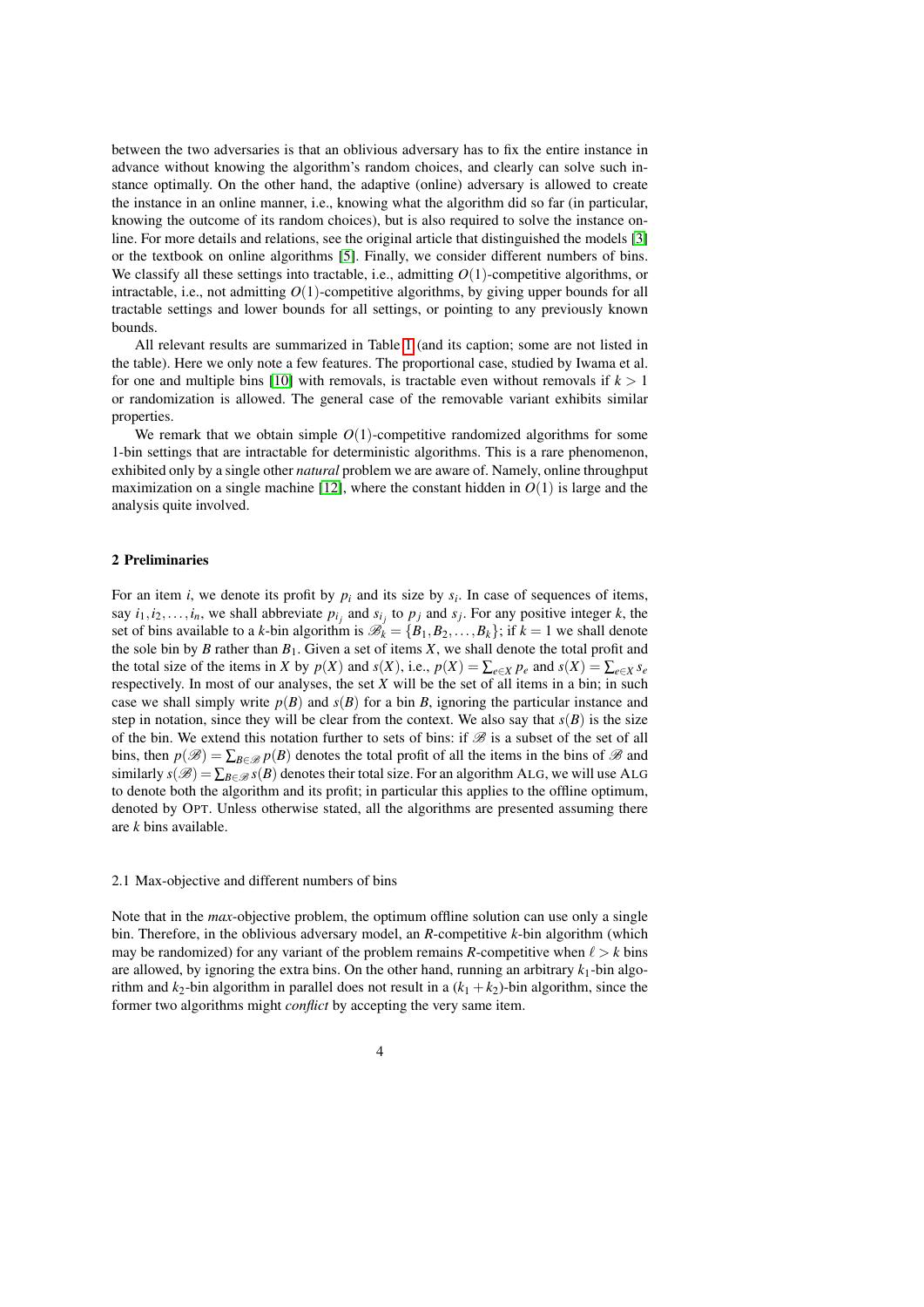| var          | obj | case                | deterministic<br>lower                                                                 | upper                                         | randomized (oblivious)<br>lower                                                                 | upper                                 |
|--------------|-----|---------------------|----------------------------------------------------------------------------------------|-----------------------------------------------|-------------------------------------------------------------------------------------------------|---------------------------------------|
| $\mathbb{R}$ | 1   | gen<br>prop<br>unit | $\infty$<br>$\phi \approx 1.62$                                                        | $\phi \approx 1.62$                           | $\frac{e+1}{e} \approx 1.37$ (T8) & [8] 2 (S 3.1) & [8]<br>$1.25$ (T9) & [8]                    | $\frac{10}{7} \approx 1.43$ [8]       |
|              | max | gen<br>prop<br>unit | $\phi \approx 1.62$ (T7)<br>$\approx$ 1.38 [10]<br>1                                   | 2(T2)<br>$\approx$ 1.38 [10]                  |                                                                                                 | $\overline{c}$<br>$\approx 1.38$<br>1 |
|              | Σ   | gen<br>prop<br>unit | $\frac{7}{8} \approx 1.17$<br>$\frac{8}{7} \approx 1.14$<br>$\frac{7}{6} \approx 1.17$ | $3+O(\frac{1}{k})$ (T1)<br>1.6(T4)<br>1.5(T3) | $\frac{7}{8} \approx 1.17$<br>$\frac{8}{7} \approx 1.14$ (T5)<br>$\frac{7}{6} \approx 1.17$ [1] | 3(T1)<br>1.6<br>1.5                   |
| <b>NR</b>    | 1   | gen<br>prop<br>unit | $\infty$<br>$\infty$<br>$\infty$                                                       |                                               | $\infty$<br>2[4]<br>$\infty$                                                                    | 2[4]                                  |
|              | max | gen<br>prop<br>unit | $\infty$<br>2<br>$\infty$                                                              | 2[4]                                          | $\infty$<br>2(T11)<br>$\infty$ [6]                                                              | 2                                     |
|              | Σ   | gen<br>prop<br>unit | $\infty$<br>$1 + \ln 2 \approx 1.69$<br>$\infty$                                       | 2(T10)                                        | $\infty$<br>$1 + \ln 2$ (T12)<br>$\infty$ [6]                                                   | $\overline{c}$                        |

<span id="page-4-0"></span>Table 1 Summary of previous and our results. Column 'var' describes the variant (R: removable, NR: nonremovable), 'obj' the objective (while the meaning of max and  $\Sigma$  is clear, note that it implicitly regards  $k > 1$ ; 1 as 'obj' means the single bin setting, in which both objectives coincide), in the next column 'gen' and 'prop' stand for the general and the proportional case respectively. In 'max' rows, all upper bounds are attained for *k* = 2 whereas all lower bounds hold for all *k*. For this reason, Theorem [6,](#page-24-1) which gives a lower bound matching Theorem [2](#page-6-0) for  $k = 2$  does not appear in the table. In ' $\Sigma$ ' rows, the upper bounds hold for all  $k > 1$ , whereas the lower bounds hold for infinitely many  $k$ , as well as in the limit. The table does not present our results on the adaptive adversary model (Theorems [13](#page-29-0) and [14\)](#page-30-0), which show that for  $k = 1$  randomization does not help against such adversary. Bounds without a reference are either folklore or follow from other entries. References in brackets point to sections (S) or theorems (T) in this work, those in square brackets to other articles.

However, if  $k < \ell$ , one can obtain many *k*-bin algorithms from a given  $\ell$ -bin algorithm through projections: let ALG be an  $\ell$ -bin algorithm Then, for any  $\mathscr{B} \subset \mathscr{B}_{\ell}$ , let  $\pi(ALG,\mathscr{B})$  be a |B|-bin algorithm defined as follows: for every bin  $B \in \mathcal{B}$ ,  $\pi(A \cup B \cup \mathcal{B})$  simulates ALG on *B*, ignoring the items that ALG does not place in *B*. For the oblivious adversary model, it is easy to see that if ALG is an *R*-competitive  $\ell$ -bin algorithm, then choosing  $\mathcal{B}'$  of cardinality *k* from its bins uniformly at random yields an  $R \cdot \ell/k$ -competitive barely random algorithm.

If  $k = 1$ , using  $\ell$  single-bin algorithms is less restrictive, since they are allowed to conflict. In particular, if  $ALG_1$  and  $ALG_2$  are (deterministic) 1-bin algorithms such that at any point  $ALG_1 + ALG_2 \geq OPT$ , then a barely random 1-bin algorithm that simulates one of them chosen uniformly at random, is 2-competitive.

### 3 Removable variants

#### <span id="page-4-1"></span>3.1 Upper bounds

First, we consider general instances for both objective functions in the removable model. We develop a  $3k/(k-1)$ -competitive deterministic algorithm for the *sum*-objective, whose barely random variant is 3-competitive irrespective of *k*; see the statement of Theorem [1](#page-6-1) for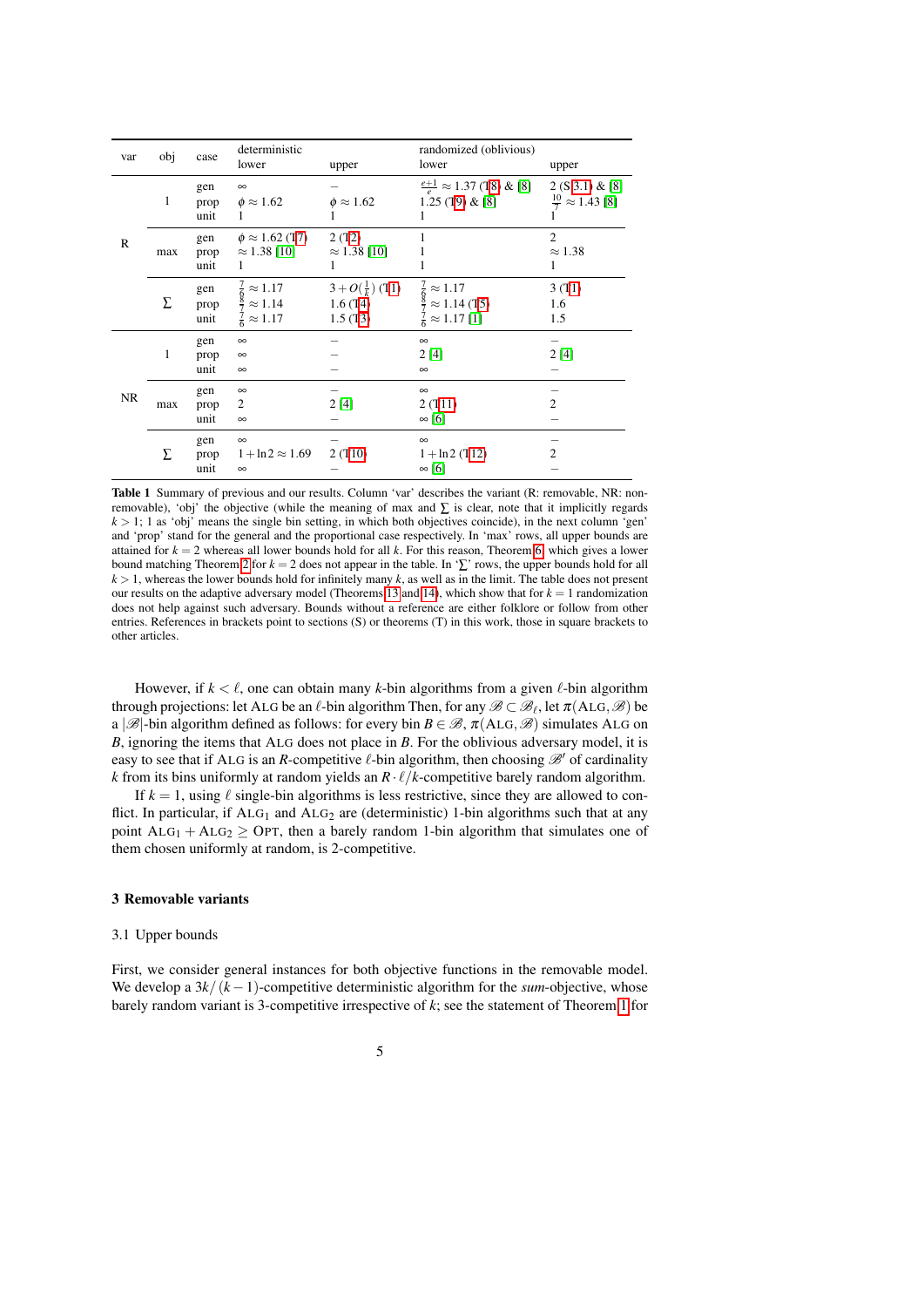exact upper bound on the algorithm's competitive ratio. Then we consider the *max*-objective and note that for  $k = 2$  bins the same algorithm is 2-competitive (and this ratio is optimal). Moreover, while the aforementioned randomized algorithm is 3-competitive for all  $k$ , we note that for  $k = 1$  its competitive ratio can be improved to 2 by altering the probability distribution.

Moreover, we give improved results for restricted instances and the *sum*-objective. For the unit case, we give a 1.5-competitive deterministic algorithm, and the proportional case, we give a 1.6-competitive deterministic algorithm. Both classes of instances are completely resolved for the *max*-objective as optimum bounds for the proportional case were given by Iwama et al. [\[10\]](#page-32-2), whereas the unit case is trivial: a deterministic 1-bin algorithm that tentatively puts all new items in its bin and then repeatedly removes the largest items while the bin overflows is 1-competitive.

### *3.1.1 General case*

To state our algorithm, let us classify items as follows: an item is *small* if its size is at most 1/2, otherwise it is *large*. Essentially, we are going to use two well-known algorithms, extended to many bins, to handle each type of item.

Algorithm GREEDY: When a new item *e* is issued, while there is not enough space in any bin to put *e*, remove the item  $e' \in \{e\} \cup \bigcup_{i=1,\dots,k} B_i$  that minimizes  $p(e')/s(e')$  from its bin, removing the most-recent item in case of ties. Stop when either *e* is removed or there is a bin that can accommodate it. In the latter cases, put *e* into that bin.

Algorithm PGREEDY: Maintain the *k* most profitable items, one per bin, as follows. When a new item *e* is issued, put it in an empty bin if there is one. Otherwise, if  $p(e) > min_{i=1,\dots,k} p(B_i)$ , replace the minimum-profit item with *e*.

Recall that, with some arbitrary numbering of the algorithm's bins,  $B_i$  denotes its *i*-th bin and  $\mathcal{B}_i$  denotes the set of its first *i* bins. Moreover,  $p(X)$  and  $s(X)$  denote the total profit and the total size of items in the set *X*; we abuse this notation slightly and use it also for bins and sets of bins.

<span id="page-5-0"></span>**Lemma 1** *Suppose that* GREEDY *is given a sequence of n items. Let*  $e_1, e_2, \ldots, e_n$  *denote these items sorted non-increasingly by their profit to size ratio, breaking ties so that older items appear first. Then, after processing the given sequence, GREEDY will have*  $e_1, e_2, \ldots, e_{n_0}$ *in its bins, where either*  $n_0 = n$  *or*  $s(B_i) > 1 - \max_{1 \leq j \leq n} s_j$  *for*  $i = 1, \ldots, k$ *. Finally, for any set of items X from the sequence,*

$$
p(X) \leq \frac{p(\mathcal{B}_k)}{s(\mathcal{B}_k)} \cdot \max\{s(\mathcal{B}_k), s(X)\} .
$$

*Proof* The fact that GREEDY keeps a prefix of the sequence in its bins follows from its definition. The bound on  $s(B_i)$  is also trivial: if  $n_0 < n$ , then some items were removed or ignored. Let  $e_i$  be the last item that upon release caused a removal of some item, including itself. Then  $s(B_i) > 1 - s_i$  held for each *i* when  $e_i$  was issued, and since then no item was removed. The last inequality, i.e., the bound on  $p(X)$ , is a consequence of the fact that the profit to size ratios of the items in  $\mathcal{B}_k$  dominate those of any other set, by the definition of  $G$ REEDY.

Our algorithm is a combination of the two algorithms above.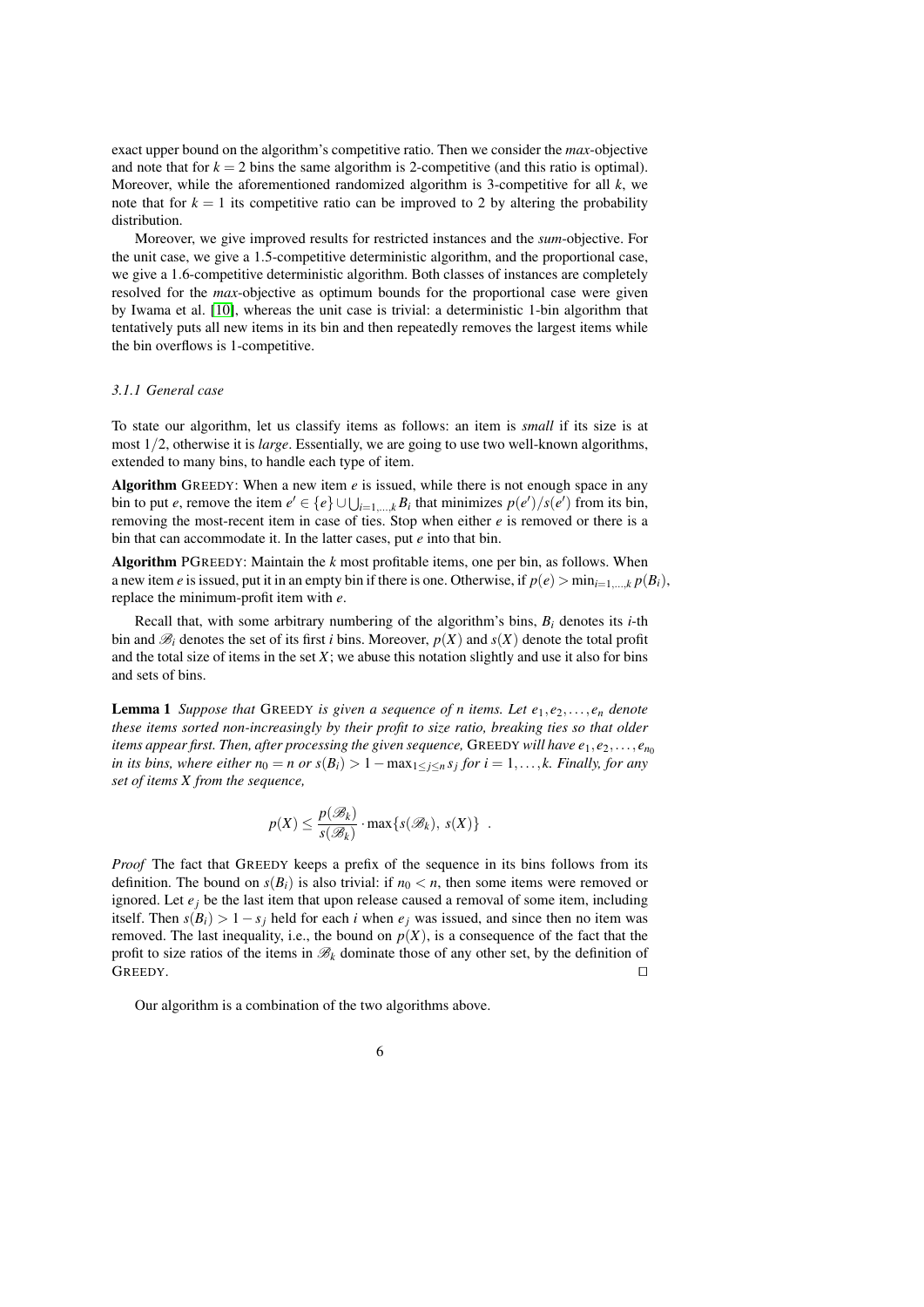Algorithm MULTIGREEDY: Use PGREEDY on  $\lceil k/3 \rceil$  of the bins for large items and GREEDY on the remaining  $\left| 2k/3 \right|$  bins for small items.

The randomized variant, with probability  $1/3$ , uses PGREEDY on all the bins for large items, ignoring small items, and, with probability 2/3, uses GREEDY on all the bins for small items, ignoring large items.

<span id="page-6-1"></span>Theorem 1 MULTIGREEDY *is R*(*k*)*-competitive for the* sum*-objective, where*

$$
R(k) = \begin{cases} 3 & \text{if } k \equiv 0 \\ 3 + \frac{3}{k-1} & \text{if } k \equiv 1 \quad \pmod{3} \\ 3 + \frac{3}{2k-1} & \text{if } k \equiv 2 \end{cases}
$$

*A barely random variant of the algorithm is* 3*-competitive for all k.*

*Proof* Let  $L(L^*)$  and  $S(S^*)$  denote ALG's (OPT's) profit for large and small items, respectively.

We focus on the randomized variant first. When packing the large items by PGREEDY, we have  $L \geq L^*$  as the algorithm keeps the most profitable items. When packing the small items by GREEDY, if not all of them are packed, every bin is at least half-full and the items of highest profit to size ratio are used, thus  $S \geq S^*/2$  (a special case of Lemma [1\)](#page-5-0). The expected profit is  $L/3 + 2S/3 \ge L^*/3 + S^*/3$ , and the algorithm is 3-competitive.

Now we analyze the deterministic MULTIGREEDY algorithm. Note that the following invariant is clearly maintained: the MULTIGREEDY algorithm has the  $\lceil k/3 \rceil$  most profitable large items. Moreover, by Lemma [1,](#page-5-0) at each step MULTIGREEDY either has all the small items, or all of its  $\left| 2k/3 \right|$  bins dedicated to small items are at least half-full.

To bound the competitive ratio, we observe that  $(L^* + S^*)/(L + S) \le \max(L^*/L, S^*/S)$ , hence we focus on large and small items separately. OPT can have at most *k* large items, so  $L^*/L \le k/[k/3] \le 3$ . As for the small items, Lemma [1](#page-5-0) implies  $S^*/S \le 2k/[2k/3]$ . The bound on MULTIGREEDY's competitive ratio is equal to the bound on  $S^*/S$ .

<span id="page-6-0"></span>Theorem 2 MULTIGREEDY *with* 2 *bins is* 2*-competitive for the* max*-objective.*

*Proof* We refine the proof of Theorem [1.](#page-6-1) Note that, for  $k = 2$ , MULTIGREEDY uses one bin for large items and one bin for small items. On the other hand, OPT only uses a single bin. If OPT does not use any large item in its solution, then the 2-competitiveness of MULTIGREEDY follows from the proof of Theorem [1.](#page-6-1)

Otherwise, OPT uses a single large item, say *x*. Then MULTIGREEDY has some large item *y* in its "large" bin, and  $p_y \geq p_x$ . Furthermore, the total size of OPT's small items is at most 1−*s<sup>x</sup>* < 1/2. With this in mind, it follows again from the proof of Theorem [1](#page-6-1) that  $S \ge S^*$ . Hence,  $L + S \ge L^* + S^* = \text{OPT}$ , and consequently MULTIGREEDY = max $\{L, S\} \ge$  $\text{OPT}/2.$ 

By Theorem [1,](#page-6-1) a barely random 1-bin variant of MULTIGREEDY is 3-competitive. But a trivial 2-approximation algorithm for *Knapsack* gives rise to a 2-competitive barely random 1 bin algorithm: toss a fair coin and, depending on the result, simulate either 1-bin GREEDY or 1-bin PGREEDY on all items. This was also independently observed by Han et al. [\[8\]](#page-32-12).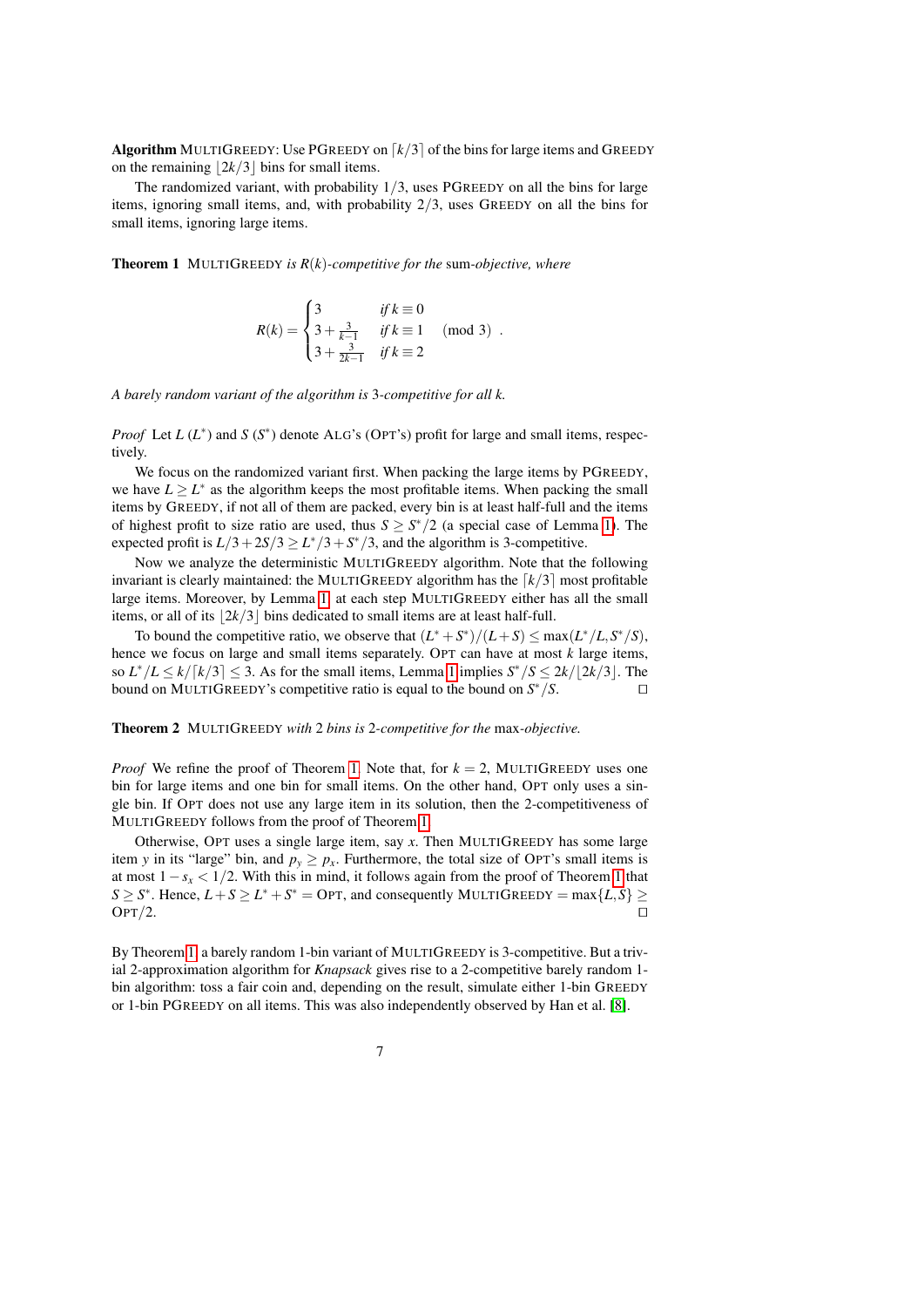## *3.1.2 Unit case*

The following algorithm is actually the algorithm GREEDY which we studied for the general case simplified by the unit profit assumption and, furthermore, we specify that, if an item can be packed in more bins, the FIRSTFIT rule is applied.

Algorithm UNITGREEDY: When a new item *e* is issued, try the following, in this order:

- 1. Add *e* to the first bin that can accommodate it without removals.
- 2. Let *m* be the item of maximum size in UNITGREEDY's bins; in case of ties let, *m* be the most recent item. If  $s(e) \geq s(m)$ , reject *e*. If  $s(e) < s(m)$ , replace *m* by *e*.

<span id="page-7-0"></span>Theorem 3 UNITGREEDY *is* 1.5*-competitive for the* sum*-objective on unit instances.*

*Proof* We begin by observing that UNITGREEDY maintains in its packing a set of  $n_0$  smallest items for some  $n_0$ . To prove this, let r be the smallest item rejected or replaced (if there is any) at any moment; in case of ties, let *r* be the one that was removed or replaced earliest. We claim that: (1) every item of size strictly smaller than  $s(r)$  that was already given or of size exactly  $s(r)$  that was given before *r* is packed by UNITGREEDY, and (2) every item of size strictly greater than  $s(r)$  or of size exactly  $s(r)$  that was given after *r* is removed or rejected and the remaining space in each bin of UNITGREEDY is strictly smaller than *s*(*r*). This holds when the first item is removed or rejected, since we remove the largest item. When an item *i* with  $s(i) \geq r$  arrives, it does not fit and is rejected, so the invariant continues to hold. If  $s(i) < r$ , there are two possible cases: either the item *i* fits without any removal or the largest item among the ones packed and *i* is removed. In the first case, the invariant holds trivially since  $s(i) < s(r)$  by (2). In the second case, let r' be the item that was removed. If  $s(r') \geq s(r)$ , then again the invariant holds trivially. If  $s(r') < s(r)$ , then note that it follows from (1) that all items of size strictly smaller than  $s(r)$  were packed until now. As  $r'$  is the largest (and most recent in case of ties) among those, it follows that until now no items of sizes in  $(s(r'), s(r))$  arrived, so the invariant holds for *r'*.

We may assume w.l.o.g. that also OPT packs a maximal set of smallest items. It follows from the claim that each extra item of OPT does not fit into any of UNITGREEDY's bins, and hence OPT can have at most *k*−1 such items due to total volume constraint. (Moreover, OPT can have any extra items only if all UNITGREEDY's bins are nonempty, which implies a ratio of at most  $2 - 1/k$ , on which we further improve.)

Recall that an item is small if its size is at most 1/2 and large otherwise. We observe that UNITGREEDY has at most a single bin containing a single small item and no other items. This follows, since the number of items in any bin never decreases. Hence, if there is a bin with only a single small item, another small item will neither be placed in a new bin nor replace a large item.

Now we prove the theorem. As UNITGREEDY trivially gives an optimum solution if it removes no items, we focus on the case when it does remove some items. Hence, all of its bins are non-empty at the end. We claim that the number of OPT's extra items is no larger than half the number of UNITGREEDY's items. If UNITGREEDY has no large items, this follows since it has at least  $2k - 1$  items, and there are at most  $k - 1$  extra items. Suppose that UNITGREEDY has  $L > 0$  large items. Then any extra item is also large. Hence, there are at most *k*−*L* extra items. As UNITGREEDY  $\geq L + 2(k - L) - 1 = 2k - L - 1 \geq 2(k - L)$ , the claim follows.  $\Box$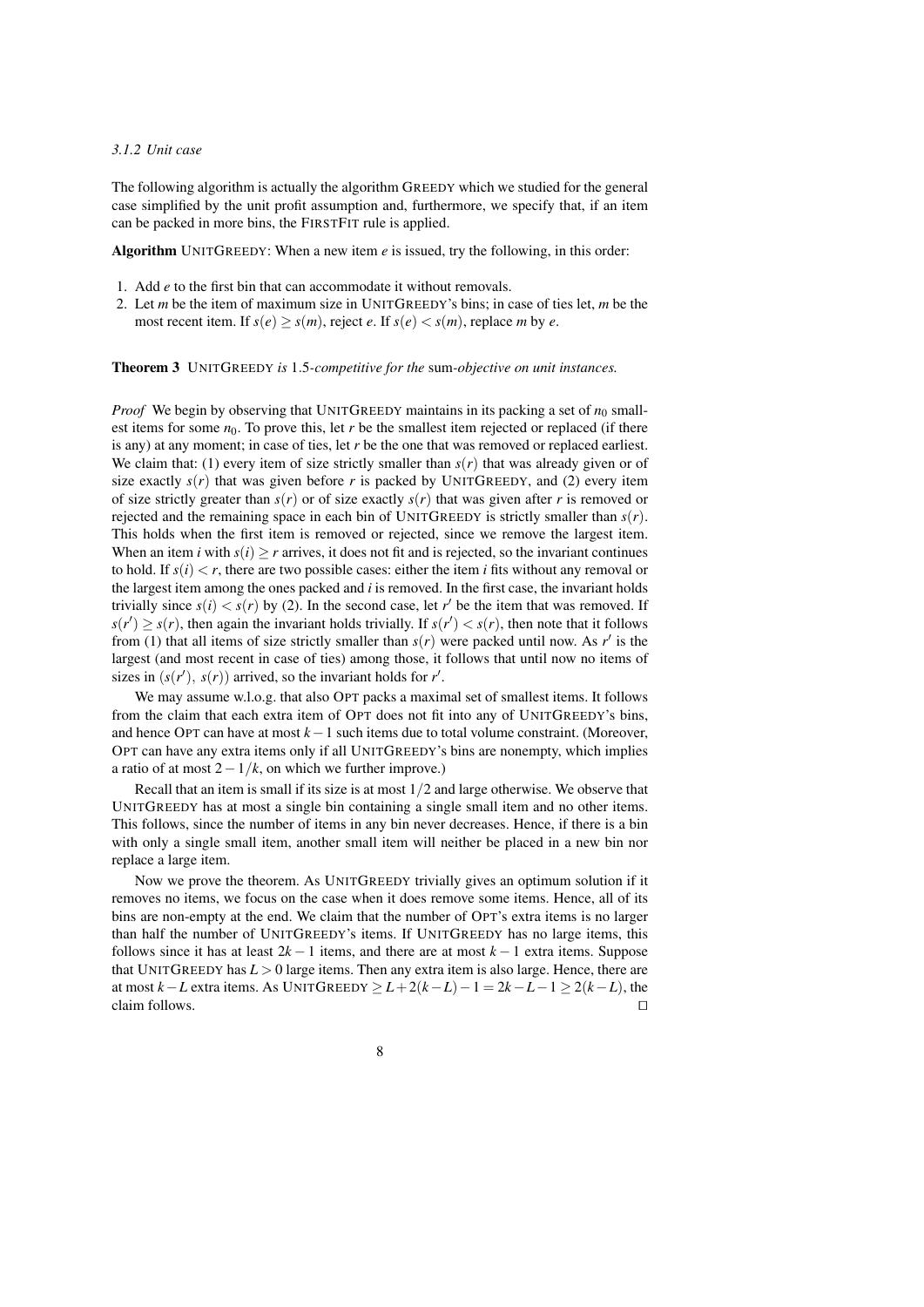#### *3.1.3 Proportional case—the simplified asymptotic version*

In this and the next sections, we give an improved deterministic algorithm PROFIT for proportional instances under the *sum*-objective (and  $k > 1$ ), our most technically involved upper bound.

Before we describe the algorithm, let us classify the items by their sizes as follows: Let  $\alpha \in (1/2, 1)$  be a given parameter and let  $\beta = 1 - \alpha$ . An item is *small* if its size is in [0,  $\beta$ ], *medium* if it is in  $(\beta, 1/2)$ , *big* if it is in  $(1/2, \alpha)$ , and *huge* if it is in  $[\alpha, 1]$ . This classification is a refinement of the simplistic one we used previously, and it is used for this result only.

To explain the main ideas of the algorithm, we first sketch a simplified version which only approaches the ratio of 1.6 asymptotically for a large *m*. We give this simplified version in a parametric form, to see that our later choice of  $\alpha$  is optimal for the given approach.

Suppose that we want to achieve the ratio of  $1/\alpha$ . A natural way to do this is to try to fill each bin to at least  $\alpha$ , as the size is equal to the profit and thus the optimum cannot get larger profit than 1 per bin. If all but a constant number of bins have size at least  $\alpha$ , the algorithm is asymptotically  $1/α$ -competitive. (Recall that the size of the bin means the size of all items packed into it, not to be confused with the capacity which is always 1.)

First we give the algorithm and its analysis assuming that no small items arrive as this is the most important case. Each big item is packed in an empty bin if such a bin is available; otherwise the item is rejected. Each huge item is packed into an empty bin; if no empty bin is available, then into a bin with a big item, which is removed; if no such bin exists, then the item is rejected. Medium items are packed in pairs. More precisely, a medium item is packed into a bin with a single medium item if such a bin exists. Otherwise it is packed into an empty bin, or else into a bin with a big item, which is removed, or it is rejected if no such bin exists.

If a huge or medium item is rejected, it means that each bin, with a possible exception of a single bin with one medium item, contains either a huge item or two medium items. Thus the size of each bin except one is at least min $\{\alpha, 2\beta\}$  and the algorithm is asymptotically  $1/\alpha$ -competitive, as long as  $2\beta > \alpha$ .

Otherwise all the huge and medium items are packed. If also all the big items are packed, the solution is optimal. It remains to handle the case when some big item is removed or rejected, which implies that no bin is empty. We use a charging argument which gives a matching of the bins in the optimal (offline) solution bins to the bins of the algorithm so that the sizes of the matched bins have the required ratio. Actually, it is a bit more complicated, as we compare not single bins but typically pairs of bins. Any bin in the optimal solution that contains a huge or medium item is charged to a bin of the algorithm containing that item; if the bin in the optimum contains more than one medium item, choose arbitrarily. The remaining bins of the optimum are charged arbitrarily one-to-one to the remaining bins of algorithm. Each bin of the algorithm that is charged two bins of the optimum is paired with one of the uncharged bins; this is well-defined as the number of the bins is the same in the algorithm and in the optimum. In this simplified analysis, we ignore the bin with one medium item, if it exists (there is at most one such bin), and the bin of the optimum that is charged to it. Then each remaining bin has size at least  $1/2$ . First we analyze the pairs of bins: The two optimal bins have total size at most 2, while the two bins of the algorithm have size at least  $2\beta + 1/2$ , as one of the bins has two medium items and the other one has at least a big item. Thus the ratio is  $1/(\beta + 1/4)$ . Any remaining optimal bin with a huge or medium item is charged to a bin of size  $\alpha$ , giving the ratio at most  $1/\alpha$ . Any remaining optimal bin with no huge or medium item contains only a single big item, thus the ratio is at most  $\alpha/(1/2) = 2\alpha$ . The best overall ratio is achieved when  $\alpha = \beta + 1/4 = (1 - \alpha) + 1/4$ ,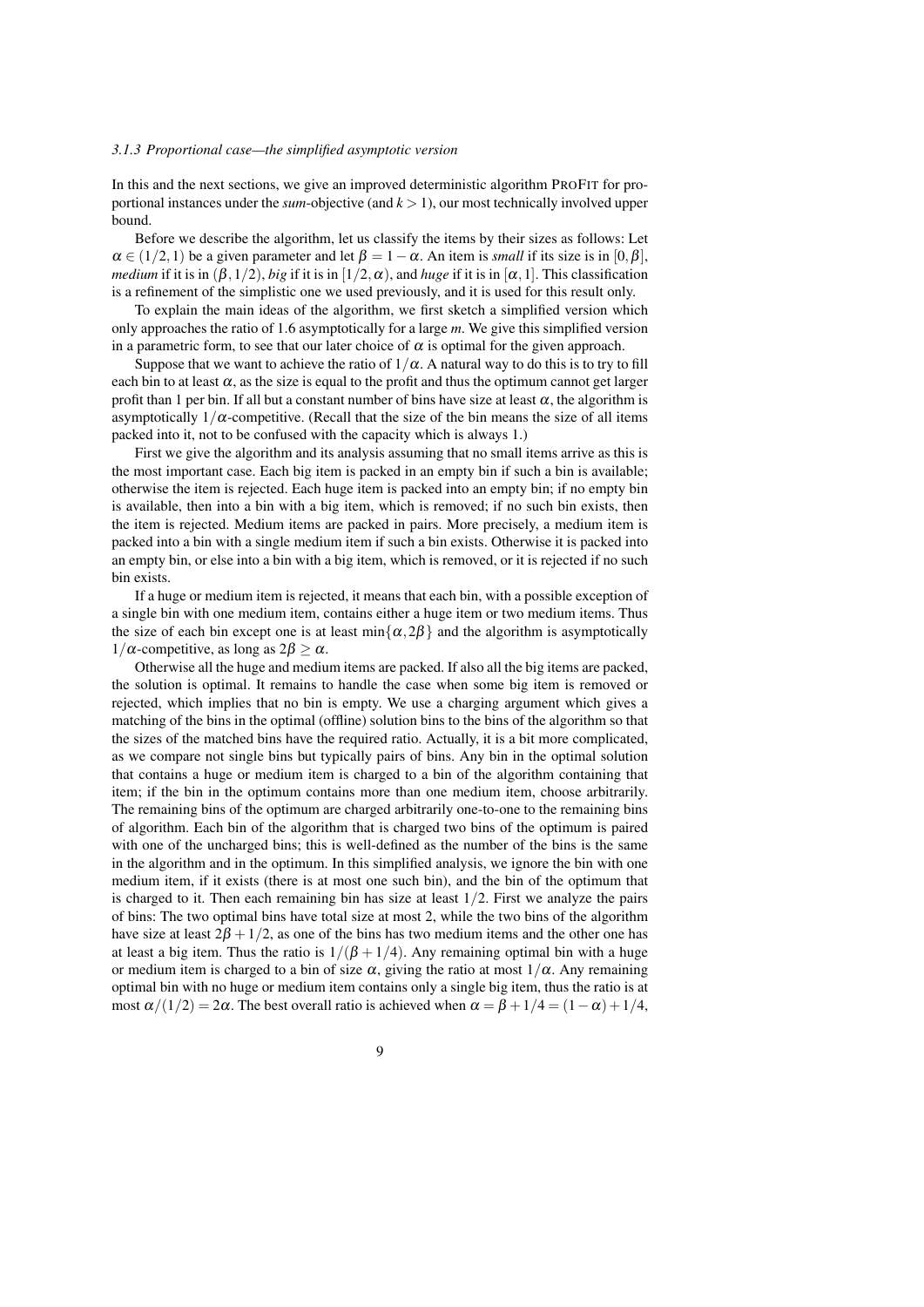which gives  $\alpha = 5/8$  and  $1/\alpha = 1.6$ ; note that the ratio in the remaining case of charging is  $2\alpha = 10/8$ , which is far from tight, and also  $2\beta \ge \alpha$ , which we needed in the previous analysis.

It remains to extend the algorithm to the small items, which is a bit technical but not hard. We combine them with the big items as much as possible. We maintain the invariant that each bin contains small items of total size at most  $β$ . A new small item is packed into one of the bins with some small item(s) if that does not violate the invariant. If no such bin exists, it is packed into some bin that contains only a big item (it always fits, as  $\alpha + \beta \le 1$ ). If no such bin exists either, it is packed into an empty bin. If that is not possible, we need to violate the invariant for one bin: We put the small items greedily into bins with only small items so that they are filled one by one to have size of at least  $\alpha$ ; this is possible, since the small items have size at most  $\beta = 1 - \alpha$ . The packing of other items is modified as follows: A big item is put into a bin with only small items of total size at most  $\beta$  if such a bin exists; otherwise it is put in an empty bin. Huge and medium items are handled as before, except that if no empty bin remains, they are also put into the bins with only small items of total size at most  $\beta$ , possibly removing some of the small items if necessary. Only if no such bin with small items remains, they are packed into a bin with a single big item and that item is removed. The algorithm stops whenever all but three bins have size at least  $\alpha$ ; in such a case the asymptotic  $1/\alpha$  ratio is guaranteed.

The important property of this packing of small items is that bins with a big item and no small items and bins with small items and no big item do not exist simultaneously. Moreover, if two bins contain small items, one of them has to contain at least  $\beta/2$  small items. If such a bin contains also a big item, its size is at least  $1/2 + \beta/2 > \alpha$  for our choice of  $\alpha$ .

It follows that if a huge or medium item causes a removal of a small item and later a big item would have to be rejected or removed, almost all bins have size at least  $\alpha$  and the algorithm can simply stop. (There may be three exceptional bins with size less than  $\alpha$ : one bin with a single medium item, one bin with more than  $\beta$  of small items, and one bin with a big item and less than  $\beta/2$  of small items.)

If the algorithm exhausts all items before rejecting or removing a big item, we compare the total size of items that were not packed to items that were packed. All items are packed when they arrive and at most size  $\beta$  of small items is removed from each bin (when a medium or huge item is packed there); furthermore, the size of the bin after the step when small items are removed is at least  $\alpha$  (as it contains two medium items or one huge item) and thus no further removals occur in that bin. This gives the ratio of packed items to all items of at least  $\alpha/(\beta + \alpha) = \alpha$  and the competitive ratio of  $1/\alpha$  follows.

Finally, if none of the two cases above applies, a big item is rejected or removed before any small item is removed. It follows that either the algorithm stops with almost all bins of size at least  $\alpha$  or else it stops by exhausting the items, in which case all the small items are packed. Then the charging argument given before applies as the packed small items can only improve the ratio.

### *3.1.4 Proportional case—the full version*

We now extend the previous algorithm to the algorithm PROFIT which achieves the competitive ratio of 1.6 for every value of *m*, not only in the limit. We fix  $\alpha = 5/8$ , as we have seen that this is the best value already for the asymptotic case.

We follow the general outline of the previous algorithm, but we need to deal with a significant number of special cases. The main obstacle is that when we argue about the total size the algorithm packs, we cannot tolerate a constant number of bins of size less than 5/8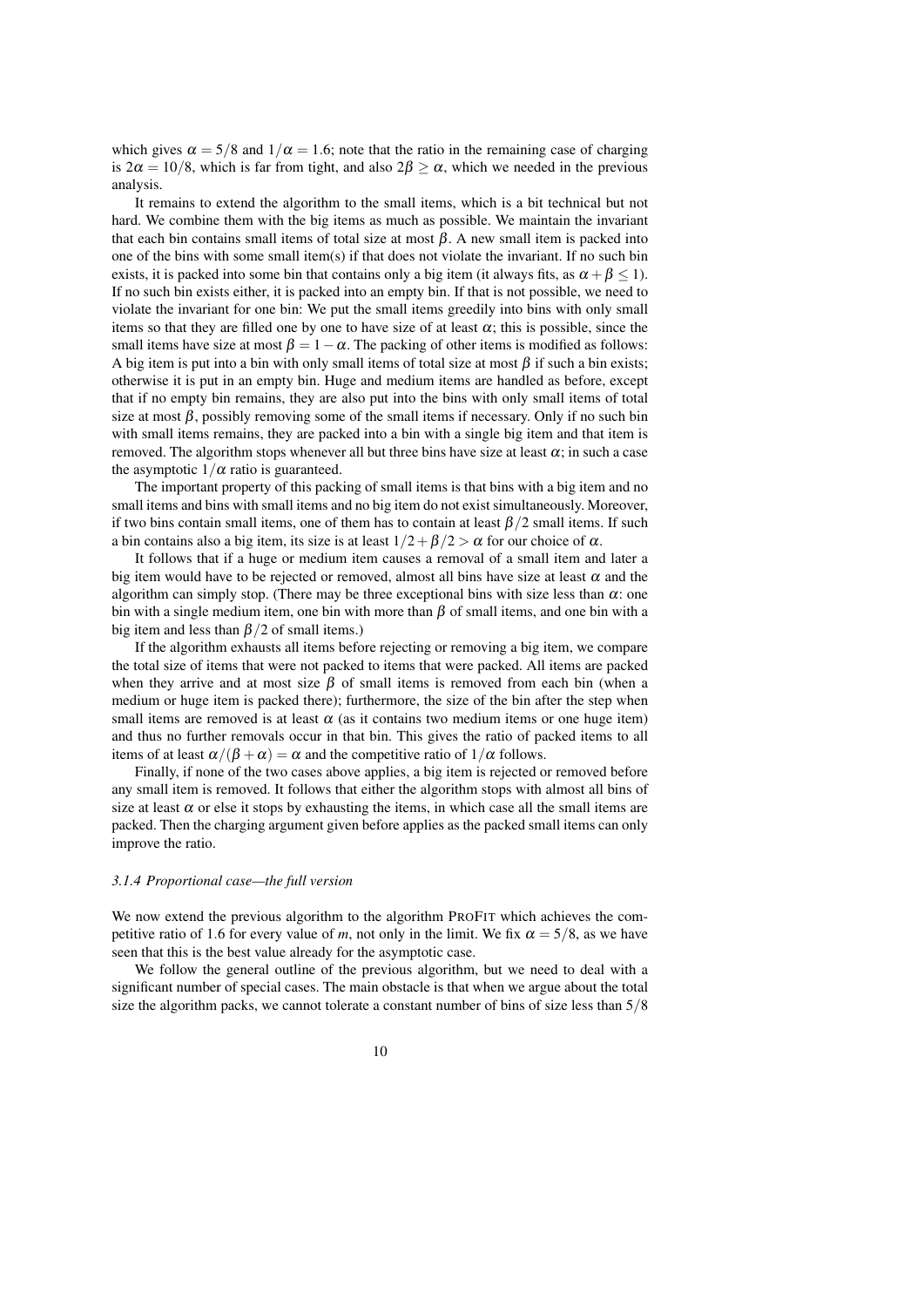as we did before. The algorithm needs to continue packing even if there are two or three such bins. Even more difficult is the last such bin: We can fill it greedily to at least 1/2, but we cannot guarantee more. To deal with this, we typically obtain the desired bound on the total volume by arguing that there is a bin of size at least 6/8 and averaging its size with the size of the last bin.

However, to guarantee that a bin of size at least  $6/8$  is created, we need to modify the algorithm significantly. Most significantly, we try to gain one such bin by packing a big and a medium item together whenever possible. This forces three more changes throughout the algorithm. (1) To guarantee that we have at least one such bin whenever the optimum has one, we need to avoid rejecting or removing big items arbitrarily; instead we guarantee that the smallest big item so far (called the *min-big item*) is never removed or rejected. The min-big item then guarantees that the smallest medium item is packed either with some big item or with another medium item; in both cases we gain a bin with size at least 6/8 which we can average with the last bin. (2) Another forced change is that we sometimes pack a medium item into a bin that already has size larger than  $5/8$ , in particular in a bin with a big item and some small items that are removed; in turn we then need to guarantee that in such a bin the size of small items is at most  $3/8$ , so that no more small items are removed from any single bin. (3) We need to handle huge items of size smaller than  $6/8$  more carefully: If such an item should be packed so that it replaces a big item and small items of total size more than 6/8, it is better to reject the huge item instead. This is a conservative change which can only help the algorithm.

Technically, we describe PROFIT in two main phases. In the first phase, we follow the outline of the simplified algorithm with the changes above as long as no big item is rejected or removed. The description is somewhat lengthy, as this is the place where we need to handle some of the special cases with only a few bins smaller than 5/8. In the end, if the algorithm ends in this phase, we argue that either the algorithm packs a 5/8 fraction of the size of all items or it fills  $5/8$  of the total volume; the competitive ratio then follows easily.

The second phase starts when each bin has a medium, big or huge item. We again follow the simplified algorithm and try to pack all medium and huge items even at the cost of removing some big items, with the modifications described above. Since there are now fewer types of bins, the description is simpler. If the average size of a bin does not reach 5/8, we prove the competitive ratio by a charging argument. This is more complicated than in the simplified algorithm, again because we cannot ignore a constant number of bins. First, we cannot assume that all the small items are packed, thus the charging scheme needs to consider the small items as well. Second, if there exists a bin with one medium item (which we have ignored before), its size may be as small as  $3/8$ , while it can be charged the size of 1; we need to modify the analysis so that such a bin is considered together with one or two other bins.

*Preliminaries* We classify the items by their sizes as in the simplified algorithm, but with the specific value of  $\alpha = 3/8$ : an item is *small* if its size is in [0,3/8], *medium* if it is in (3/8,1/2), *big* if it is in [1/2,5/8), and *huge* if it is in [5/8,1].

For the description and analysis of PROFIT we classify the bins into eight types. At the beginning, we have only **empty bins** with no items. Then we have bins that are not empty and may be used for packing new items. They are of three major types according to the type of the largest item packed into them: small bins, medium bins and big bins. They are further divided into six different subtypes specified as follows:

Regular small bin: A bin with only small items of total size at most 3/8.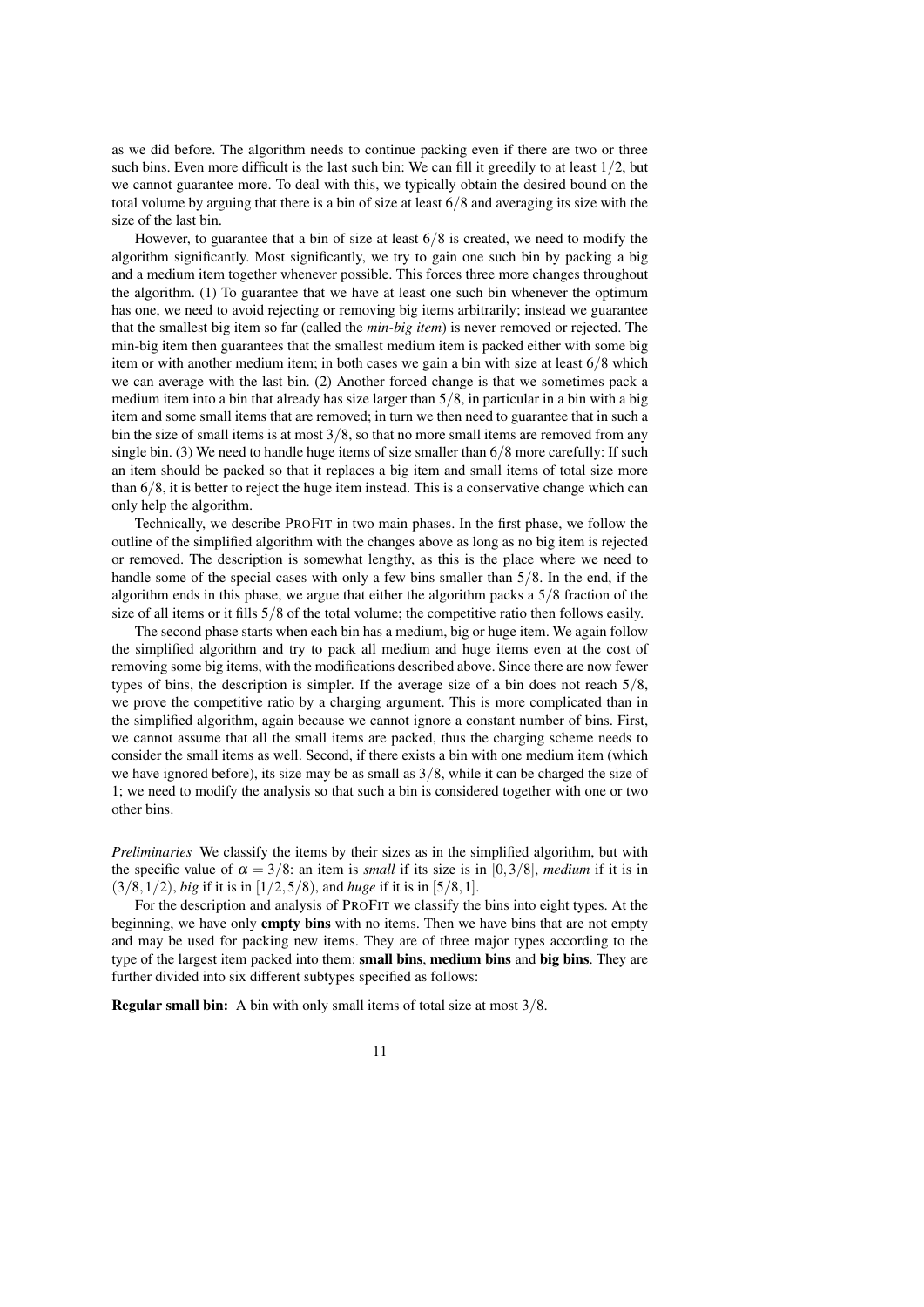Regular big bin: A bin with a single big item and no other items.

Semi-final big bin: A bin with a single big item and small items of total size at least  $1/8$ and at most 3/8.

Active big bin: A bin with one big item and one or more small items of total size less than 1/8.

Active medium bin: A bin with one medium item and possibly some small items with total size at most 3/8.

Active small bin: A bin with only small items of total size more than  $3/8$  but less than  $5/8$ .

As we shall see later, there is always at most one active bin of each major type. The other types of bins can appear in many copies.

The last type of bins are final bins that are required to satisfy the following two properties: (1) The size of the bin is at least  $5/8$ , and (2) small items of size at most  $3/8$  were removed from the bin in the step when its type was set to a final bin and no small item was removed before that step. Moreover, once a bin type has been changed to final, no more items are ever packed into it.

Usually the type of the bin is uniquely determined by its contents, except that in some cases the condition of the final bins may be satisfied also by a bin of another type (in particular by a semi-final big bin or a medium bin). Thus the algorithm needs to be explicit in particular in specification of when the bin is declared to be final.

One of the invariants of the algorithm is that no other bins than the types described above ever appear, possibly with the exception of the bin where the last item is packed. The algorithm always specifies the type of a bin whose contents change. In most cases, we leave it to the reader to check that the bin indeed satisfies the conditions of its declared type. In particular, this is the case for the new final bins: verifying that both conditions hold easily follows by inspecting the contents of such a bin. To verify that the condition (2) for the final bin holds, we also use the fact that whenever small items are removed from a bin, either the bin is then declared to be final or the algorithm stops; thus it is sufficient to verify that in the step when the bin is declared to be final, at most  $3/8$  of small items are removed, and this typically holds because there are no more small items in the bin before the step.

*Algorithm* The algorithm stops if (i) there are no more items on the input or (ii) if the average size of all its bins is at least 5/8.

Otherwise, let *a* be the item to be packed; we call it the *current item*. The algorithm packs the current item according to the following rules, preferring the first possible option. If multiple bins satisfy the same rule, choose one arbitrarily unless stated otherwise. If the rule allows the removal of the small items, remove the items one by one in an arbitrary order and stop as soon as the current item fits.

At the beginning, the items are processed using the rules for Phase 1. Once no rule for Phase 1 applies, if possible, the algorithm performs a *Terminal Move* consisting in packing the current item so that the average size of all bins is at least 5/8 and stops. If this is not possible, the algorithm follows the rules for Phase 2 for the current and all later items. First, we present the Phase 1 rules, then we prove some properties holding during Phase 1 and upon entering Phase 2, and only then we finally present the rules of Phase 2.

*Phase 1*

- (1) If the current item  $a$  is huge, pack it according to the following options; the bin with  $a$ is then always declared to be a final bin:
	- (a) Pack *a* in an empty bin.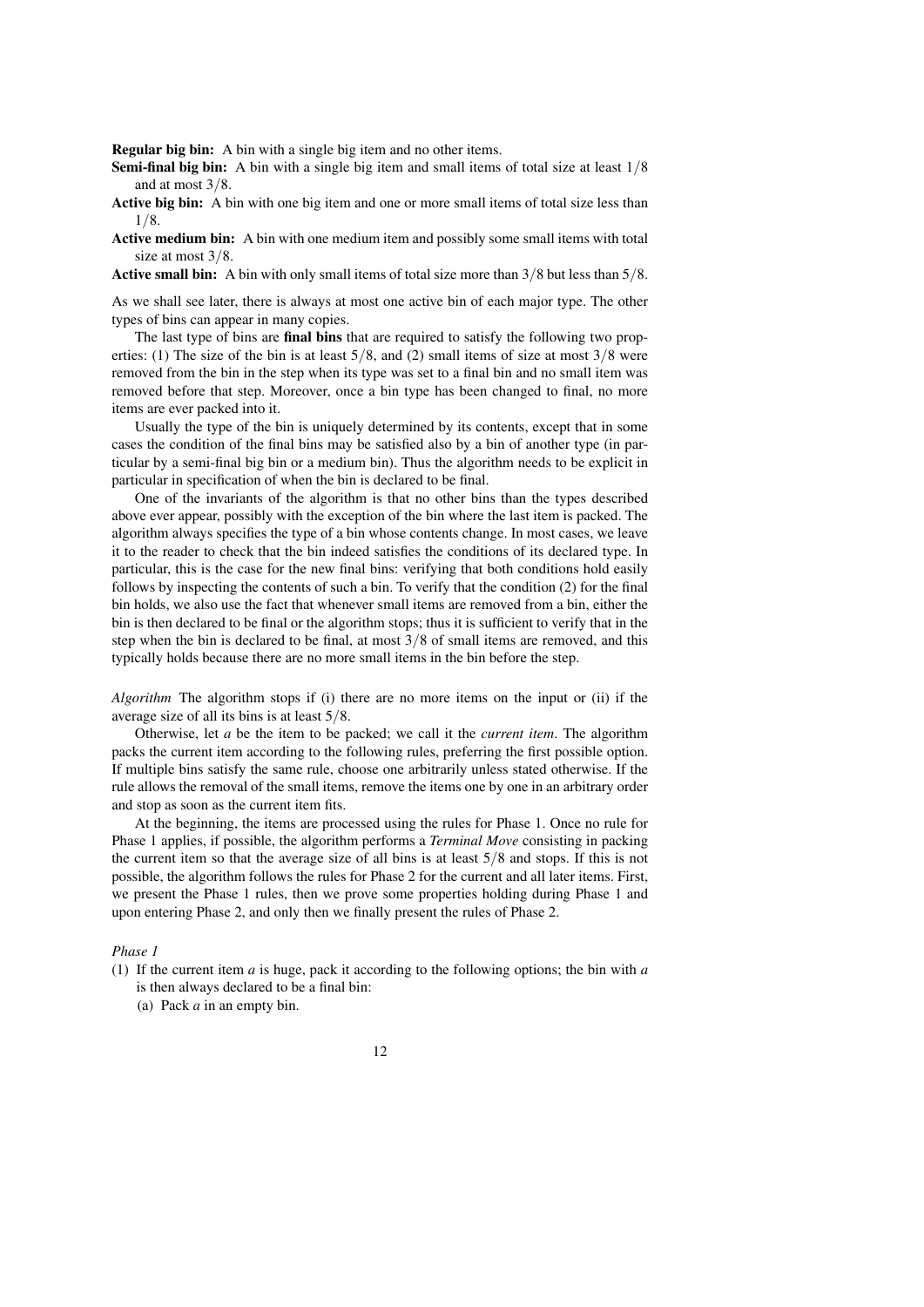- (b) If  $s_a < 6/8$  and there is one small bin with an item larger than 2/8 (and possibly some other items), one medium bin with at most 2/8 of small items, and all the other bins are final or semi-final, perform the *Special Move:* Pack *a* in the medium bin replacing the medium item.
- (c) Pack *a* in a regular small bin, removing some small items if necessary. Note that if there is no small item of size larger than 2/8, then either the final bin has size at least 6/8 or no small items are removed.
- (2) If the current item *a* is medium, pack it according to the following options:
	- (a) In a big bin if it fits with the big item, possibly removing some small items. The bin is then declared to be final.
	- (b) In an active medium bin, possibly removing some small items. The bin is then declared to be final.
	- (c) In an empty bin, which is then active medium.
	- (d) In an active small bin if it fits. The bin is then declared to be final.
	- (e) In a regular small bin, which is then active medium.
- (3) If the current item *a* is big, pack it according to the following options:
	- (a) In an active medium bin if it fits with the medium item, possibly removing some small items; the bin is then declared to be final.
	- (b) In a regular small bin; it is then semi-final big if the size of small items is at least 1/8 and it is active big otherwise.
	- (c) In an empty bin, which is then regular big.
- (4) If the current item *a* is small, pack it according to the following options:
	- (a) In a regular small bin if its resulting size does not exceed  $3/8$ ; the bin stays regular small.
	- (b) In an active big bin if the resulting size of the small items in it does not exceed  $3/8$ . The bin is then semi-final big if the size of small items becomes at least  $1/8$ , otherwise it stays active big.
	- (c) In a regular big bin. The bin is then semi-final big if  $s_a \geq 1/8$ , otherwise it is active big.
	- (d) In an empty bin, which is then regular small.
	- (e) In an active medium bin if the item fits. The bin is then declared to be final if its size is at least 6/8, otherwise it stays active medium.
	- (f) In an active small bin. The bin is then declared to be final if its size becomes at least 5/8, otherwise it stays active small.
	- (g) In the smallest regular small bin. The bin is then declared to be final if its size becomes at least 5/8, otherwise the bin is active small (its size now exceeds 3/8).

*Terminal Move* If none of the previous moves apply, do the following. If it is possible to pack the item so that the average size of all bins is at least  $5/8$ , do so and terminate the algorithm. Otherwise continue to Phase 2.

The Terminal Move implicitly involves solving a knapsack problem, as for each bin we need to find the set of the items in the bin that fits together with the current item and has the largest size. However, examining the proofs of Lemmata [5,](#page-14-0) [6,](#page-16-0) and [9,](#page-19-1) it turns out that it is sufficient to try to perform the Terminal Move in the following limited form: (i) Put the current item in the medium bin, removing either the medium item or all the items in the bin, or (ii) put the current item in the active big bin, removing the big item and/or all the small items, or (iii) put the current item in the active small bin or one of final bins with only small items, removing all items except the largest one, or (iv) put the current item in the smallest bin and, if necessary, remove the items greedily in the reverse order of their packing until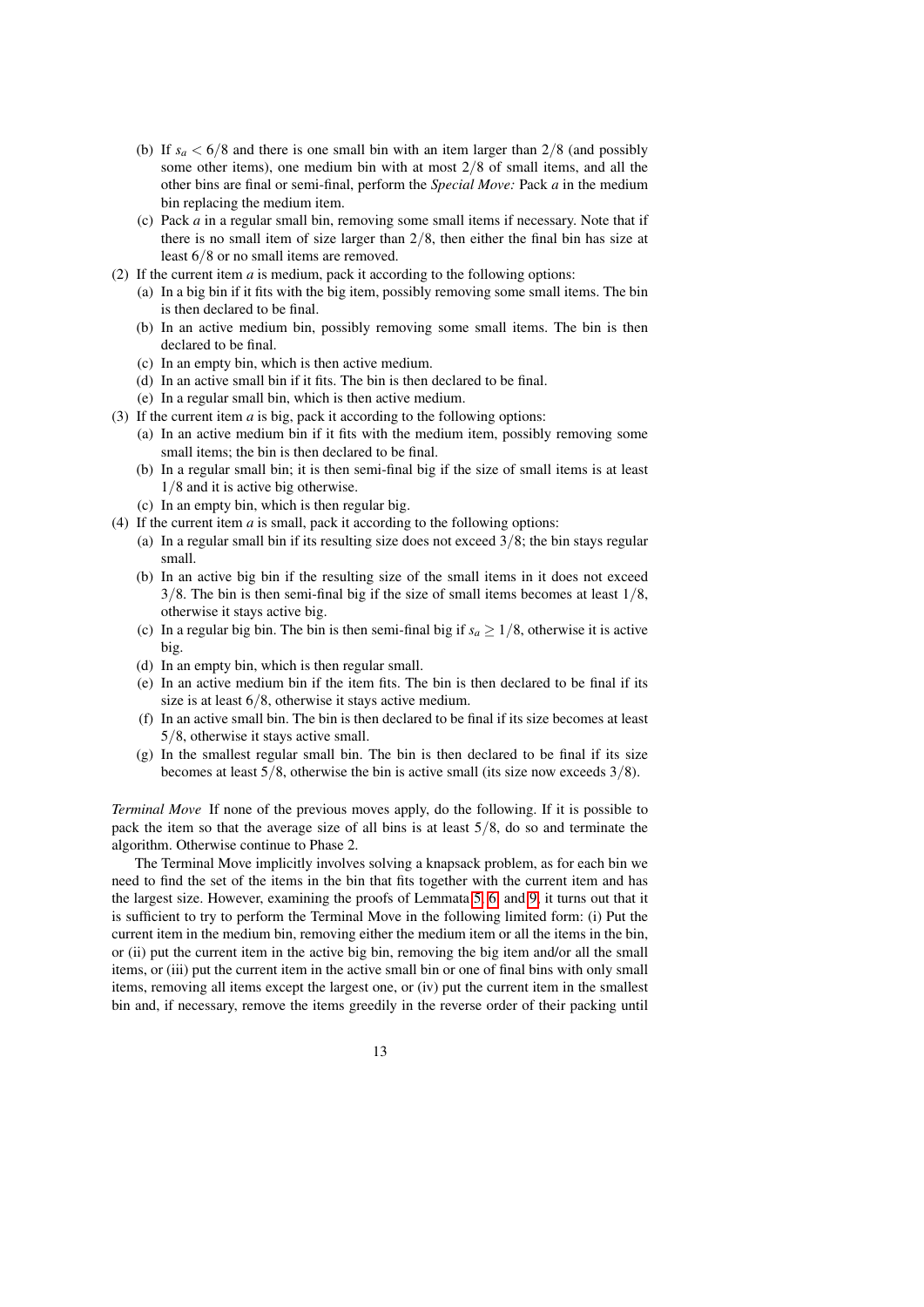the item fits. If one of the previous possibilities causes the average size of all bins is at least 5/8, use it and terminate; otherwise continue to Phase 2.

The first three lemmata summarize simple properties of the algorithm that follow by a simple inspection of its description.

Lemma 2 *At any time during Phase 1, the following holds:*

- <span id="page-13-4"></span><span id="page-13-0"></span>(i) *Consider all regular small bins and all active bins with small items. For any two bins among them, it holds that the total size of the small items is larger than* 3/8*. In particular, it follows that for at most one of them the size of small items is at most* 3/16*.*
- <span id="page-13-1"></span>(ii) *There is at most one active bin of each kind (medium, small or big).*

*Proof* [\(i\)](#page-13-0): For a medium bin with small items, notice that once such a bin is created in step (2e) or (4e), there is no empty or regular big bin and also no such bin can be created later. A small item is put into a bin with no small items only when putting it into any of bins considered in the claim with small items would exceed the size 3/8 of small items. Thus the claim is maintained whenever a new bin with small items is created.

[\(ii\)](#page-13-1): A medium bin is created only in Step (2b) when a medium item is packed, but this option always has a smaller priority than putting it in an existing medium bin in Step (2a). Similarly a small item creates an active small bin only in Step (2g) when the same type of bin does not exist, as otherwise Step (2f) would apply. Two big active bins do not exist as the total size of the small items in them would be at most  $2/8$ , contradicting [\(i\)](#page-13-0).

<span id="page-13-5"></span>Lemma 3 *If there is a regular big bin or an empty bin or a medium bin with no small item(s), then*

- <span id="page-13-2"></span>(i) *there is no active small bin, no final bin with only small items, and no active medium bin with small item(s), and*
- <span id="page-13-3"></span>(ii) *every final bin contains a huge item, or it contains one medium and one big item, or it contains two medium items and no small item was removed from it.*

*Proof* First note that, since the lemma assumption holds, it held throughout the whole execution of the algorithm until now as no new non-final bin without any small items is ever created. Now [\(i\)](#page-13-2) follows: an active small bin or a final bin with only small items can be created only in Step (4g) and an active medium bin can be created only in Step (2d) or (4e). However, one of Steps (2a-c) or (4a-d) would have applied first instead. Now [\(ii\)](#page-13-3) follows: without the bins whose existence is ruled out by [\(i\)](#page-13-2), any final bin is created either by packing a huge item or by packing medium and big items in one bin, or by packing a medium item into a medium bin with no small item.  $\Box$ 

The next two lemmata guarantee that once some condition holds, the algorithm will not enter the second phase. This allows us to significantly restrict the possibilities in the second phase.

<span id="page-13-6"></span>Lemma 4 *If the Special Move happened, the algorithm will not enter Phase 2. Furthermore, no item is removed from the only remaining non-final bin unless the algorithm stops in the same move.*

*Proof* After the Special Move, we are left with a single bin that is neither final nor semifinal; furthermore, this bin has size at least 2/8. As long as small items arrive, they are put into this bin and no item is removed. When an item of another type comes, it is put in this bin and the size becomes at least  $5/8$ , even after small items are removed as necessary. So the algorithm stops.  $\Box$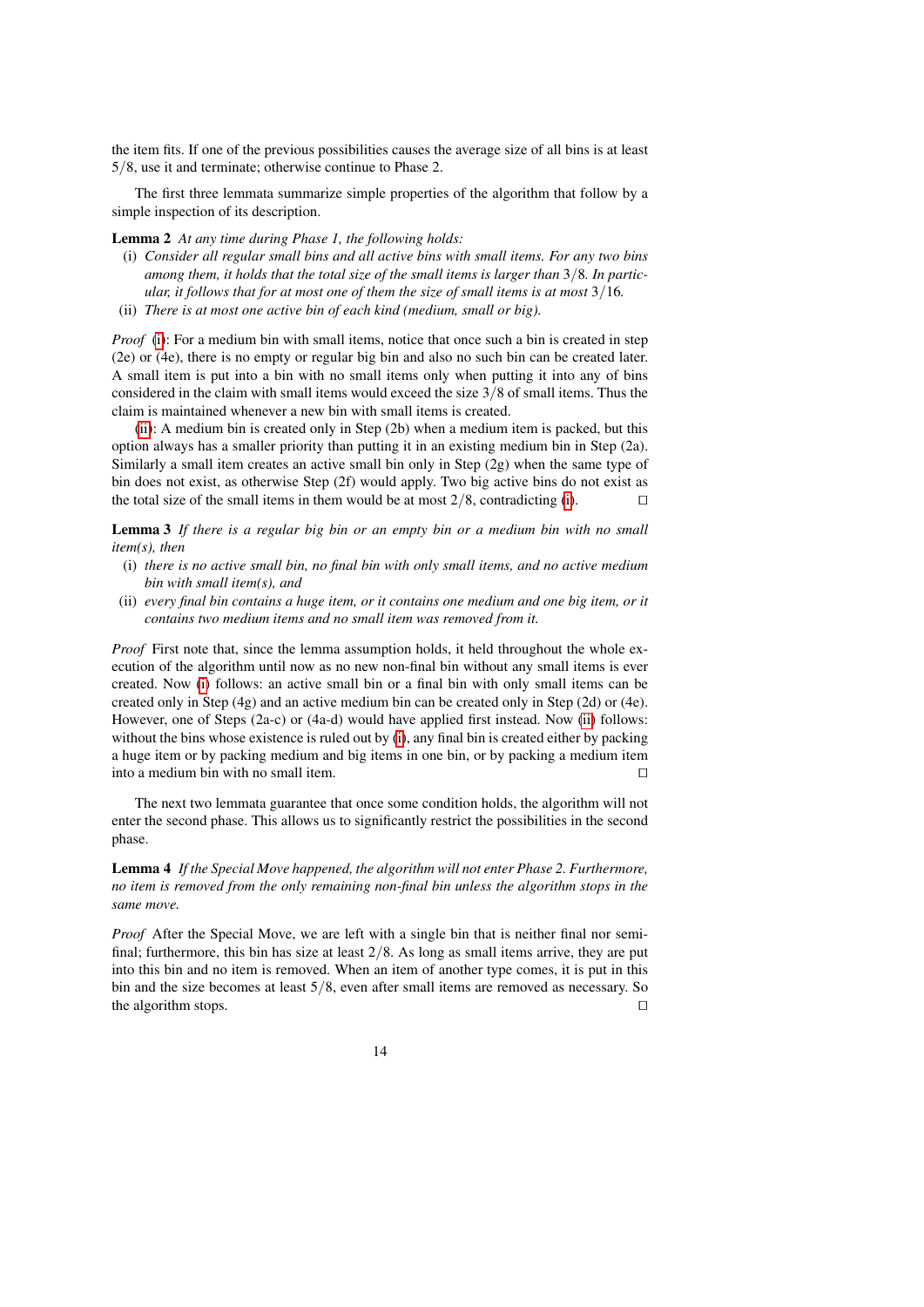<span id="page-14-0"></span>Lemma 5 *If an active small bin or a final bin with only small items appears at any time during Phase 1, the algorithm will not enter Phase 2.*

*Proof* We claim that the following hold at *any* moment when an active small bin or a final bin with only small items is created:

- <span id="page-14-1"></span>(i) There is no regular big bin and no empty bin.
- <span id="page-14-2"></span>(ii) If a medium bin exists, it has small item(s) and size greater than  $5/8$ .
- <span id="page-14-3"></span>(iii) Every regular small bin has size at least  $3/16$ .

As the bin is created by packing a small item in Step (4g), no rule of higher priority applied. In particular, [\(i\)](#page-14-1) holds since Steps (4c-d) do not apply, and [\(ii\)](#page-14-2) holds since Step (4e) does not apply. As for [\(iii\)](#page-14-3), its first claim follows from Lemma [2](#page-13-4)[\(i\)](#page-13-0), which implies that [\(iii\)](#page-14-3) holds with the possible exception of the smallest regular bin. But as the item we consider is packed into this bin, turning it into an active small bin or a final bin, all remaining regular small bins have size at least 3/16.

Now we claim that the following, slightly different, properties hold at the end of Phase 1:

- <span id="page-14-5"></span>(iv) There is no regular big bin and no empty bin. If there is an active big bin, it was present already at the first time when an active small bin or a final bin with only small items was created.
- <span id="page-14-6"></span>(v) If a medium bin exists, either its size is greater than 5/8, or the total size of the small items in it is in  $\left[3/16,2/8\right]$  and the medium item in it does not fit in the active small bin (if such a bin exists).
- <span id="page-14-4"></span>(vi) There is no regular small bin.

As any item can be packed in a regular small bin, [\(vi\)](#page-14-4) follows. The previous two points follow from [\(i\)](#page-14-1)–[\(iii\)](#page-14-3). Specifically, [\(iv\)](#page-14-5) follows from (i): there were no empty or regular big bins and clearly none can be created later. Moreover, any new active big bin would have to be created in Step (3b) from a regular small bin with size less than  $1/8$  but there is no such bin due to [\(iii\)](#page-14-3). As for [\(v\)](#page-14-6), its first option holds, by [\(ii\)](#page-14-2), for any medium bin that was present the last time that an active small bin or a final bin with only small items was created. And if the medium bin was created later, it was created by packing a medium item into a regular small bin in Step (2e). As Step (2d) did not apply, the medium item did not fit in the active small bin if there was such a bin. Moreover, the small bin into which the medium item was packed had at least  $3/16$  of small items by [\(iii\)](#page-14-3). We may assume it had no more than  $2/8$ of small items as otherwise its total size would exceed 5/8 and the first option of [\(v\)](#page-14-6) would apply.

With [\(iv\)](#page-14-5)–[\(vi\)](#page-14-4) established, we know that, apart from the final and semi-final bins, only the active bins of each kind may be present; recall that there is at most one active bin of each kind by Lemma [2\(](#page-13-4)[ii\)](#page-13-1). Our goal now is to show that since the algorithm did not stop before reaching the end of Phase 1, the Terminal Move can be performed. To this end, we inspect several cases. In each of them, our goal is to show how to pack the current item so that the average size of the active bins is at least 5/8 since all the other bins are no smaller than 5/8. For this reason, there must be at least one active bin since otherwise the algorithm would have stopped by now. The cases below are exhaustive: Case 4 covers the case when there is an active big bin, while Cases 1-3 cover the cases when only active small and medium bin or one of them exist.

Case 1: There is an active small bin and either no other active bin or the other active bins have average size at least  $5/8$ . Put the current item is in the active small bin, removing the small items greedily. This guarantees that the active small bin will have size at least 5/8 afterward.

15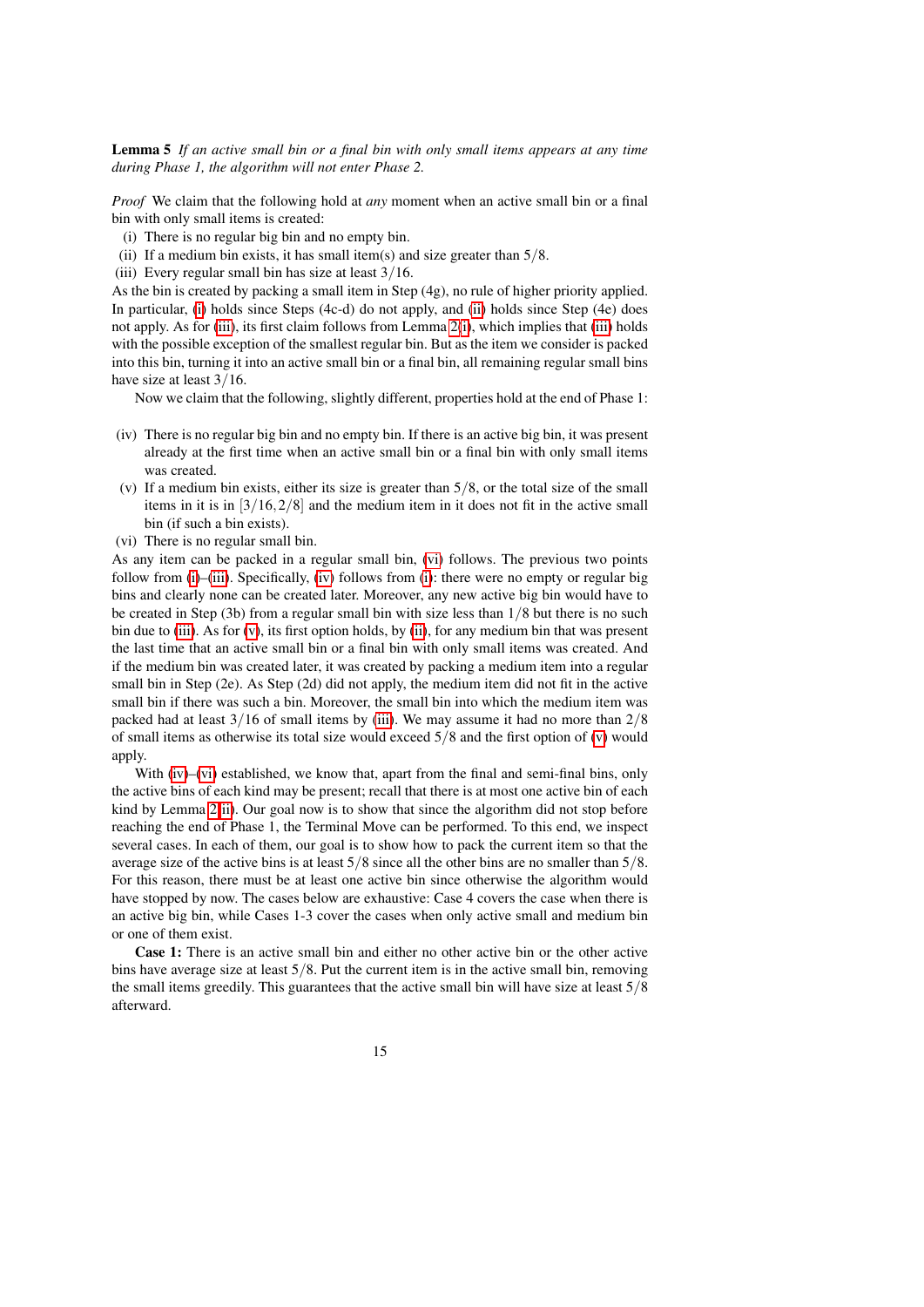Case 2: The only active bin is medium. Then its size is smaller than 5/8 since otherwise the algorithm would have terminated. Hence, by [\(v\)](#page-14-6), the total size of the small items in it is in  $\left[\frac{3}{16,2/8}\right]$ . If the current item is huge, pack it by replacing all the items in the active medium bin. If the current item is big, replace the medium item with it. In both subcases the size of the medium bin is at least  $5/8$ . There are no more subcases, as a medium or a small element would be packed into the medium bin in step (2b) or (4e).

Case 3: There are both an active small bin and an active medium bin with size smaller than  $5/8$ . Again, by [\(v\)](#page-14-6), the total size of the small items in the medium bin is in [ $3/16,2/8$ ] and the medium item does not fit in the active small bin. In particular, the active small bin has size at least 4/8.

If the current item is huge, pack it into the medium active bin as follows: If the current item is larger than  $6/8$ , remove all other items from the bin, otherwise remove the medium item and keep all the small items. Either way the medium bin now has size greater than 6/8, so the total size of the two bins is greater than 10/8. If the current item is big, pack it into the active small bin, removing all the items packed into it in the step when it became active and later. The size of remaining items in the bin is at most  $3/8$ , so any big item fits. On the other hand, by Lemma [2](#page-13-4)[\(i\)](#page-13-0), the total size of remaining small items in both active bins is at least  $3/8$ . Together with the big and medium items we have at least  $3/8+4/8+3/8 = 10/8$ and we reach an average size of 5/8. There are no more subcases, as a medium or a small element would be packed into the medium bin in step (2b) or (4e).

Case 4: There is an active big bin. In this case we can ignore the active medium bin completely as its size is greater than 5/8. This follows from the fact that the medium bin (if it exists) has some small items by [\(v\)](#page-14-6), the fact that the active big bin has less than  $1/8$  of small items, and Lemma [2](#page-13-4)[\(i\)](#page-13-0).

For convenience, in this case we will refer to to the active big bin as the *big bin*. Similarly, let the *small bin* denote the active small bin if it exists and an arbitrary final bin with only small items otherwise, and let the *smallish item* denote the small item that made the small bin active small or final. Note that due to the lemma assumption, the small bin and the smallish item are well defined. Moreover, as there are no regular small or regular big bins, these names should not cause any confusion.

We begin by observing that the total size of the small items in the small bin and the large bin is greater than 5/8. To this end, note that the big bin was active big already at the time when the small bin became active small or final by [\(iv\)](#page-14-5). Then, since the total size of small items in the big bin is less than 1/8, the size of the small bin right before the smallish item was packed in it was greater than 2/8 by Lemma [2](#page-13-4)[\(i\)](#page-13-0). Moreover, as the smallish item was not packed in the big bin in Step (4b), the sum of its size and that of all small items in the big bin is greater than  $3/8$  and together with more than  $2/8$  of small items in the small bin, the total size of the small items is at least  $5/8$ . Also note that each of the two bins has size greater than 4/8, thus it is sufficient to pack the current item in either bin so that its size is at least 6/8.

If the current item is huge and larger than  $6/8$ , it is sufficient to let it replace all items in the active big bin. If the current item is huge but smaller than  $6/8$ , pack it in the big bin replacing the big item but keeping all the small items; the total size of the big bin and the small bin is now larger than  $10/8$  since the total size of the small items in them is greater than  $5/8$ .

If the current item is medium or big, put it in the small bin together with the smallish item, removing all the other small items in the bin. If the current item is big, this clearly results in a bin of size greater than  $6/8$ . If the current item is medium, we note that since Step (2a) did not apply, the total size of the current item and the big item in the big bin is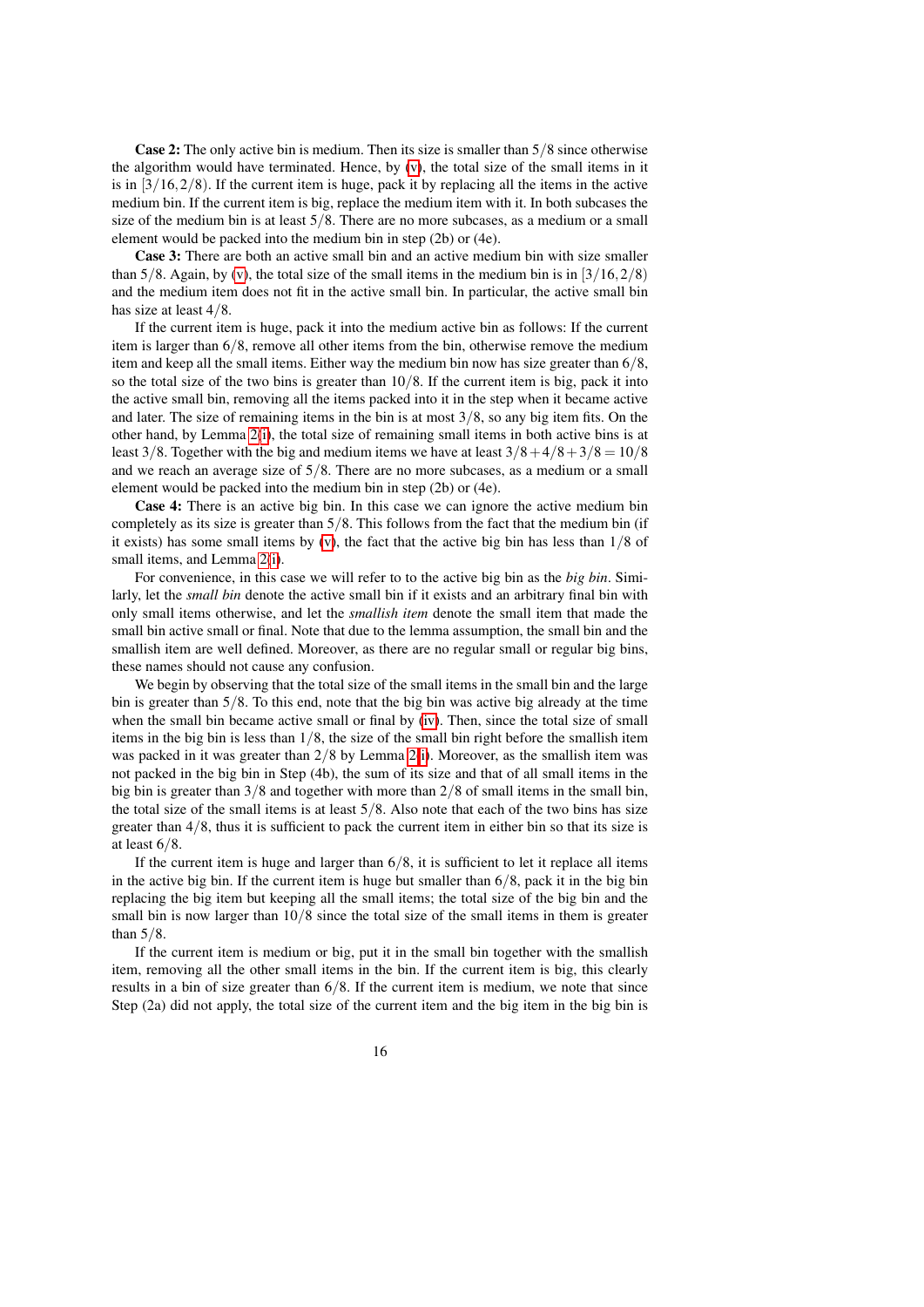larger than 1. So together with the smallish item, the total size of the two bins is greater than 10/8.

Finally, if the current item is small, let it replace all the small items in the big bin. Note that the current item's size is greater than 2/8 since otherwise Step (4b) would be possible; thus the resulting size of the big bin is at least  $6/8$ .

<span id="page-16-0"></span>The next lemma finally summarizes the situation at the beginning of Phase 2.

Lemma 6 *When the algorithm enters Phase 2, the following holds:*

- <span id="page-16-1"></span>(i) *No empty, active small or regular small bin exists.*
- <span id="page-16-2"></span>(ii) *Every final bin contains a huge item, or it contains one medium and one big item, or it contains two medium items and no small item was removed from it.*
- <span id="page-16-3"></span>(iii) *If a medium bin exists and has one or more small items, no regular or active big bin exists.*

*Proof* Consider the situation when no option of Phase 1 is possible. We prove that either the Terminal Move is possible or the lemma holds. To prove that the Terminal Move is possible, we only need to show that we can pack the current item so that the average size of the active bins becomes at least 5/8.

First of all, note that there is no active small bin by Lemma [5.](#page-14-0) Moreover, there are no empty or regular small bins, as otherwise some Phase 1 move would be possible. This establishes [\(i\)](#page-16-1).

Since no rule of Phase 1 applies, the current item is not small and, if a medium bin exists, the current item is also not medium.

If there is a regular big bin or a medium bin with no small item(s), both [\(ii\)](#page-16-2) and [\(iii\)](#page-16-3) are implied by Lemma [3](#page-13-5) as follows: [\(ii\)](#page-16-2) follows directly from Lemma [3](#page-13-5) [\(ii\)](#page-13-3) and [\(iii\)](#page-16-3) holds trivially since Lemma [3](#page-13-5) [\(i\)](#page-13-2) implies that there is no medium bin with small item(s).

Thus we can restrict our attention to the case where in addition to final and semi-final bins, we have only an active big bin and/or an active medium bin.

If no active bin exists, the average size is at least  $5/8$  and the algorithm would have already terminated. Similarly, if both the active big bin and the active medium bin exist, the algorithm would have already terminated: The total size of small items in them is at least 3/8 by Lemma [2\(](#page-13-4)[i\)](#page-13-0); their average size is thus at least 5/8.

It remains to consider the case of exactly one active bin.

Suppose that there exists a final bin of size at least 6/8 and there is only one active bin. Then we need only to attain a size of 4/8 in the active bin through the Terminal Move. Since the algorithm did not stop before, the active bin has size smaller than  $4/8$ . In particular, it is a medium bin. As noted before, in such case the current item is big or huge, so even putting it alone in the active medium big would stop the algorithm.

We now inspect the last remaining case in which there is only one active bin and no final bin has size at least  $6/8$ . Then [\(iii\)](#page-16-3) holds trivially. As all final bins have sizes strictly smaller than  $6/8$ , none of them has more than one medium or big item. Hence, to prove [\(ii\)](#page-16-2) it suffices to show that every final bin contains a huge item. To this end, we show that a final bin contains no small items. By Lemma [5,](#page-14-0) there is no final bin with only small items and there is no active small bin. Inspecting the rules for big (Step 4) and small (Step 5) items, we see that without items of other kind, these never create a final bin. To rule out a final bin with a medium item and small item(s), note that it is created only in two cases, both ruled out: (2d) because there is no active small bin, and (4e) because all final bins have size strictly smaller than  $6/8$ . This concludes the proof of the lemma.  $\Box$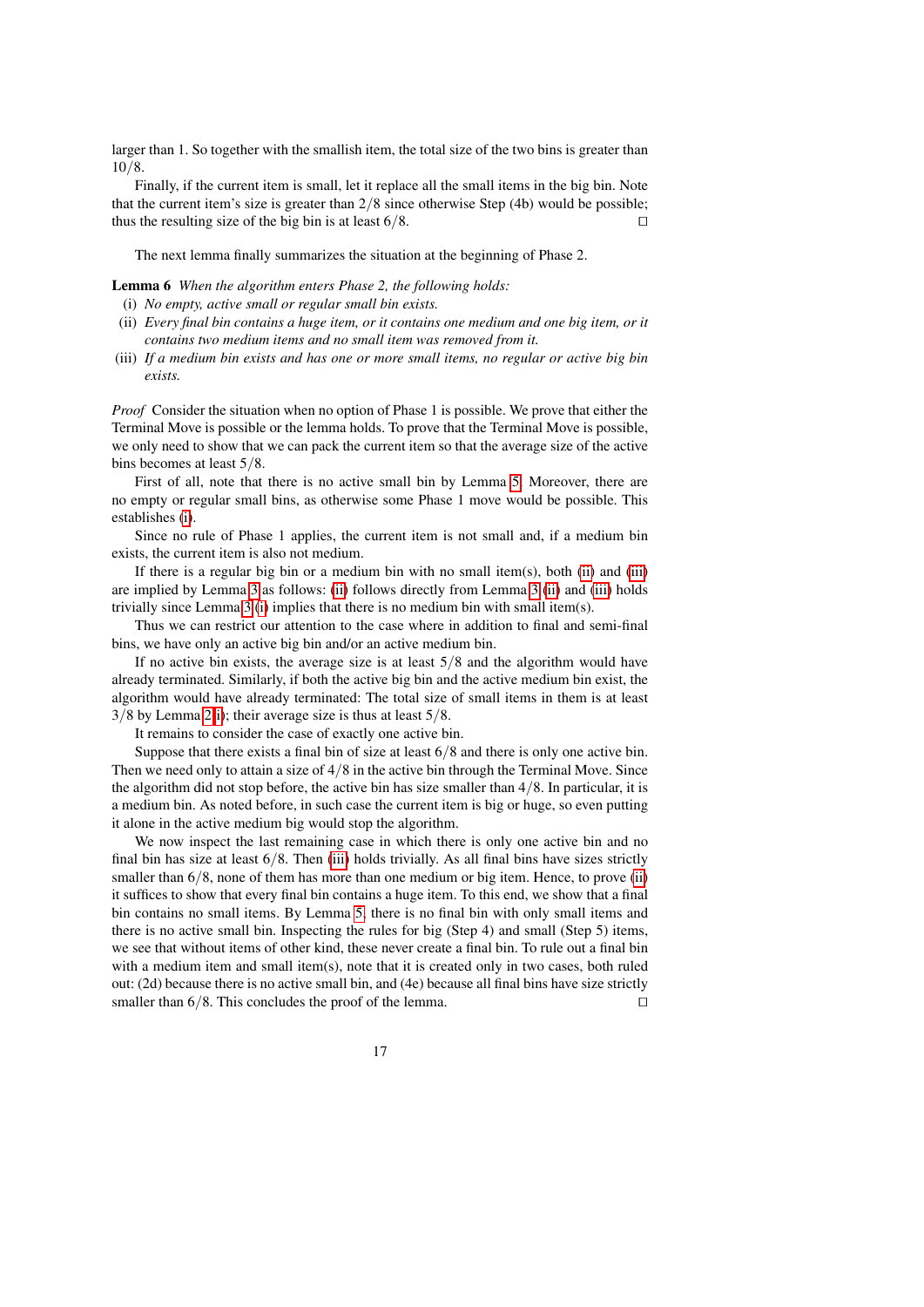*Min-big item.* Before describing the packing rules for Phase 2, we define the *min-big item*. At any point, it is the smallest big item that arrived so far in either phase, whether it is currently packed or not. In case of a tie, it is the first such item. Moreover, we say that the min-big item is *compatible* with a medium item if the sum of their sizes is at most 1.

*Phase 2*

- (1) If the current item *a* is huge, pack it according to the following options:
	- (a) Replace all the items of a medium bin with *a* if this causes the average size of all bins to be at least 5/8. (This causes the algorithm to stop.)
	- (b) Choose any big bin, preferring one which does not contain min-big item.
		- If the chosen bin contains small items of size at least  $2/8$  and  $s_a \leq 6/8$ , we do not pack *a* and instead we say that *a* is *assigned* to the chosen big bin for further analysis. No items are removed from the chosen bin. Note that its size is at least 6/8.
		- Otherwise we pack *a* in the chosen bin, removing the big item and also the small items in it, if necessary; note that afterwards the bin has size at least 6/8 or no small item was removed from it.

The chosen bin is declared to be final in both subcases, i.e., no matter whether *a* was assigned or packed.

- (2) If the current item *a* is medium, pack it according to the following options:
	- (a) In a semi-final, regular big or active big bin if it fits without removing the big item; the small items are removed as necessary and the bin is then declared to be final.
	- (b) In a medium bin, possibly removing some small items in it; the bin is then declared to be final.
	- (c) In a semi-final, regular big or active big bin; if there are more such bins, choose one without the min-big item and prefer first a regular big bin, then an active big bin. The big item is replaced by *a* and the bin is then active medium.
- (3) If the current item *a* is big, process it according to the following options:
	- (a) Pack *a* in a medium bin if it fits without removing the medium item but possibly removing some small items; the bin is then declared to be final.
	- (b) If *a* is the min-big item, pack it in a semi-final, active big or regular big bin; *a* then replaces the big item in the bin and the bin type does not change.
	- (c) Otherwise reject *a*.
- (4) If the current item *a* is small, pack it according to the following options:
	- (a) In an active big bin if the resulting size of the small items in it does not exceed 3/8. The bin is then semi-final if the size of small items becomes at least 1/8, otherwise it stays active big.
	- (b) In a regular big bin. The bin is then semi-final if  $s_a \geq 1/8$ , otherwise it is active big.
	- (c) In a medium bin if the resulting size of the small items in it does not exceed  $3/8$ . The bin stays active medium.
	- (d) In an active big bin or medium bin. We show in Lemma [7\(](#page-17-0)[ii](#page-18-0) that the item fits and the algorithm stops.

As in Phase 1, we first summarize simple properties of the algorithm. Note that the following lemma implies that all the items are processed, which clearly follows from the algorithm description only for big items.

#### Lemma 7 *At any time during Phase 2, the following holds:*

<span id="page-17-1"></span>(i) *There is at most one active medium bin and at most one active big bin. All the other non-final bins are semi-final or regular big.*

<span id="page-17-0"></span>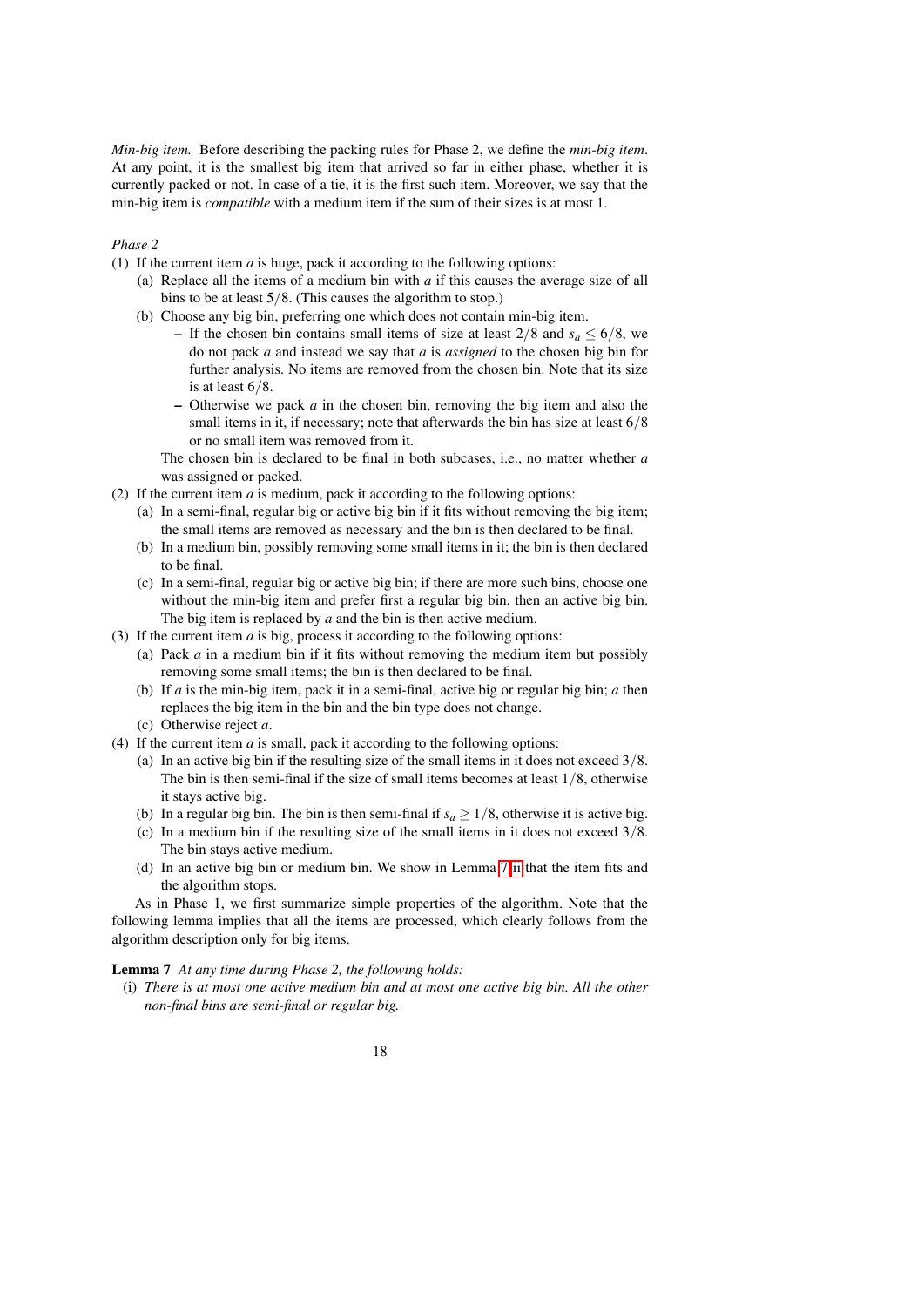- <span id="page-18-0"></span>(ii) *If Step (4d) is reached, the small item fits in the bin and the algorithm stops afterwards.*
- <span id="page-18-1"></span>(iii) *All medium items are packed and never removed. All huge items are either packed and never removed, or assigned to some bin. All small items were packed when they arrived and may have been removed only upon creation of a final bin.*
- <span id="page-18-2"></span>(iv) *If a medium bin contains some small item(s), there is at most one active or regular big bin.*
- <span id="page-18-3"></span>(v) *Every final bin has a huge item assigned to it, or contains a huge item, or one medium and one big item, or it contains two medium items. If the algorithm removed some small items from a final bin with two medium items, the average size of the bins is at least* 5/8 *and the algorithm stops.*

*Proof* [\(i\)](#page-17-1): As in Phase 1, we pack small items so that each two bins with small items have at least 3/8 of them, thus there cannot be two active big bins. A medium bin is created only in Step (2c), which can be reached only if no medium bin exists. No other bins exist at the beginning of Phase 2 by Lemma [6](#page-16-0) [\(i\)](#page-16-1) and none are also created later.

[\(ii\)](#page-18-0) If Step (4d) is reached, there is no regular big bin as Step (4b) did not apply. Thus there exist only final, semi-final and active bins. There must exist at least one active bin, as the size of all the other bins is at least 5/8 and the algorithm would have stopped otherwise.

We claim that only a single active bin exists. Assume for the sake of contradiction that this is not the case. Then both the active medium bin and the active big bin contain small item(s), as Steps (4a) and (4c) did not apply. Thus the size of small items in the two active bins is at least 3/8. As there is a big item in the active big bin and a medium item in the active medium bin, the total size of these two active bins is at least 10/8. Therefore, the average size of all bins is at least 5/8. This yields a contradiction since the algorithm would have stopped by now.

As there exists only a single active bin, its size is smaller than  $5/8$  as the algorithm would have stopped otherwise. So the small item fits. Furthermore, as Steps (4a) and (4c) did not apply, the size of small items is now more than  $3/8$ , so the size of the bin is more than 5/8 and therefore the algorithm stops.

[\(iii\)](#page-18-1): This holds at the beginning of Phase 2 by Lemma [4](#page-13-6) and inspecting the rules of Phase 1. In Phase 2, this is maintained trivially for medium items. For a huge item, notice that if no big bin exists, putting the huge item in a medium bin guarantees average size of bins at least 5/8, so Step (1a) applies. For a small item, this follows from [\(ii\)](#page-18-0).

[\(iv\)](#page-18-2): Recall that no new big bin is created in Phase 2. If a medium bin contains some small item(s) at the beginning of Phase 2, there is no regular big bin nor any active big bin by Lemma [6](#page-16-0) [\(iii\)](#page-16-3). If a medium bin is created later, it is created from a big bin by replacing the big item by a medium item. If this big bin is regular, the new medium bin contains no small item. Otherwise, by the preference in Step (2c), any remaining regular or active big bin must contain the min-big element. Thus, there is at most one such big bin.

[\(v\)](#page-18-3): No final bins other than the ones specified in the claim exist at the beginning of Phase 2 by Lemma [6\(](#page-16-0)[ii\)](#page-16-2). It also follows from the rules of Phase 2 that no final bins other than the ones specified are created during Phase 2. For the second part of the claim, note that if a second medium element is put in a medium bin with some small item(s), this bin has size at least  $6/8$ . Then there is at most one active or regular big bin of size at least  $4/8$ , and all the other bins have size at least  $5/8$ , by [\(iv\)](#page-18-2). Thus, the average bin size is at least  $5/8$ and the algorithm stops.  $\Box$ 

<span id="page-18-4"></span>The following lemma implies that if there are compatible medium and big items, the algorithm creates at least one final bin of size 6/8.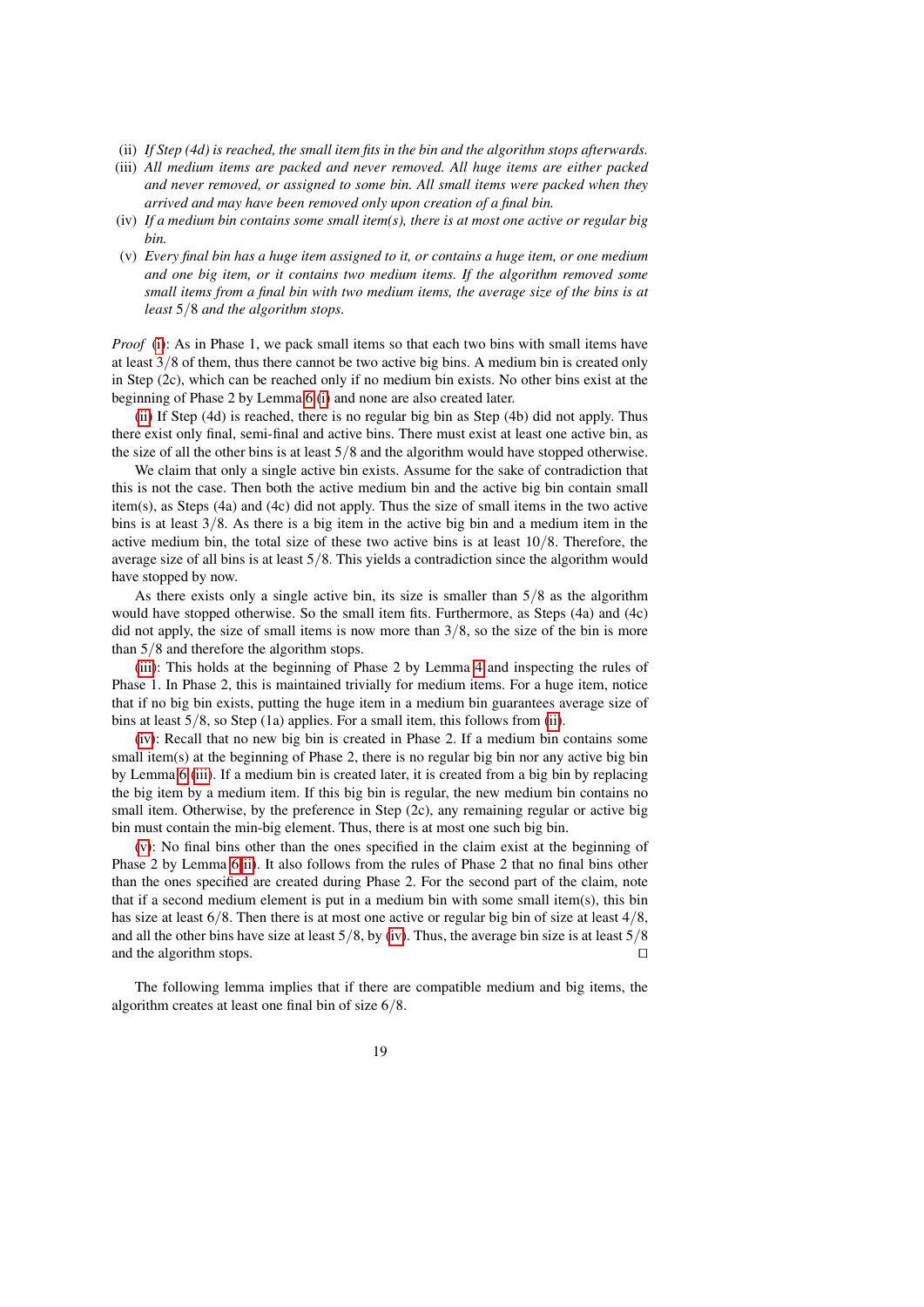Lemma 8 *At any time during Phase 2, the following holds:*

- <span id="page-19-2"></span>(i) *If there exists a medium bin, then the size of the medium item in it plus the size of any big item in a big bin is more than* 1*.*
- <span id="page-19-3"></span>(ii) *If the medium item in a medium bin is compatible with the min-big item, the min-big item is packed in a final bin with some medium item.*

*Proof* [\(i\)](#page-19-2): It follows because the first option for a medium item is to be packed with a big item in a big bin and the first option for a big item is to be packed with a medium item in a medium bin.

[\(ii\)](#page-19-3): Suppose for a contradiction that the min-big item is not in a final bin with a medium item and it is compatible with the medium item in the current active medium bin. Thus, when the min-big item arrived, it did not fit with the medium item in the medium bin if any existed at that time. This implies that the current medium bin was created later from some big bin. This in turn implies that the min-big item was packed since at the time of its arrival there was a big bin. As long as there is a big bin, the min-big item is never removed: a big item can be removed only when a huge or a medium item is packed but in both cases the bin with the min-big item is selected only when there are no other big bins. Thus the min-big item is in some big bin when the current active medium bin was created upon packing a medium item. However, as this medium item is compatible with the min-big item, the rules imply that it is packed with some big item, a contradiction.  $\Box$ 

<span id="page-19-1"></span>The next lemma will later guarantee that the charging scheme is well-defined.

## Lemma 9 *At any time during Phase 2, the number of final bins with two medium items is at most the number of big bins.*

*Proof* If at the beginning of Phase 2 there is a medium bin and there are fewer big bins than final bins with two medium items, the Terminal Move is possible as, even after putting the current item (which is big or huge) into the medium bin instead of the medium item, the number of big bins is at most equal to the number of final bins with two medium items and the average size is thus at least  $5/8$ . Whenever there is no medium bin, the number of big bins is even strictly larger than the number of final bins with two medium items, or else the average size of a bin is at least 5/8 and the algorithm stops. Thus the condition holds at the beginning of Phase 2 and also after creating a new active medium bin as this decreases the number of big bins only by 1. The only remaining case when the condition could be violated is when there is the same number of big bins as of final bins with two medium items, there is an active medium bin, and a huge item is placed into a big bin. But in this case, the huge item is placed in the medium bin in Step (1)(a) as the average size becomes at least  $5/8$ .  $\Box$ 

### <span id="page-19-0"></span>Theorem 4 PROFIT *is* 8/5*-competitive for the* sum*-objective on proportional instances.*

*Proof* Case A. The algorithm stops because the average size of bins is at least 5/8. This includes a successful Terminal Move. The theorem follows because the average size of bins in the optimum is at most 1.

Case B. The algorithm exhausted all items during Phase 1. It follows that all medium, big and huge items were packed and none of them was removed with the possible exception of a medium item that was removed in the Special Move. Small items are also all packed but some of them may have been removed when packing medium, big or huge items and making a bin final. However, in each final bin, a volume of at least 5/8 remains, and a volume of at most 3/8 small items has been removed from it, with the exception of the Special Move,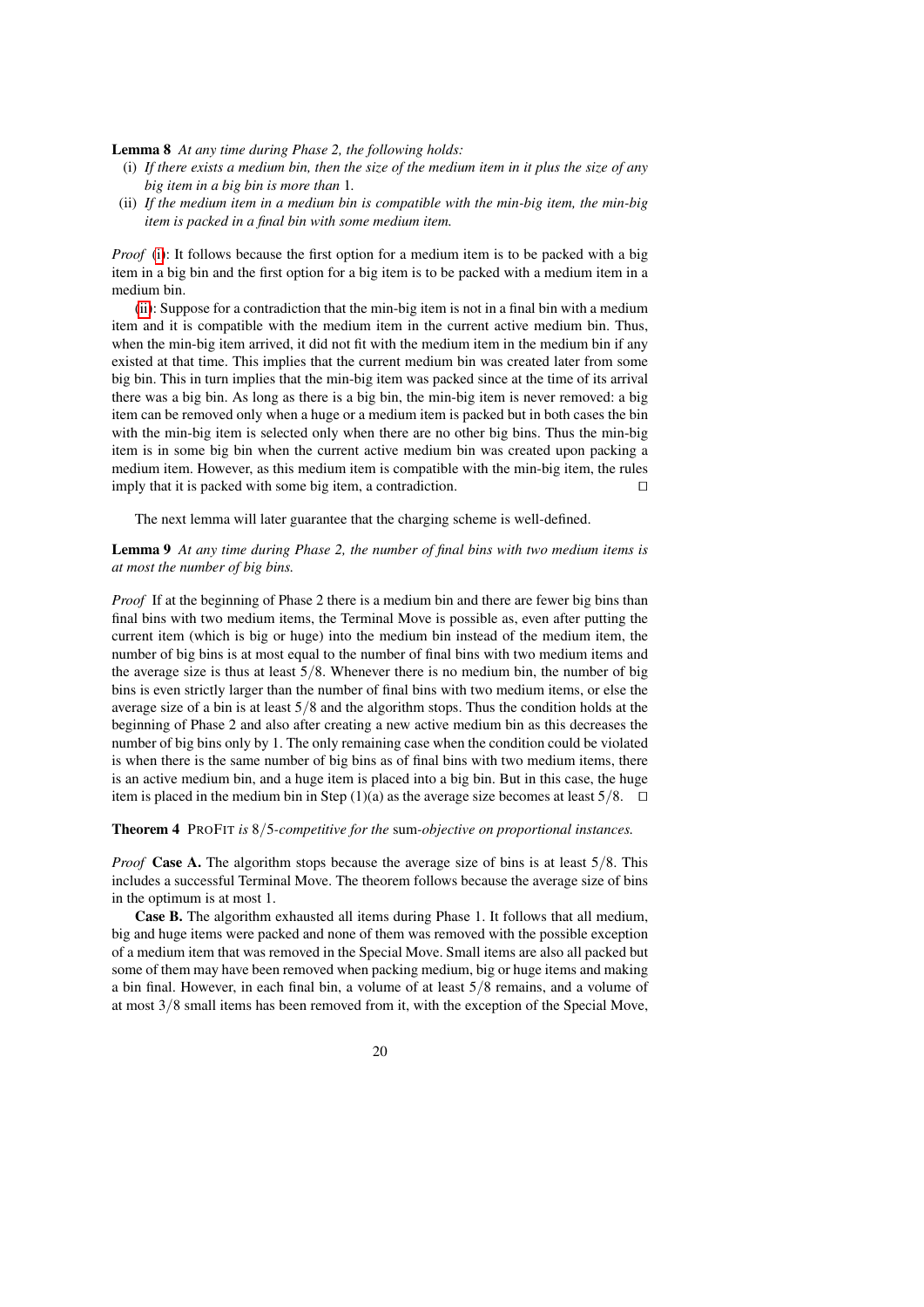which we handle later. Thus at least  $5/8$  fraction of the volume of all the items that were packed into the bin remains there, and the ratio 8/5 follows.

It remains to deal with the Special Move. Upon the Special Move, a final bin from which a medium item is removed is created, and all other bins except one are either final or semifinal. The remaining bin is a small bin with volume at least 2/8. Moreover, as the algorithm stops by exhausting all items in Phase 1 by the case assumption, no items were removed from that bin. Hence, the total volume of the two bins right after the Special Move is at least 7/8, and no more than 4/8 volume (of the removed medium item) was removed from them. This yields ratio  $(7+4)/7 < 1.6$  for the pair of bins. All other bins are handled as above.

Case C. The algorithm exhausted all items during Phase 2.

We use a charging argument.

As an auxiliary notion, we define a mapping of optimal bins with medium items to medium items in the algorithm's packing. Provisionally, map each optimal bin to a medium item in it; this is possible since all medium items are packed. Lemma [7\(](#page-17-0)[i\)](#page-17-1) implies that there is at most one medium bin. If it exists, *m* is the medium item in it, and an optimal bin is mapped to *m*, do the following: (1) If there is another medium item *a* that has no bin mapped to itself, modify the assignment so that the optimal bin of *m* is mapped to *a*. (2) Otherwise, if the optimal bin of *m* contains a big item but another optimal bin contains a medium item *a* and no big item, map the bin of *a* to *m* and the bin of *m* to *a*. (Note that if (1) does not apply, no optimal bin contains two medium items.)

Now we define an assignment of optimal bins to algorithm's bins and pairs of bins. Every optimal bin with a huge item is assigned to the algorithm's bin with the same item or to the bin where the huge item is assigned by the algorithm; this is possible and one-to-one since all huge items are packed or assigned to a final bin. Every optimal bin with a medium item is assigned to a bin with the medium item to which the bin is mapped in the previous paragraph. Every bin of the algorithm that now has two optimal bins assigned is paired with one remaining big bin; this is possible by Lemma [9.](#page-19-1) The remaining optimal bins (with no medium or huge item) are assigned arbitrarily one-to-one to the remaining bins; this can be done since there is the same number of optimal and algorithm's bins.

The charging is defined as follows. All medium, big and huge items in any optimal bin are charged to the bin where the optimal bin is assigned. The small items are charged to the bin where the algorithm packed them even if they were removed later. We argue then that for each bin and each pair of bins the ratio of charged items to the packed items is at most 8/5. Most often we argue that the ratio of charged medium, big and huge items plus the removed small items to the packed medium, big and huge items is at most  $8/5$ . This is sufficient, as adding the items that are packed both in the optimum and in the algorithm can only improve the ratio.

We first prove that the charging above works for all bins and pairs of bins with the exception of the medium bin. In most cases, we ignore the small items packed by the algorithm since considering them can only improve the ratio for each considered pair of bins or bin.

- A pair of algorithm's bins has total size at least 10/8 as it contains two medium items and a big item; no small items are removed from these bins. The pair of bins is charged items from two optimal bins, a total of at most 16/8 and the ratio at most 16/10 follows.
- A final bin with a huge item *a* is charged at most this huge item or a big item, plus at most 3/8 of removed small items, so the ratio is at most  $(s_a + 3/8)/s_a = 1 + 3/(8s_a) \le$  $1+3/5 = 1.6$ , as  $s_a \geq 5/8$ .
- $-$  A final bin with a huge item assigned is charged this huge item with a size at most  $6/8$ . As the bin has a big item and no small items were removed from it, the ratio is at most  $6/4 = 1.5$ .
	- 21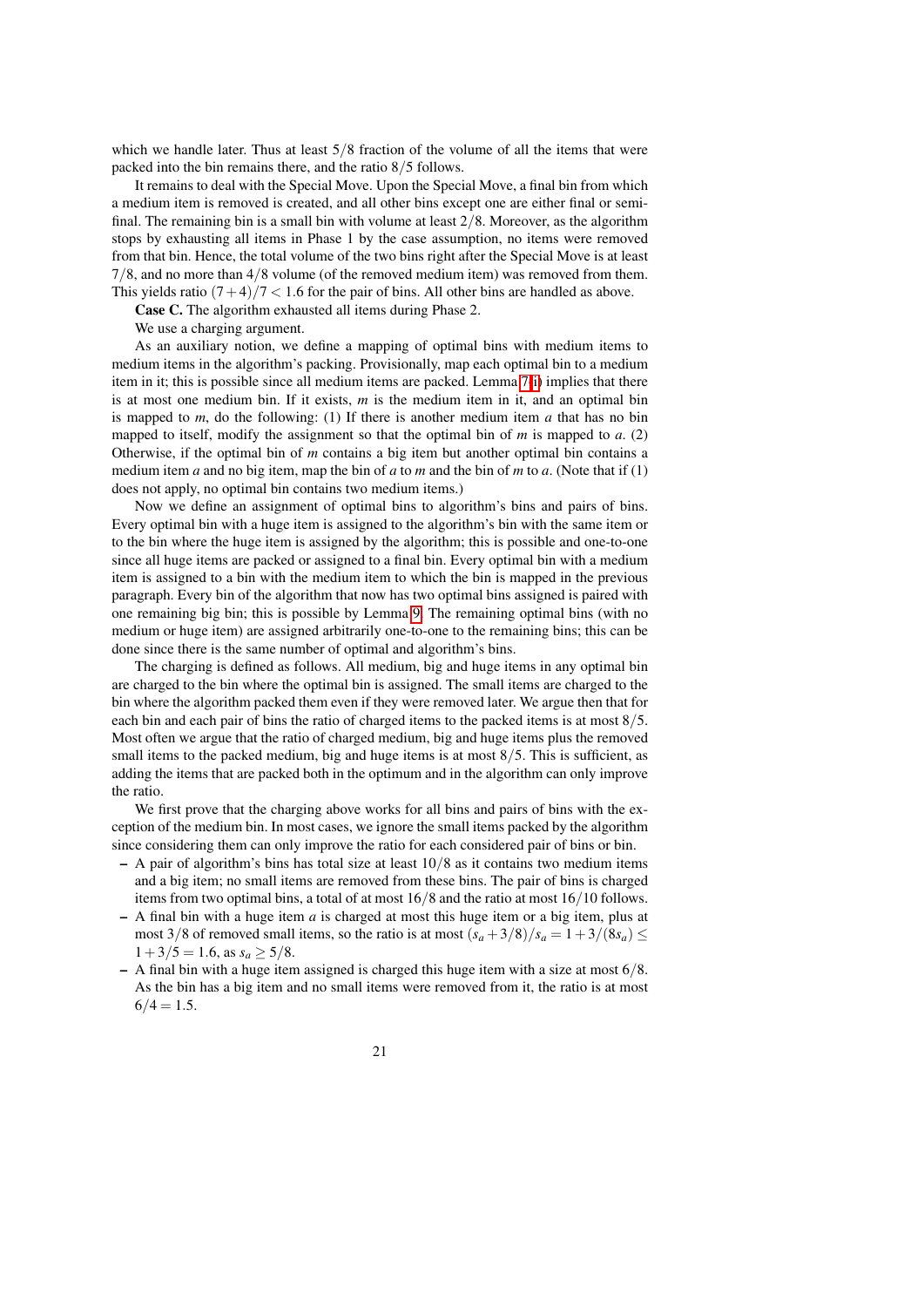- $-$  A final bin with both medium and big items is charged at most 1 plus  $3/8$  for removed small items. Thus, the ratio is at most  $(8+3)/(4+3) < 1.6$ .
- An unpaired final bin with two medium items is charged at most 1, as no small items are removed from them by Lemma [7](#page-17-0) [\(v\)](#page-18-3), yielding ratio at most  $8/6 < 1.6$ .
- A big bin is charged at most a big item (possibly different) and no small items are removed, so the ratio is at most 5/4.

This completes the proof if there is no medium bin.

If there is a medium bin, we need to consider it together with another bin or pair of bins. We pair the medium bin with a final bin with medium and big items combined if such a final bin exists. Otherwise we pair it with any pair of bins (necessarily consisting of a final bin with two medium items and a big bin), creating a triple. If also no pair of bins exists, we pair the medium bin with any final or semi-final bin that either has size at least 6/8 or no small item was removed from it.

We claim that the pair or triple of the medium bin is well-defined. Any final bin created in Phase 2 satisfies one of the conditions, any final bin with a medium item or a semi-final bin is eligible as well. Thus the only remaining possibility is that all *k* − 1 bins other than the medium bin are created in Phase 1 by packing a huge item and removing small items including one larger than 2/8. This would in turn imply that upon creating the last such bin, we would use the Special Move and the algorithm would end in Phase 1.

To complete the proof, we need to argue that the triple or pair with the medium bin is charged at the correct ratio. We distinguish two cases.

Case C.1 The medium bin is not assigned an optimal bin with both medium and big items.

Then the medium bin has a medium item of size at least 3/8 and it is charged at most 5/8. This does not guarantee the ratio, but it is very close and we need to save only a little in the triple or pair of the medium bin. Except for the first two types, we argue as above which works since the ratio was not tight. Calculate depending on where the medium bin is:

- In a triplet with a final bin with two medium items and a big bin we argue as follows: The medium item in the medium bin and the big item in the big bin have total size more than 1 by Lemma  $7(v)$ . Together with the two medium items in the final bin, this is at least  $14/8$ . We are charged at most 2 to the pair of bins and at most  $5/8$  to the medium bin. As no small items were removed from either bin by Lemma [7](#page-17-0) [\(v\)](#page-18-3), the ratio is at most  $21/14 = 1.5$ .
- In a pair with a final bin *B* with a huge item, we distinguish two options. If the final bin has size  $s(B) > 6/8$ , it is charged at most  $s(B)$  for the items in it (including the small ones here) plus at most 3/8 for removed items. Together with the medium bin we have a ratio of at most  $(s(B) + 3/8 + 5/8)/(s(B) + 3/8) = 1 + 5/(8s(B) + 3) < 1 + 5/9 < 1.6$ , using  $s(B) > 6/8$ . If the final bin has at most 2/8 of small items removed, we get ratio at most  $(5+2+5)/(5+3) = 1.5$ . No other option is possible due to the choice of a pair for the medium bin.
- In a pair with a final bin with a huge item assigned. Ignoring the small items, we are charged at most  $(6+5)/8$ , and we have at least  $(4+3)/8$  in medium and big items. Thus the ratio is at most  $11/7 < 1.6$ .
- In a pair with a final bin with both medium and big items the ratio is at most  $(8 + 3 + 1)$  $5)/(4+3+3) = 1.6.$
- In a pair with a final bin with two medium items, the ratio is at most  $(8+5)/(6+3)$ 1.6.
- In a pair with a big bin the ratio is at most  $(5+5)/(4+3) < 1.6$ .
	- $22$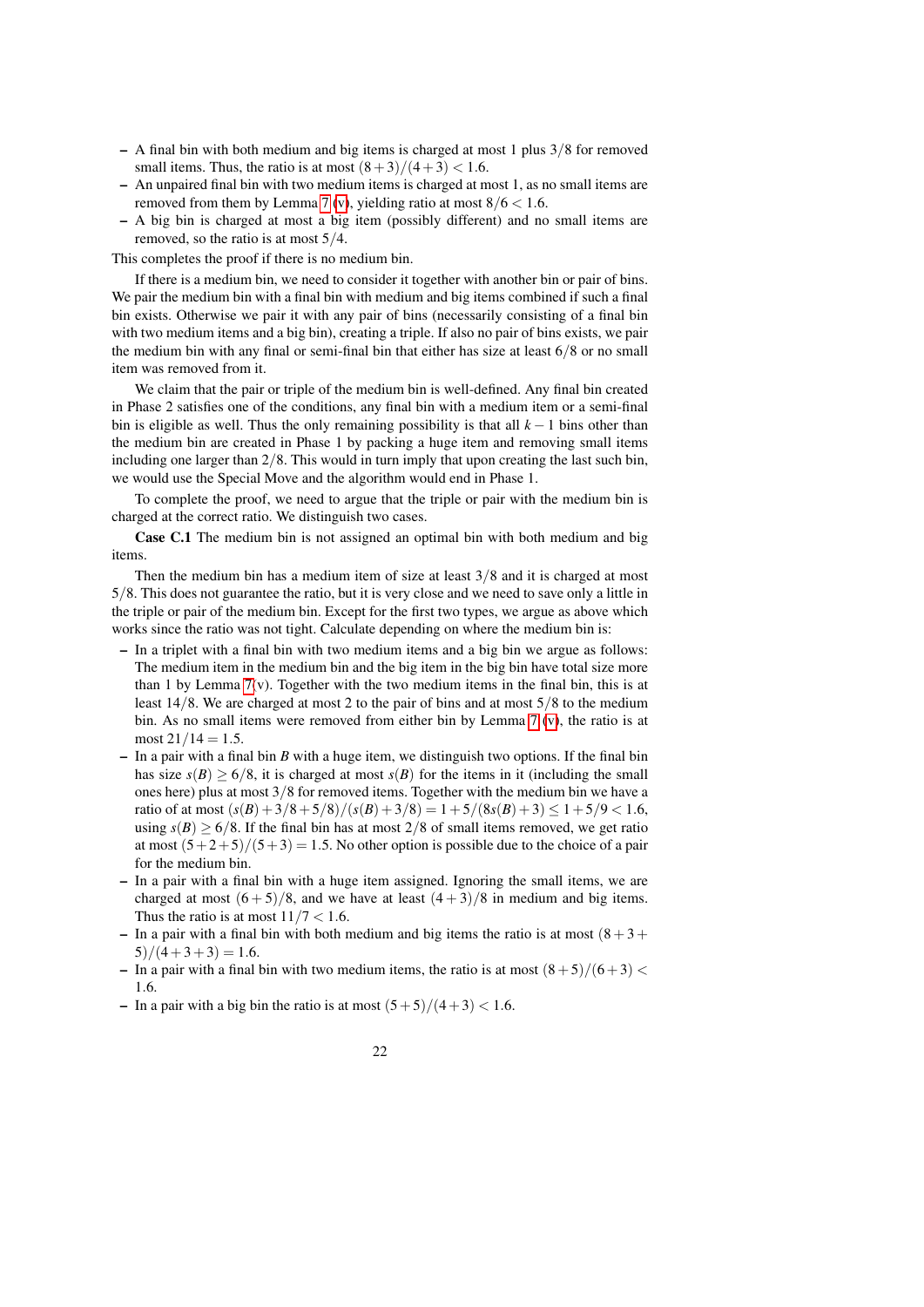Case C.2 There is a medium bin and it is assigned an optimal bin with one medium and one big item. By the construction of the matching of bins with medium items, it follows that the optimum packs all medium items, and each medium item is packed with a big item.

In this case every medium item fits with the min-big item, thus we know by Lemma [8](#page-18-4)[\(ii\)](#page-19-3) that there is also a final bin with medium and big items. Thus the medium bin is paired with one such bin.

We distinguish two more subcases.

Case C.2.1 One of the optimal bins is assigned to a big bin.

Fix one such bin and analyze it together with the pair of the medium bin and a final bin with both medium and big items. The medium item of the medium bin and the big item of the big bin together have size at least 1 as they do not fit together. The final bin has volume at least 7/8, for a total of at least 15/8. The triple is charged at most 2 to the final and medium bins, a big item of at most 5/8 to the big bin, and at most 3/8 of the removed small items in the final bin. The total charge is at most  $24/8$ , giving a ratio of at most  $24/15 = 1.6$ .

Case C.2.2 Each optimal bin with no medium item is assigned to a final bin. (Includes the case when each optimal bin has a medium item.)

In this case we charge the small items differently. We simply charge all the items in the optimal bin, including the small ones, to the assigned bin or pair of bins.

The pair of the medium bin has size at least  $3/8$  for the medium bin and  $7/8$  for the final bin with both medium and big items, a total of 10/8; the pair of bins is charged at most 2 from the two optimal bins, the ratio is at most 1.6. Any other pairs of algorithm's bins have total size at least  $(4+3+3)/8 = 10/8$  for one big item and two medium ones; it is charged at most 2 from the two optimal bins, the ratio is at most 1.6. All the other bins are charged one-to-one to a final bin of size at least 5/8, thus the ratio is again at most  $8/5 = 1.6$ .  $\Box$ 

## 3.2 Lower bounds

Note that proving a *k*/(*k*−1) lower bound for deterministic algorithms for the *sum*-objective in the removable variant is straightforward. First issue *k* items of size 1 and profit 1, and then keep issuing items of size  $\varepsilon^2$  and profit  $\varepsilon$ . Eventually, the gain for those items alone becomes huge, so at some point ALG has to remove one of large items. At that point the ratio is at least  $k/(k-1+\varepsilon)$ .

Moreover, it follows from known results on *dual bin packing* [\[1\]](#page-32-0) that even for *randomized* algorithms for the unit case there is a lower bound of 7/6. Adapting that construction yields a slightly weaker bound for the proportional case.

<span id="page-22-0"></span>**Theorem 5** *Consider the* sum-objective in the proportional case and for any  $k \geq 2$ . The *competitive ratio Rr*(*k*) *of any randomized k-bin algorithm satisfies*

$$
R_r(k) = \begin{cases} \frac{8}{7} & \text{if } k \equiv 0\\ \frac{8k-2}{7k-1} = \frac{8}{7} \left(1 - \frac{3}{4(7k-1)}\right) & \text{if } k \equiv 1 \end{cases} \pmod{2} .
$$

*The competitive ratio*  $R_d(k)$  *of any deterministic k-bin algorithm satisfies* 

$$
R_d(k) \ge \begin{cases} \frac{8}{7} & \text{if } k \equiv 0\\ \frac{8t+2}{7t+2} = \frac{8}{7} \left(1 - \frac{1}{2(7k-3)}\right) & \text{if } k \equiv 1\\ \frac{8t+4}{7t+3} = \frac{8}{7} \left(1 + \frac{2}{7k-2}\right) & \text{if } k \equiv 2\\ \frac{8t+6}{7t+5} = \frac{8}{7} \left(1 + \frac{1}{7k-1}\right) & \text{if } k \equiv 3 \end{cases} \pmod{4}.
$$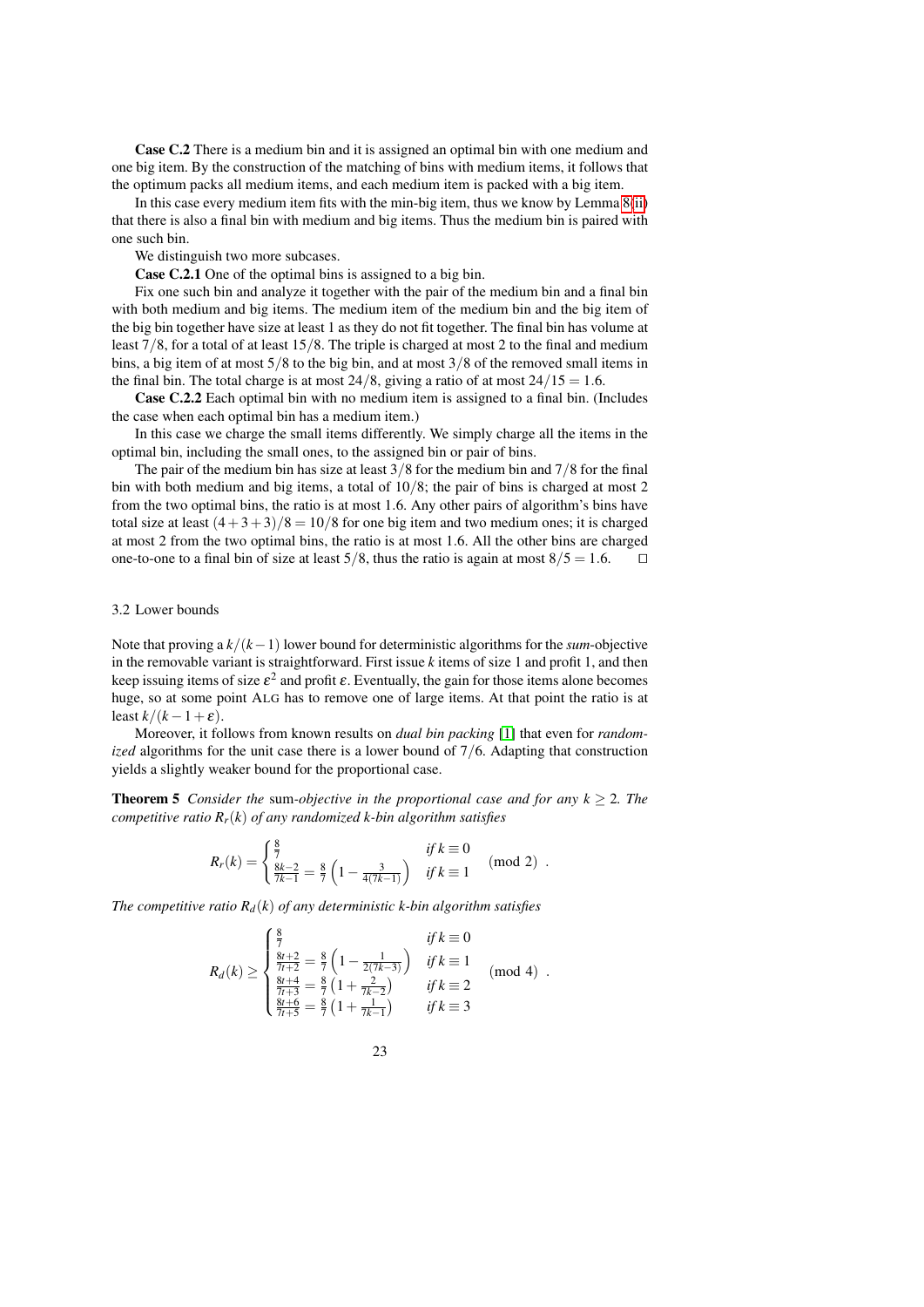*In particular,*  $R_d(2) \geq 4/3$ ,  $R_d(3) \geq 6/5$ , and  $R_r(3) \geq 11/10$ .

*Proof* This lower bound is an adaptation of one developed for *dual bin packing* [\[1\]](#page-32-0), which in turn applies directly to the unit case (see the remark after the proof). The construction is the same for randomized and deterministic algorithms, only the calculation of the bounds at the end is different.

Fix  $\varepsilon > 0$  and issue *k* items of size  $1/2 - \varepsilon$ . Let  $K_i$  ( $i = 0, 1, 2$ ) be the random variable denoting the number of bins into which ALG puts exactly *i* items. Note that  $k = K_0 + K_1 + K_2$ and (w.l.o.g.)  $k = K_1 + 2K_2$ , as there is no need to remove any item at this point; in particular this implies  $K_0 = K_2$ .

Let  $\alpha := \mathbb{E}[K_0] = \mathbb{E}[K_2]$ . We also fix  $\beta$  as follows. If ALG is deterministic, let  $\beta := k/4$ . If ALG is randomized, let  $\beta := k/4$  if *k* is even and let  $\beta = k(k-1)/(4k-1)$  if *k* is odd. We distinguish two cases based on the order of  $\alpha$  and  $\beta$ . In both cases the following operation ends the sequence and OPT packs all items.

- 1. If  $\alpha \ge \beta$ , then issue *k* items of size  $1/2 + \varepsilon$ . Clearly, OPT = *k*. Note that all the  $K_0 = K_2$ of ALG's bins that held no items until now can now become filled to at most  $1/2 + \varepsilon$ capacity each. Hence,  $ALG \leq (\frac{1}{2} + \varepsilon) K_0 + K_1 + K_2 \leq k - (\frac{1}{2} - \varepsilon) K_2$ . Consequently, for  $\varepsilon \to 0$ , we get a lower bound on the competitive ratio of  $R \ge k/(k-\alpha/2)$ . In particular:
	- (a) For randomized algorithms and even *k* as well as for deterministic algorithms and  $k = 4t$ , we have  $\alpha \ge \beta = k/4$  by the case assumption, so the competitive ratio is at least *R* ≥  $k/(k - k/8) = 8/7$ .
	- (b) For randomized algorithms and odd *k*, we have  $\alpha \ge \beta = k(k-1)/(4k-1)$ , so the competitive ratio is at least  $R \ge 1/(1 - (k-1)/(8k-2)) = (8k-2)/(7k-1)$ .
	- (c) For deterministic algorithms and  $k = 4t + r$  where  $r \in \{1,2,3\}$ , we note that  $\alpha$  is integral, which implies  $\alpha > t + 1$ . Consequently, we obtain:
		- i.  $R \geq (8t+2)/(7t+1) > (8t+1)/(7t+1)$  for  $k = 4t+1$ ,
		- ii.  $R \geq (8t+4)/(7t+3)$  for  $k = 4t+2$ , and
		- iii.  $R > (8t+6)/(7t+5)$  for  $k = 4t+3$ .
- 2. If  $\alpha \leq \beta$ , then issue  $\lfloor k/2 \rfloor$  items of size 1. Clearly, for  $\varepsilon \to 0$ , OPT tends to *k* if *k* is even and  $k-1/2$  if k is odd. Note that ALG's best strategy is to put the new items into the bins that had 0, 1, and 2 items, in this order, removing the previous items if necessary. Since  $K_0 = K_2$ , no bin with two items is actually used and ALG has to remove  $\left|k/2\right| - K_0$ items of size  $1/2 - \varepsilon$ .
	- (a) For even *k* and  $\varepsilon \to 0$ , we have  $\mathbb{E}[ALG] \leq k (\frac{k}{2} \alpha) \cdot \frac{1}{2} = \frac{3}{4}k + \frac{1}{2}\alpha$ . Since OPT tends to *k*, we get  $R \ge 4k/(3k+2\alpha)$ . In particular:
		- i. For randomized algorithms and for deterministic algorithms in case  $k = 4t$ , by the case assumption, the competitive ratio is at least  $R \ge 4k/(3k+k/2) = 8/7$ .
		- ii. For deterministic algorithm and  $k = 4t + 2$ , we have  $\alpha \le t$  and thus  $R \ge (8t +$  $4)/(7t+3)$ .
	- (b) For odd *k* and  $\varepsilon \to 0$ ,  $\mathbb{E}[ALG] \leq k \frac{1}{2} (\frac{k-1}{2} \alpha) \cdot \frac{1}{2} = \frac{3}{4}k \frac{1}{4} + \frac{1}{2}\alpha$ . Since OPT tends to  $k - 1/2$ , we have  $R \ge (4k - 2)/(3k - 1 + 2\alpha)$ . In particular:
		- i. For randomized algorithms and  $k = 2t + 1$ , we get  $R \ge (4k 2)/(3k 1 +$  $2k(k-1)/(4k-1)) = (8k-2)/(7k-1).$
		- ii. For deterministic algorithms,  $\alpha$  is integral and hence  $\alpha \leq t$ . Thus: A.  $R \geq (8t+1)/(7t+1)$  for  $k = 4t+1$ , and **B.**  $R > (8t+5)/(7t+4) > (8t+6)/(7t+5)$  for  $k = 4t+3$ .

 $\Box$ 

We remark that this is virtually the same construction as in the original proof for *dual bin packing* [\[1\]](#page-32-0). The only difference are the profits of the items: in dual bin packing every item

24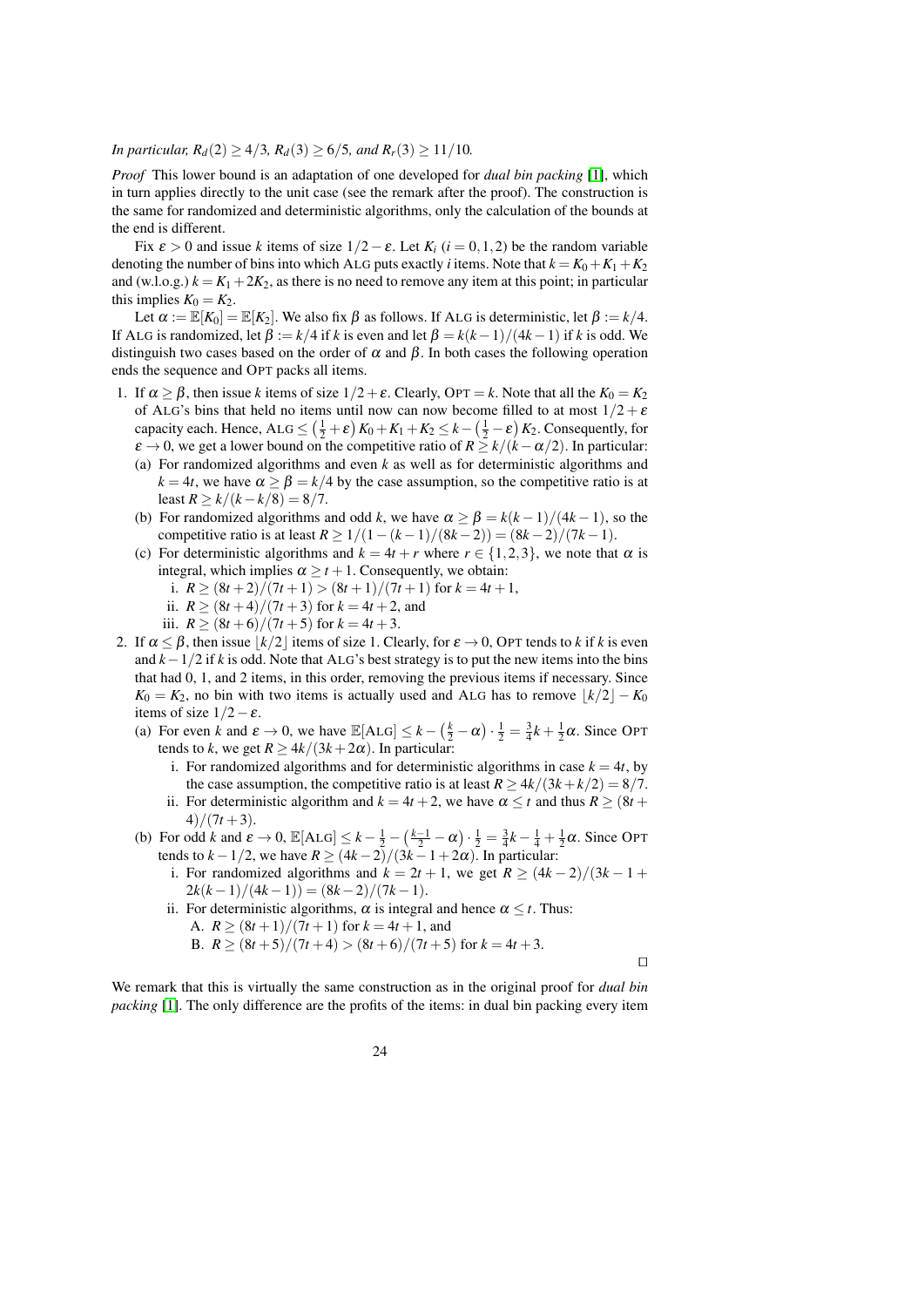has profit 1, and thus the problem (roughly) corresponds to our unit case. There are certain differences in the problems as well: in dual bin packing removals are not allowed but one can easily verify that with this construction they do not improve an algorithm's profit. Moreover, in the dual bin packing studies it is usually assumed that OPT packs all items in the instance, which is also the case with this construction. The latter assumption circumvents the  $\omega(1)$ lower bound [\[6\]](#page-32-1), making the problem tractable.

Now we turn our attention to lower bounds for the *max*-objective.

<span id="page-24-1"></span>Theorem 6 *No deterministic 2-bin algorithm has a competitive ratio smaller than* 2 *for the* max*-objective.*

*Proof* The adversary's strategy involves two interwoven sequences of items. To define them, let us fix an arbitrarily small  $\varepsilon > 0$ . Then the sequences are

small: each item has size  $\varepsilon$  and profit  $\sqrt{\varepsilon}$ . large: the *i*-th (*i* ≥ 0) item has size  $1 - ε \cdot (1 - 2^{-i})$  and profit  $1 - i \cdot \sqrt{ε}$ .

Whenever we say that a small (large) item is issued, we mean the successive item from the respective sequence. Initially a small item and a large item are released, in any order. Observe that no large item can be placed together with a small item in one bin, and consequently (w.l.o.g.) ALG puts the large item in one bin and the small one in the other. From this point, the adversary's strategy is as follows: if ALG has a small item in one of its bins, issue a large item, otherwise issue a small item.

Note that by this strategy ALG always has (w.l.o.g.) a large item in one bin, and either another large item or a *single* small item in the other bin; we denote these two states of ALG by LL and LS respectively.

Let all us respectively.<br>We claim that ALG's ratio is at least  $2/(1+2\sqrt{\epsilon})$ , which tends to 2 as  $\epsilon$  tends to zero. Assume, for contradiction, it is not so. Then ALG behaves in such a way that no more than  $2/\sqrt{\epsilon}$  small items are issued in total since then the total profit of all the small items would be at least 2, whereas ALG's profit is at most 1. Therefore, eventually ALG loops in the LS state, since a small item is issued every time ALG is in the LL state.

Once ALG loops in the LS state, large items (with slowly decreasing profits) are released in each step, and eventually their profits drop below 0.5. Since  $\text{OPT} \geq 1$  due to the first large item and ALG is *R*-competitive for some  $R < 2/(1+2\sqrt{\epsilon})$ , there is a first step when it does not replace its large item with the new one while in the LS state. Denote the large item that ALG keeps by *l* and the next large one it forfeits by *l'*, and note that  $p_l = p_l - \sqrt{\varepsilon} > \frac{1}{2}$  and  $s_{l'} < s_l$ . Right after *l'*, its "complement" *l''* is released with  $s_{l''} = 1 - s_{l'}$  and  $p_{l''} = p_{l'}$  and the sequence ends. ALG cannot put *l<sup>''</sup>* together with *l*, so even if it puts *l*<sup>"</sup> together with a small item in the other bin, its profit is at most  $p_l$ , whereas OPT's is at least  $2p_l$ , so the ratio is at least  $2/(1+2\sqrt{\epsilon})$ . This is the final contradiction.

Notice that Theorem [6](#page-24-1) matches the upper bound of Theorem [2.](#page-6-0) However, the former applies to  $k = 2$  only. When more than two bins are available, we can only prove the following weaker lower bound.

<span id="page-24-0"></span>**Theorem 7** *For every k*  $\geq$  3, no deterministic *k*-bin algorithm has a competitive ratio smaller *than*  $\phi = (1 + \sqrt{5})/2 \approx 1.618$  *for the max-objective.* 

*Proof* Assume, for the sake of contradiction, that ALG is *R*-competitive for  $R = \phi - \varepsilon$ , where  $\varepsilon > 0$ . Consider the following instance. Initially, two items of size 1/2 are issued: one of profit 1 and the other of profit  $\phi$ . Since  $1 + \phi = \phi^2$  and  $R < \phi$ , ALG puts both these items into a single bin, say  $B_1$ .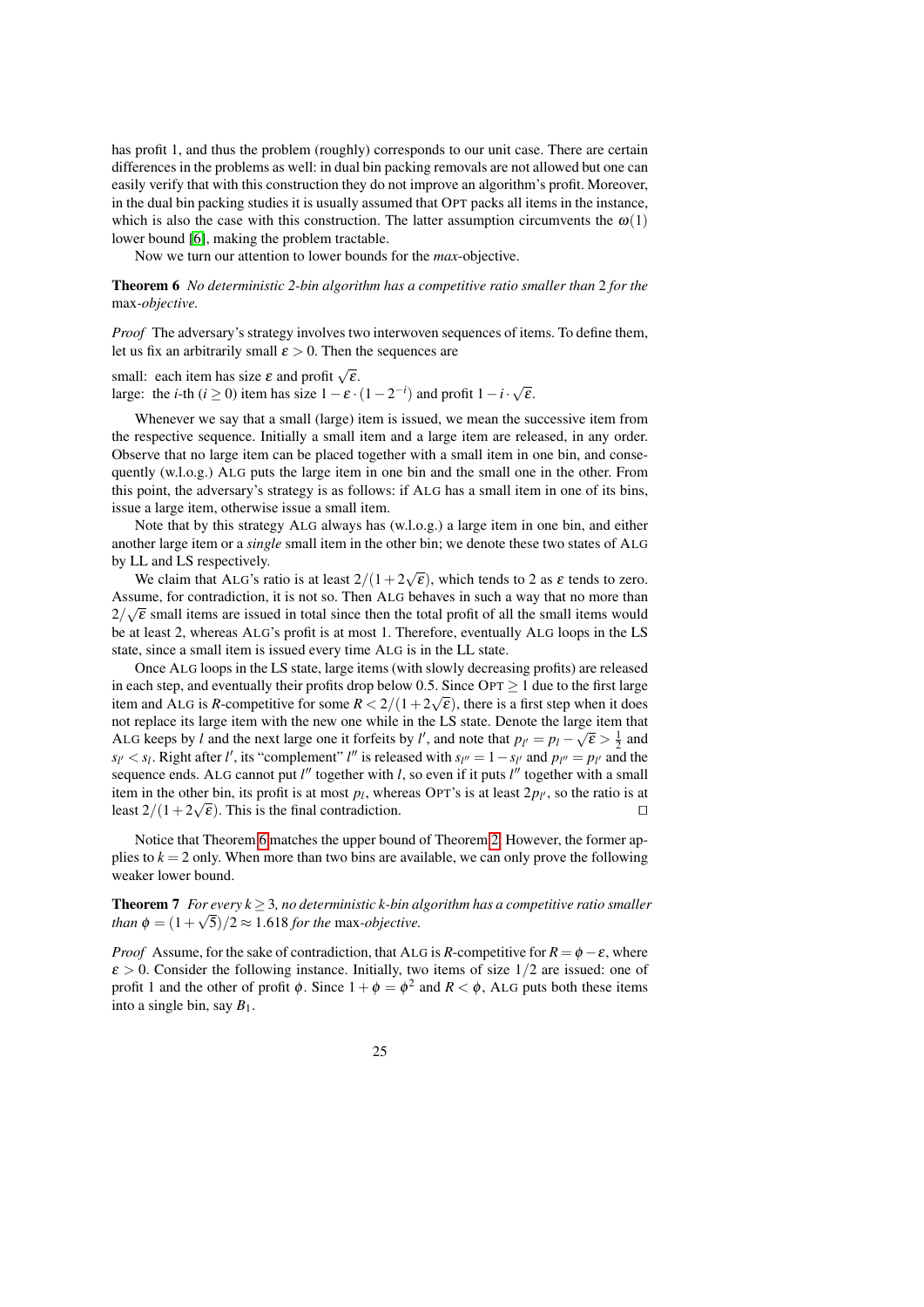Afterwards, a sequence of "small" items of size  $\varepsilon^2$  and profit  $\varepsilon$  is issued until one of the following happens: either the total profit of all the small items issued so far exceeds  $\phi^2$  or ALG removes an item (w.l.o.g. of profit 1) from *B*1.

In the first case, ALG's profits for each of its bins is no larger than  $\phi^2 + \varepsilon$ , while the optimum solution uses the large item of profit  $\phi$  and all the small items for a total profit of at least  $\phi + \phi^2 = \phi^3$ , which gives ratio larger than  $R = \phi - \varepsilon$ , a contradiction.

Thus we focus on the other case: suppose that the total profit of all the small items released by the moment when ALG removes the item from  $B_1$  is  $x$ . At that moment the sequence ends and ALG's profit for any bin other than  $B_1$  is at most  $x$ , while the one for *B*<sub>1</sub> is at most  $\phi + \varepsilon$ . On the other hand, the optimum solution uses the large item of profit φ and, depending on the value of *x*, either the other large item (of profit 1) or all the small items, whose total profit is *x*. Hence in this case, the ratio is  $(\phi + \max\{1, x\})/\max\{\phi + \varepsilon, x\}$ , which is larger than  $R = \phi - \varepsilon$  for all  $x \le \phi^2$ . **In the case of the contract of the contract of the contract of the contract of the contract of the contract of the contract of the contract of the contract of the contract of the contract of the contract of the contract** 

<span id="page-25-0"></span>Theorem 8 (independently proved in [\[8\]](#page-32-12)) *No randomized 1-bin algorithm has a competitive ratio smaller than*  $\frac{e+1}{e} \approx 1.3678$  *in the oblivious adversary model.* 

*Proof* We employ Yao's principle. Fix a large integer *n*. The set of sequences that we consider are all the prefixes of length larger than 1 of the following sequence of items: an item of size and profit 1, followed by *n* items of size  $1/(n+1)$  and profit  $1/n$  each, followed by an item of size  $1/(n+1)$  and profit 1.

Observe that, as the first item's size is 1 and the total size of all the remaining items is no larger than 1, every deterministic algorithm (w.l.o.g.) behaves as one the following canonical algorithms. ALG<sub>k</sub> keeps the first item (of size and profit 1) in the bin until it sees the *k*-th small item, i.e., one of size  $1/(n+1)$ , at which point it removes the large item from its bin and starts collecting the small items. Since, given the chance, w.l.o.g., an algorithm replaces the item of profit 1 and size 1 with the one of same profit but size  $1/(n+1)$ , we have that  $1 \leq k \leq n+1$ .

With only  $n+1$  algorithms to consider, we establish the probability distribution over the  $n+1$  instances (recall that the first small item appears in all of them) in such a way that all these algorithms have the same expected profit. Note that this profit is 1 since  $ALG_{n+1}$ always holds a single item of profit 1. Let  $p_i$  ( $1 \leq n+1$ ) denote the probability of the *i*-th instance, or, in other words, the probability that the instance ends after the *i*-th small item.

We fix  $\{p_i\}$  as follows

<span id="page-25-1"></span>
$$
p_i = \begin{cases} \frac{1}{n} \left( 1 - \frac{1}{n} \right)^{i-1}, & \text{for } i \le n \\ \left( 1 - \frac{1}{n} \right)^n, & \text{for } i = n+1 \end{cases} \tag{1}
$$

It is straightforward to observe that this is a probability distribution.

As for the expected gains of the algorithms, note that

$$
ALG_k = \sum_{i < k} p_i \cdot 1 + \sum_{i = k}^n p_i \cdot \frac{i - k + 1}{n} + p_{n+1} \cdot \left(\frac{n - k + 1}{n} + 1\right) ,
$$

so that for  $k \leq n$ , the following holds

<span id="page-25-2"></span>
$$
ALG_{k+1} - ALG_k = p_k - \sum_{i=k}^{n+1} p_i \cdot \frac{1}{n} = \left(1 - \frac{1}{n}\right) \cdot p_k - \frac{1}{n} \cdot \sum_{i=k+1}^{n+1} p_i \tag{2}
$$

26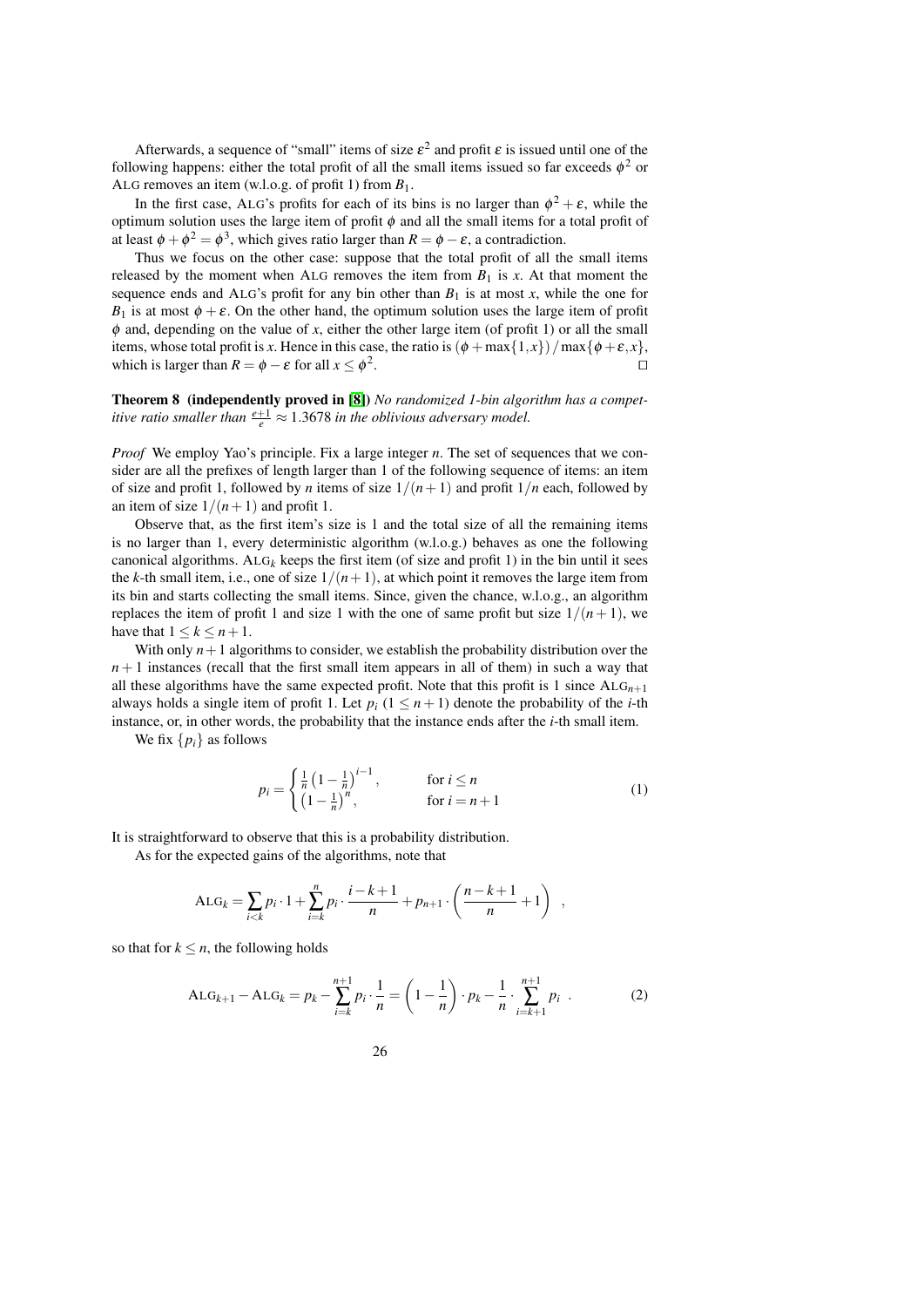From [\(1\)](#page-25-1), it follows that [\(2\)](#page-25-2) is zero as

$$
\frac{1}{n} \cdot \sum_{i=k+1}^{n+1} p_i = \frac{1}{n} \cdot \left( \left( 1 - \frac{1}{n} \right)^n + \frac{1}{n} \left( 1 - \frac{1}{n} \right)^k \cdot \sum_{i=0}^{n-k-1} \left( 1 - \frac{1}{n} \right)^i \right) = \frac{1}{n} \cdot \left( 1 - \frac{1}{n} \right)^k ,
$$

which is exactly  $(1 - 1/n)p_k$ .

As every deterministic algorithm's expected gain is at most one, to prove the theorem we only need to lower bound the expected optimum profit. Notice that  $\overline{OPT} = 1$  unless the last item is issued, in which case  $\text{OPT} = 2$ . Thus

$$
\mathbb{E}[OPT] = 1 + p_{n+1} = 1 + \left(1 - \frac{1}{n}\right)^n,
$$

which tends to  $1+1/e$  from below as *n* tends to infinity.

<span id="page-26-0"></span>Theorem 9 (independently proved in [\[8\]](#page-32-12)) *No randomized 1-bin algorithm for the proportional case has a competitive ratio smaller than* 1.25 *in the oblivious adversary model.*

*Proof* We apply Yao's principle. Fix an arbitrarily small  $\varepsilon > 0$ . Consider the following two instances: in the first one, items of sizes  $1/3$  and  $2/3 + \varepsilon$  are given, in this order, whereas in the second one, these items are followed by a third item of size  $2/3$ . Each of the two instances occurs with probability  $1/2$ , or, in other words, after the first two items, the final one is issued with probability 1/2.

Note that there are only two deterministic online algorithms that we need to consider, determined by their choice when the second item is presented: one of them keeps the item of size  $1/3$  and possibly adds the last item of size  $2/3$  to it if it appears, while the other removes the item of size  $1/3$  to keep the one of size  $2/3 + \varepsilon$  and does not benefit from the appearance of the third item. Also note that the expected gains of these two algorithms converge to  $2/3$ when  $\varepsilon$  tends to 0: for the first one it is exactly 2/3 irrespective of  $\varepsilon$ , whereas for the other it is  $2/3 + \varepsilon$ , the profit of the second item.

To complete the proof, note that, as  $\varepsilon$  tends to 0, the expected optimum gain tends to 5/6, and hence the ratio tends to 5/4.

We stress again that the Theorems [8](#page-25-0) and [9](#page-26-0) were proved independently in [\[8\]](#page-32-12).

#### 4 Non-removable variants

It is well known that no deterministic 1-bin algorithm has constant competitive ratio in the non-removable variant [\[14,](#page-32-9) [15\]](#page-32-6), even for proportional or unit case. This can be seen by considering (prefixes of) an instance with only two items for the proportional case: one of arbitrarily small size  $\varepsilon > 0$ , followed by another of size 1. For the unit case, one needs to look at (prefixes of) an instance where an item of size 1 is followed by  $1/\varepsilon$  items of arbitrarily small size ε.

We demonstrate that there is a significant difference in these special cases once more than one bin or random bits are available to the algorithm: for each objective function, either of these two advantages allows for an optimum ratio of 2 in the proportional case, but even combined these two advantages are not sufficient to attain constant ratio in the unit case.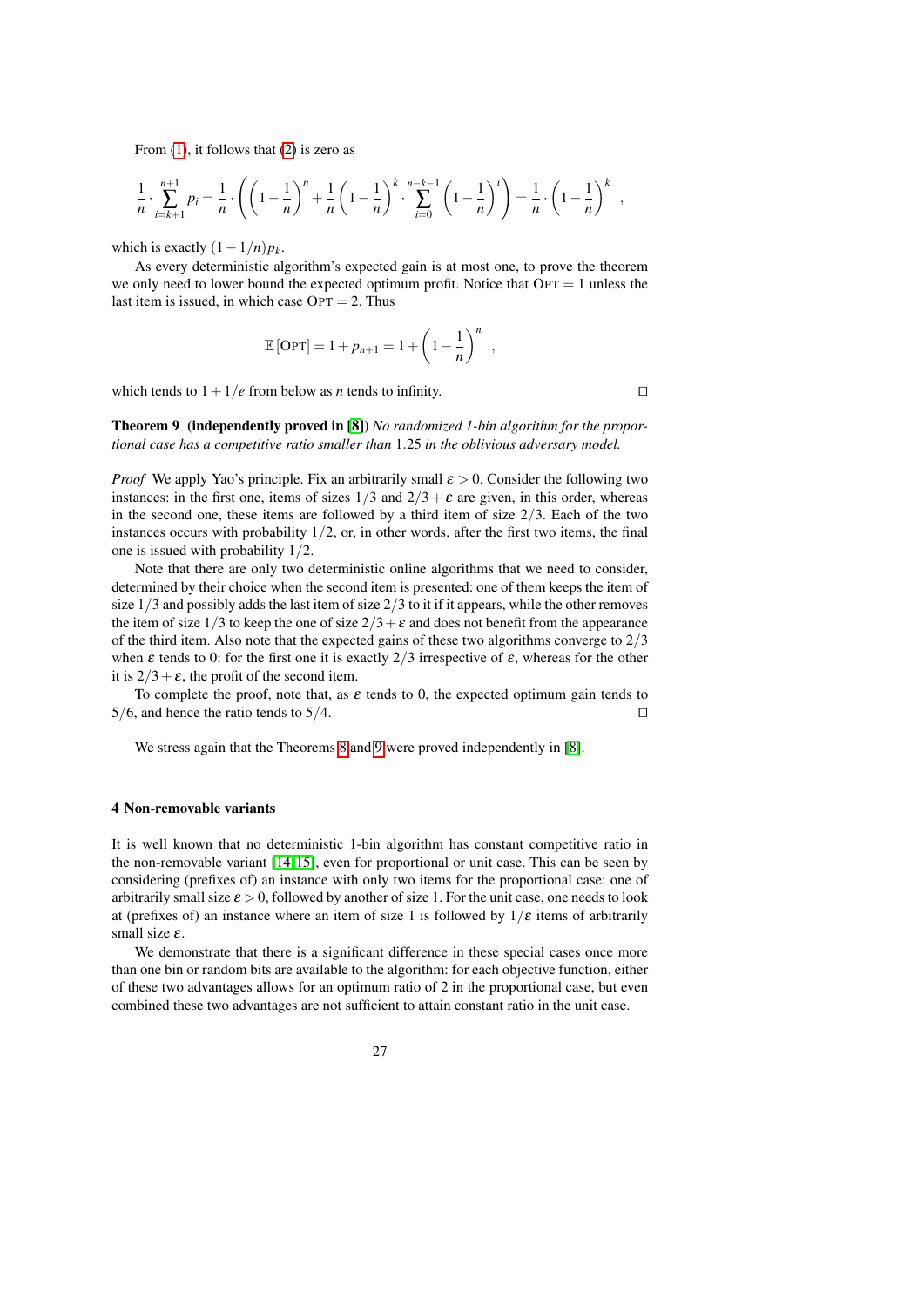#### 4.1 Upper bounds (proportional case)

For the proportional variant, we note that for  $k \ge 2$  bins the (deterministic) algorithm FIRST-FIT is 2-competitive for both the *max*-objective and the *sum*-objective, and that it gives rise to a 2-competitive 1-bin randomized algorithm.

Algorithm FIRSTFIT: For each item, put it in the first (the one with lowest number) bin where it fits, ignoring the item if it does not fit in any bin.

<span id="page-27-3"></span>**Lemma 10** If  $k \geq 2$  bins, then at any time FIRSTFIT either has all the items in its bins, or *for each*  $1 \le i \le j \le k$  *we have*  $p(B_i) + p(B_j) > 1$ *.* 

<span id="page-27-1"></span>Lemma [10,](#page-27-3) whose proof is straightforward, immediately implies the following.

**Theorem 10** FIRSTFIT is 2-competitive for  $k \geq 2$  bins for the sum-objective on propor*tional instances.*

Lemma [10](#page-27-3) also implies that FIRSTFIT with 2 bins is 2-competitive for the *max*-objective, and simulating one of  $\pi$ (FIRSTFIT, {*B*<sub>1</sub>}) and  $\pi$ (FIRSTFIT, {*B*<sub>2</sub>}) chosen uniformly at random constitutes a 2-competitive barely random single-bin algorithm [\[4\]](#page-32-10).

#### 4.2 Lower bounds

We provide lower bounds for both objective functions for the proportional case. It is known that, for every  $k$ , no randomized  $k$ -bin algorithm is  $O(1)$ -competitive in the unit case for the *sum*-objective [\[6\]](#page-32-1), and it is easy to see that the same follows for the *max*-objective. We give subtler lower bounds for the proportional case: for the *max*-objective, we prove a lower bound of 2 for *randomized* algorithms with *any* number of bins, proving the optimality of FIRSTFIT and its barely random single-bin variant, whereas for the *sum*-objective we only prove a lower bound of  $1 + \ln 2 \approx 1.693$ , leaving a gap.

## <span id="page-27-0"></span>Theorem 11 *For every k, no randomized k-bin algorithm has a competitive ratio smaller than* 2 *for the* max*-objective in the proportional case.*

*Proof* We use Yao's principle. We consider instances defined as follows. Fix an arbitrarily large integer *n* and an arbitrarily small  $\varepsilon > 0$ . For each integer *i*,  $1 \le i \le n$ , let  $s_i = 1/2 + \varepsilon/2^i$ . The instance  $I_\ell$ ,  $1 \leq \ell \leq n$ , consists of items of sizes  $s_1, s_2, \ldots, s_\ell$ , in this order, followed by a single item of size  $1 - s_\ell$ . Note that in such an instance every item except the last one has size strictly greater than  $1/2$ , requiring a separate bin, and the last item fits together with the last item of size larger than 1/2. Therefore, a deterministic *k*-bin algorithm for such a set of instances, whatever the probability distribution over them, can be (w.l.o.g.) identified by a set of *k* items, among the potential *n* items larger than 1/2, that it is going to put in its *k* bins given the chance. Note that such an algorithm can have two items in some of the bins iff one of those  $k$  items is the last item of size larger than  $1/2$ , and otherwise it gains at most  $1/2 + \varepsilon$  from any bin. By adopting the uniform probability distribution over the *n* instances, we make the probability of the former at most  $k/n$ . Thus with *n* tending to infinity and  $\varepsilon$ tending to zero, in the limit the gain of any deterministic algorithm is at most  $1/2$  per bin. Clearly, the optimum solution has profit 1 for one of the bins.  $\Box$ 

<span id="page-27-2"></span>We note that the result of Theorem [11](#page-27-0) was already known for  $k = 1$  [\[4\]](#page-32-10) but, unlike ours, the proof technique of [\[4\]](#page-32-10) does not extend to larger *k*.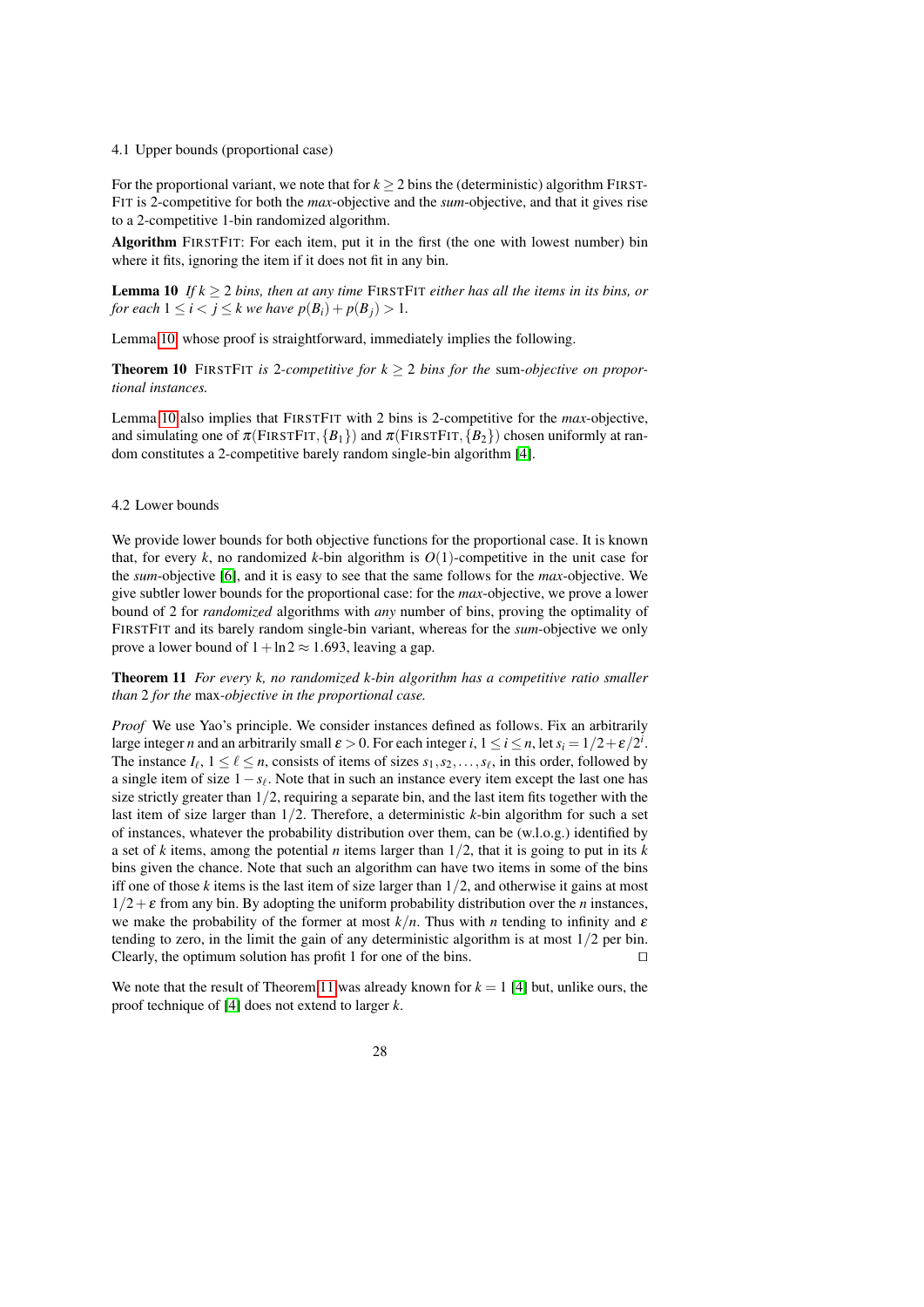Theorem 12 *For every k, no randomized k-bin algorithm has a competitive ratio smaller than*  $1 + \ln 2 \approx 1.693$  *for the sum-objective in the proportional case.* 

*Proof* The instance consists of up to  $n+1$  phases, numbered  $0,1,\ldots,n$ . In phase *j*, *k* items of size (and profit)  $a_j$  are released. These sizes satisfy  $1/2 + \varepsilon = a_0 < a_1 < a_2 < \ldots < a_n = 1$ .

Consider an instance with all  $n+1$  phases. Denote the expected number of bins that ALG dedicates to the items from the *j*-th phase  $(0 \le j \le n)$  by  $x_j$ , and note that every item requires a separate bin. W.l.o.g.,  $x_0 + \ldots + x_n = k$ , since it is best to fill any empty bin with an item of size  $a_n = 1$ .

The adversary may end the instance after any phase, depending on ALG's current expected gain (but not knowing any of ALG's random choices). Notice that if the instance ends after the *j*-th phase, then clearly  $\text{OPT} = k \cdot a_j$ . When ALG is considered, its expected number of bins used for items from the *i*-th phase  $(0 \le i \le j)$  would clearly be  $x_i$ . Hence, by ending the instance after the *j*-th phase, the adversary would force a competitive ratio of at least

$$
R_j = k \cdot a_j \cdot \left(\sum_{i=0}^j a_i \cdot x_i\right)^{-1}
$$

In this strategy the adversary first chooses a vector a, then ALG chooses a vector x, and finally the adversary chooses *j*. Hence, the ratio that the adversary can enforce is

<span id="page-28-0"></span>
$$
\max_{\mathbf{a}} \min_{\mathbf{x}} \max\{R_0, R_1, \dots, R_n\} \quad , \tag{3}
$$

.

and thus, given a, ALG's best strategy is to choose x that minimizes the inner maximum. Of course, the vectors x that we consider have only non-negative entries that sum up to *k*.

We claim, cf. Lemma [11,](#page-29-1) that the inner maximum in [\(3\)](#page-28-0) is minimized when an x is chosen such that all the ratios  $R_i$  are equal. Hence, w.l.o.g., ALG chooses x that equalizes all these ratios. We denote this common ratio by *R*, and note that  $R = R_0 = k/x_0$ . We further note that *R* equals each of the following, for  $j = 1, \ldots, n$ ,

$$
R'_j = k \cdot \frac{a_j - a_{j-1}}{a_j \cdot x_j} \enspace ,
$$

where  $R'_j$  is the ratio of the increases of the optimum to algorithm's gain between phases *j* −1 and *j*.

Equalizing  $R_0 = k/x_0$  with each  $R'_j$ , we get:

$$
x_0 = \frac{k}{R}
$$
  

$$
x_j = \frac{k}{R} \cdot \left(1 - \frac{a_{j-1}}{a_j}\right) \text{ for } j > 0.
$$

We have to ensure that the *x*'s sum to *k*, which is equivalent to

$$
R = 1 + \sum_{j=1}^{n} \left( 1 - \frac{a_{j-1}}{a_j} \right) = n + 1 - \sum_{j=1}^{n} \frac{a_{j-1}}{a_j} .
$$

Notice that, by the mean inequality,

$$
\sum_{j=1}^n \frac{a_{j-1}}{a_j} \ge n \cdot \sqrt[n]{\frac{a_0}{a_n}} = n \cdot \sqrt[n]{\frac{1}{2} + \varepsilon} .
$$

29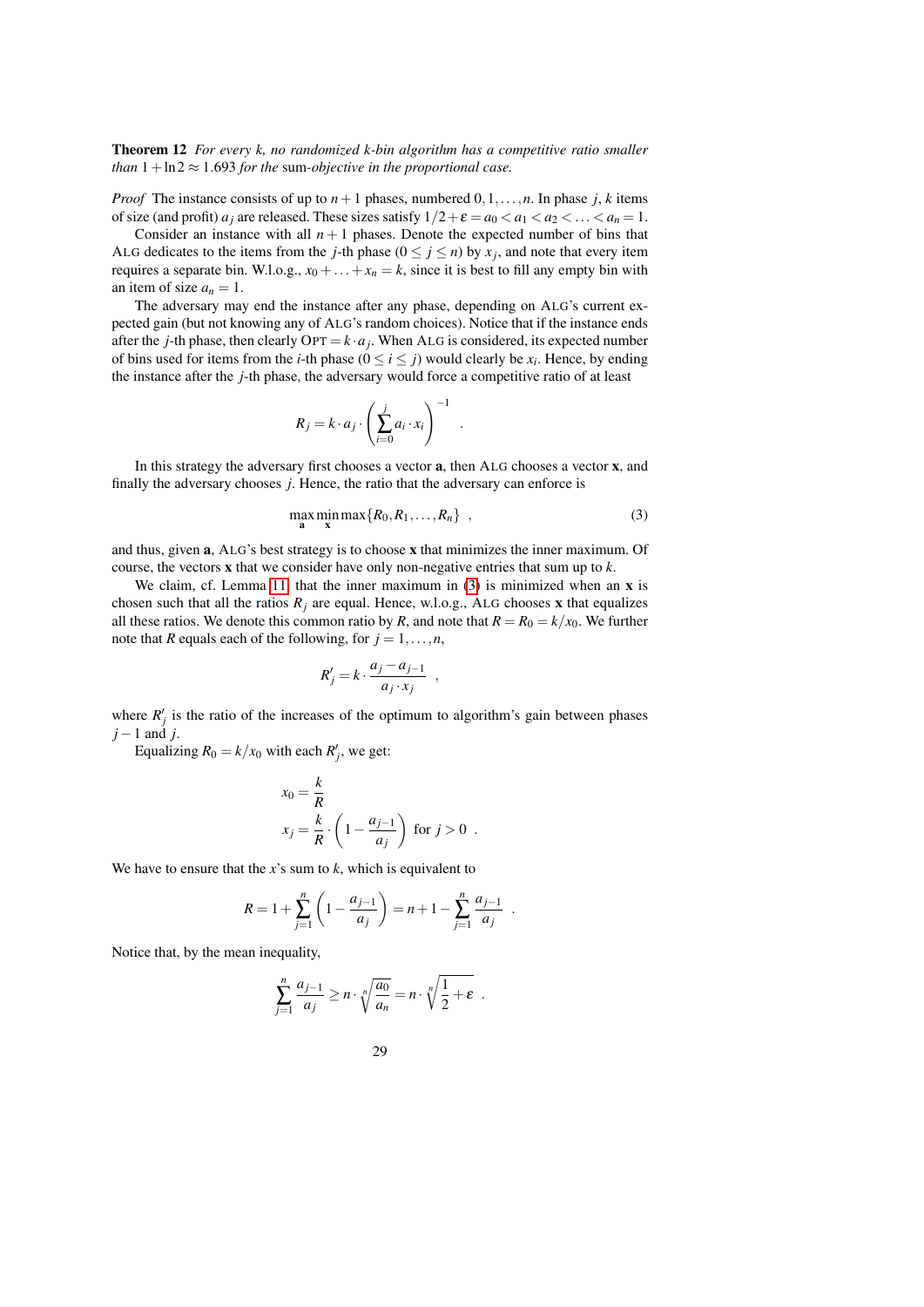Thus with  $\varepsilon$  tending to 0 (for any fixed *n*),  $R = 1 + n \left(1 - \sqrt[n]{\frac{1}{2}}\right)$  $\int$  is the maximum we can force, attained when *a* forms a geometric sequence (with  $a_0 = 1/2 + \varepsilon$  and  $a_n = 1$  fixed).

It is easy to verify, with e.g. de l'Hôpital's rule, that

$$
\lim_{n\to\infty} n\left(1-\sqrt[n]{\frac{1}{2}}\right) = \ln 2 ,
$$

which concludes the proof of the theorem.  $\Box$ 

<span id="page-29-1"></span>Lemma 11 *The inner maximum in* [\(3\)](#page-28-0) *is minimized when such an* x *is chosen that all the ratios R<sup>j</sup> are equal.*

*Proof* To prove this, it is convenient to focus on the reciprocals of  $R_i$ 's, i.e.,

<span id="page-29-2"></span>
$$
R_j^{-1} = \frac{\sum_{i=0}^{j} a_i \cdot x_i}{k \cdot a_j} \quad , \tag{4}
$$

in which case the goal is to maximize their minimum.

Assume for the sake of contradiction that the  $R_j^{-1}$  values are not all equal, and let *j*<sub>0</sub> and  $j_1$  be the "leftmost" (i.e., minimum) and "rightmost" (i.e., maximum) *j* for which  $R_{j_0+1}^{-1}$ attains minimum.

We begin by eliminating simple special cases, namely of that of  $j_0 > 0$  and that of  $j_1 < n$ . Suppose that *j*<sup>0</sup> > 0. Then, as  $R_0^{-1} > R_{j_0}^{-1} \ge 0$ , it follows from [\(4\)](#page-29-2) that *x*<sup>0</sup> > 0. In that case, decrease *x*<sub>0</sub> by  $\varepsilon$  and increase *x*<sub>*j*0</sub> by the same amount. It follows from [\(4\)](#page-29-2) that  $R_j^{-1}$  increases for all *j*  $\geq$  *j*<sub>0</sub> and decreases for all *j* < *j*<sub>0</sub>. But as all the minima of  $R_j^{-1}$  are attained for *j*  $\geq$  *j*<sub>0</sub>,  $\varepsilon$  can be chosen so that the minimum is still attained at  $j_1$ . This yields a contradiction, since we have increased  $R_{j_1}^{-1}$ .

The case of *j*<sub>1</sub> < *n* is symmetrical. We first note that as  $R_0^{j_1} < R_{j_1+1}^{-1}$ , we have  $x_{j_1+1} > 0$ since the denominator of [\(4\)](#page-29-2) is strictly greater for  $j_1 + 1$ . Thus we can decrease  $x_{j_1+1}$  by  $\varepsilon$ and increase  $x_{j_0}$  by the same amount. This does not affect  $R_j^{-1}$  for  $j < j_0$ , increases it for *j* such that  $j_0 \le j \le j_1$ , and decreases it for  $j > j_1$ . However, as all the minima of  $R_j^{-1}$  are attained for  $j_0 \leq j \leq j_1$ ,  $\varepsilon$  can be chosen so that the minimum is still attained at  $j_1$ . This yields a contradiction since we have increased  $R_{i_1}^{-1}$ .

Thus it remains to prove the case of  $j_0 = 0$  and  $j_1 = n$ . Then let  $j_2$  be minimum such that  $R_{j_2}^{-1} > R_0^{-1}$ . Since in particular  $R_{j_2}^{-1} > R_{j_2-1}^{-1}$ , as before we know that  $x_{j_2} > 0$ . We now reduce this case to the previous one as follows. Decrease  $x_{j_2}$  by  $\varepsilon$  and increase  $x_{j_2+1}$  by the same amount. Clearly,  $R_j^{-1}$  does not change for  $j < j_2$ , it increases for  $j > j_2$ , and decreases for  $j = j_2$ . Thus the minimum is no longer attained at  $j_1 = n$ . Moreover, for sufficiently small  $\varepsilon$ , we maintain that  $R^{-1}_{j_0} \le R^{-1}_{j_2}$ , i.e., a minimum of unchanged value is still attained at  $j_0 = 0$ . This completes the reduction to the second case and the proof.

## 5 A note on the adaptive adversary

<span id="page-29-0"></span>We note that the observations of Section [2.1](#page-3-0) need not hold in the adaptive adversary model. Namely, as such an adversary solves an instance on-line, it may benefit from the presence of additional bins even under the *max*-objective. Thus it is possible that the optimum competitive ratio in such a setting is not a non-increasing function of  $k$ . However, for  $k = 1$ , we establish tight bounds for randomized algorithms in the adaptive adversary model by proving that they cannot perform better than deterministic algorithms.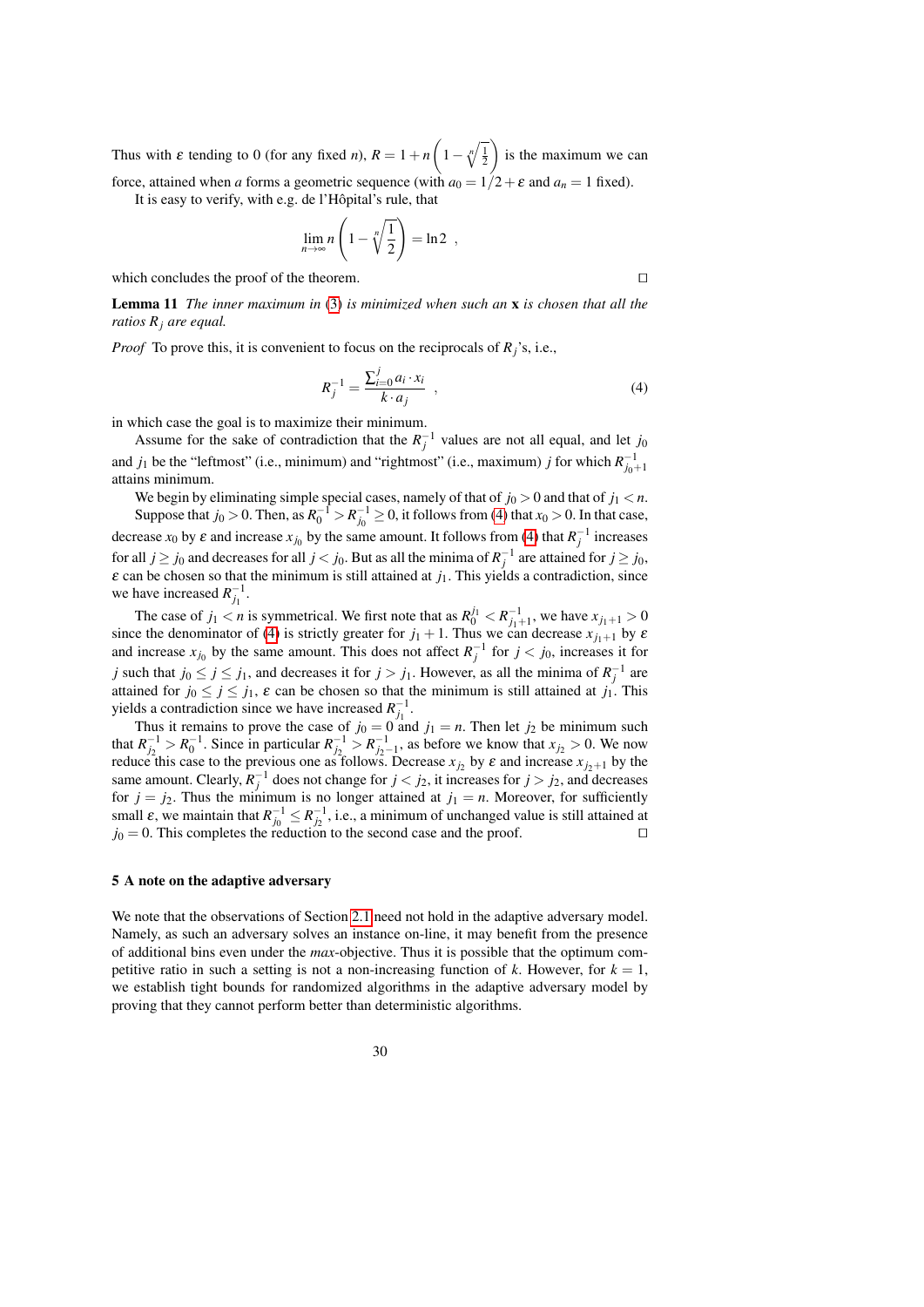Theorem 13 *In the adaptive adversary model, no randomized 1-bin algorithm is O*(1) *competitive for the general case of the removable variant.*

*Proof* We first describe how the adversary creates the instance, and afterwards specify ADV, the adversary's online algorithm for solving instances created this way.

Fix a large integer *n*. In the beginning, the adversary issues a single item of size and profit 1, which is followed by a sequence of "small" items of size  $n^{-2}$  and profit  $n^{-1}$  each. This sequence ends as soon as ALG removes the big item from its bin (note that ALG packs it w.l.o.g.) or  $n^2$  small items have been released so far.

Since the instance ends as soon as ALG removes the large item from its bin, ALG is completely defined by the sequence of (conditional) probabilities  $p_1, p_2, \ldots, p_{n^2}$ , where  $p_k$ is the (conditional) probability that ALG keeps the large item in its bin when it is presented with the *k*-th small item. Notice that

<span id="page-30-1"></span>
$$
\mathbb{E}\left[\text{ALG}\right] = \prod_{i} p_i \cdot 1 + \left(1 - \prod_{i} p_i\right) \cdot \frac{1}{n} \tag{5}
$$

Given the sequence  $p_1, p_2, \ldots, p_n$ <sup>2</sup>, we define ADV as follows: if  $\prod_i p_i \leq 1/n$ , ADV keeps the large item forever, otherwise ADV removes it to accommodate the first small item and collects all the small items in the instance.

We examine the ratio of ADV's and ALG's expected gains in each case. If  $\prod_i p_i \leq 1/n$ , then ADV = 1 irrespective of ALG's actual choices, and  $\mathbb{E}[ALG] \leq 2/n$  by [\(5\)](#page-30-1), yielding a ratio of at least  $n/2$ . On the other hand, if  $\prod_i p_i > 1/n$ , then ADV's expected gain can be lower bounded by  $n \cdot \prod_i p_i$  since, with probability  $\prod_i p_i$ , ADV collects all the small items. Combining this with [\(5\)](#page-30-1), we get

$$
\frac{\mathbb{E}[\text{ADV}]}{\mathbb{E}[\text{ALG}]} \ge \frac{n \cdot \prod_i p_i}{\frac{1}{n} + (1 - \frac{1}{n}) \prod_i p_i} \ge \frac{n}{2} ,
$$

where the inequality holds because the left hand side increases with  $\prod_i p_i$ .

Hence, in both cases, the ratio is at least  $n/2$ . The theorem follows by taking an arbitrarily large *n*.

<span id="page-30-0"></span>Theorem 14 *In the adaptive adversary model, no randomized 1-bin algorithm for the pro portional case of the removable variant has a competitive ratio smaller than* φ = (1 +  $\sqrt{5}$ /2  $\approx$  1.618*.* 

*Proof* We emulate the adversary's strategy against deterministic algorithms from [\[10\]](#page-32-2). Fix an  $\varepsilon > 0$  and an integer *n*. Let *a* denote an item of size  $\phi^{-1}$  and *b* denote an item of size  $\phi^{-2} + \varepsilon$ . As  $\phi^{-1} + \phi^{-2} = 1$ , the items *a* and *b* do not fir together in a single bin.

The adversary uses only items of type *a* and *b* (with the possible exception of the last step), issuing either of these in the very beginning, and tries to reach a *winning* state: one in which ALG has an item of type *a* in its bin while ADV has an item of type *b* or vice versa. If a winning state is reached, the instance terminates in one of the ways we describe later. Otherwise the game is in a *choice* state: both players have an item of the same kind (either *a* or *b*) in their bin.

The first choice state occurs when the second item is issued. In general, in the *i*-th choice step, as long as  $i \le n$ , the adversary issues an item of the kind that players do not have in their bins. ADV does the following: if ALG replaces its current item with the new one with probability at least  $1/2$ , then ADV keeps his current item, otherwise ADV replaces it with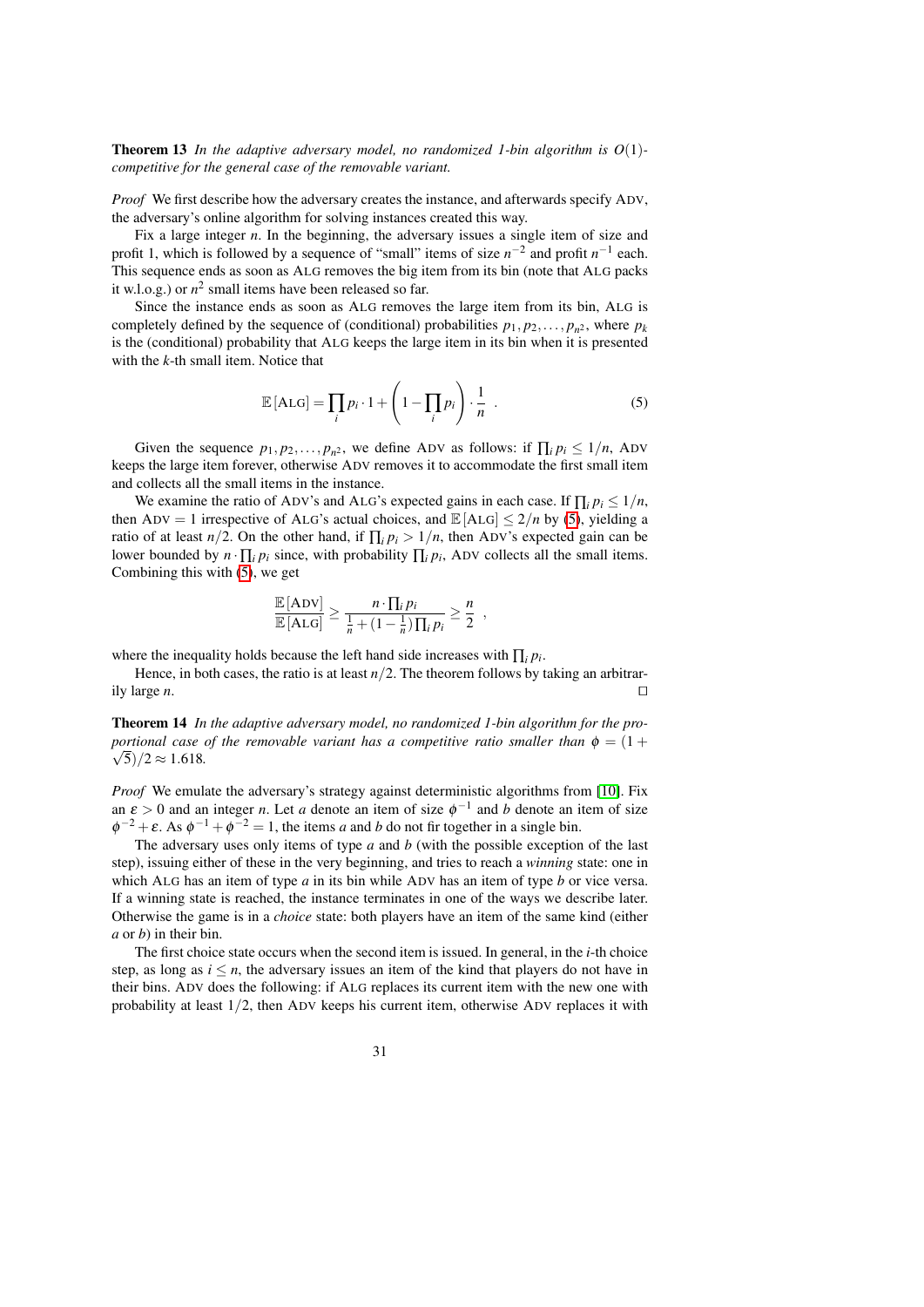the new one. Observe that with such a strategy, the game moves directly from a choice state to a winning state with probability at least  $1/2$ . If the  $(n+1)$ -st choice step is reached, the adversary ends the instance immediately by not issuing any further items; in such a case, both ADV and ALG keep the common item they had in their bins.

If a winning state is reached, the following happens, depending on who has which type of item:

- 1. ALG has item *a* while ADV has item *b*. Then the adversary issues an item of size  $\phi^{-1} \varepsilon$ and ends the instance: ADV adds the item to its bin, and hence  $ADV = 1$ , whereas ALG  $\leq$  $\phi^{-1}$ .
- 2. ALG has item *b* while ADV has item *a*. Then the adversary ends the instance immediately without issuing further items:  $ADV = \phi^{-1}$ , while  $ALG = \phi^{-2} + \varepsilon$ .

In both these cases, with  $\varepsilon$  tending to 0, the total size of ADV's items is at least  $1/\phi$  and it is  $\phi$  times larger than the size of ALG's item. As any player's gain in any state is bounded by 1 and the probability that a winning state is not reached after *n* choice steps is at most  $2^{-n}$ , with *n* tending to infinity, the ratio of ADV's to ALG's expected gain tends to  $\phi$ . □

Theorem 15 *In the adaptive adversary model, no randomized 1-bin algorithm is O*(1) *competitive for the proportional case of the non-removable variant.*

*Proof* Let ALG be a randomized 1-bin algorithm. To prove the theorem, for every  $\varepsilon > 0$ , we give an adversary's strategy such that ALG's expected gain is at most an ε fraction of ADV's expected gain. We specify the way the adversary creates and solves the instance in an online manner at the same time.

Initially, the adversary issues an item of size  $\varepsilon$ . Let  $p$  be the probability that ALG puts this item in its bin.

If  $p \leq \varepsilon$ , then the adversary puts the item in its bin and ends the instance. In this case, ADV's (expected) gain is  $\varepsilon$ , whether ALG does put the item in its bin or not. But ALG's expected gain is only a  $p \leq \varepsilon$  fraction of that.

Otherwise, ADV does not put the item in its bin. Next, if ALG did eventually put the item in its bin, the adversary issues an item of size 1. In that case, ADV puts it in its bin while ALG cannot do that. Hence, in this case, the expected gains of ADV and ALG are *p* · 1 and  $p \cdot \varepsilon$  respectively, so their ratio is at least  $1/\varepsilon$  again.

#### 6 Conclusion and open problems

A single gap remains in the non-removable variant for the *sum*-objective in the proportional case. The gaps for this objective in the removable variant are also significant, both in the general and the two special cases that we studied.

There are many gaps to be bridged in the removable variant under the *max*-objective as well. Of those, the question whether more than 2 bins or randomization permit ratios smaller than 2 in the general case seems particularly interesting. A related direction of interest is relating the power of barely random algorithms to unrestricted randomized algorithms.

#### Acknowledgements

We thank Monaldo Mastrolilli for suggesting the study of knapsack problems, Fabrizio Grandoni for suggesting the study of the sum objective, Yann Disser for helpful discussions, and anonymous referees for their many useful comments.